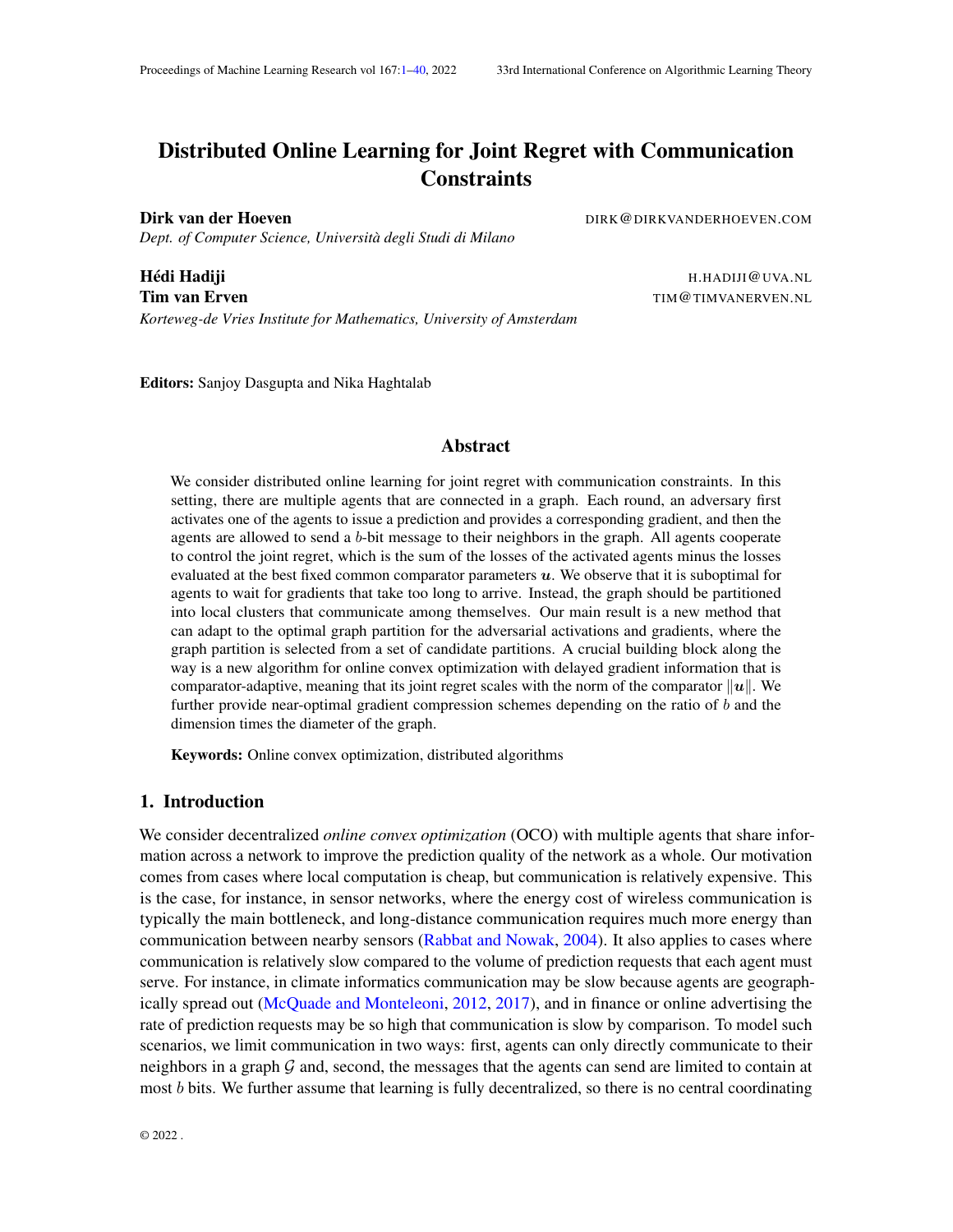agent as in federated learning [\(Kairouz et al.,](#page-14-0) [2019\)](#page-14-0), and no single agent that dictates the predictions for all other agents as in distributed online optimization for consensus problems [\(Hosseini et al.,](#page-14-1) [2013;](#page-14-1) [Yan et al.,](#page-17-0) [2013\)](#page-17-0).

To fix the setting, assume there are  $N$  agents, which are cooperating to make sequential predictions over the course of T rounds. In every round t, first one of the agents  $I_t$  is activated by an adversary to select a prediction  $w_t$  from a closed and convex domain  $W \subseteq \mathbb{R}^d$ . Then this agent receives feedback from the adversary in the form of the (sub)gradient  $g_t = \nabla \ell_t(\boldsymbol{w}_t)$  of a convex loss function  $\ell_t$  over W, with bounded Euclidean norm  $\|g_t\| \leqslant G$ . Finally, all agents are allowed to communicate by sending a b-bit message to their neighbors in  $G$ , and the round ends. The common goal of the agents is to control the *joint regret* with respect to comparator parameters  $u \in W$ :

$$
\mathcal{R}_T(\boldsymbol{u}) = \sum_{t=1}^T \left( \ell_t(\boldsymbol{w}_t) - \ell_t(\boldsymbol{u}) \right).
$$

We refer to this setting, as *distributed online convex optimization for joint regret with communication constraints* (DOCO-JC). Apart from the communication limit b, the crucial distinction between DOCO-JC and standard OCO [\(Shalev-Shwartz,](#page-16-1) [2011;](#page-16-1) [Hazan,](#page-14-2) [2016\)](#page-14-2) is that information about the gradients  $g_t$  takes time to travel through the graph, so the agents suffer from delayed feedback [\(McMahan and Streeter,](#page-15-2) [2014;](#page-15-2) [Joulani et al.,](#page-14-3) [2016;](#page-14-3) [Hsieh et al.,](#page-14-4) [2020\)](#page-14-4). This observation has prompted [Hsieh et al.](#page-14-4) [\(2020\)](#page-14-4) to consider a more abstract framework, in which there is no explicit graph, but only assumptions about the delays. For instance, if  $\tau$  is the maximum delay before  $g_t$  is known by every agent, then Corollary 2 of [Hsieh et al.](#page-14-4) implies a joint regret bound of

<span id="page-1-1"></span>
$$
\mathcal{R}_T(\boldsymbol{u}) = \mathcal{O}\big(\max_{\boldsymbol{u}\in\mathcal{W}} \|\boldsymbol{u}\|\sqrt{\tau T}\big). \tag{1}
$$

In our setting,  $\tau$  corresponds to the maximum graph distance between any two agents that are ever active, i.e. the diameter  $D(G)$  of G if all agents are activated at least once.

Although modeling only delays is an elegant abstraction, we argue that it is ultimately insufficient and that the graph structure should be explicitly taken into account. To see this, consider the graph  $G$ from Figure [1\(](#page-2-0)*a*). In this graph, there are two clusters of agents that are very far apart. For simplicity, suppose that only agents from the two clusters are ever active, while the agents that connect the clusters only serve to pass on information. Then the maximum delay  $\tau$  can be made arbitrarily large by extending the line that connects the two clusters. There exists a much better strategy, however, which is to have the two clusters operate independently with a maximum delay of  $\tau_i = 2$  within each cluster  $j = 1, 2$ , leading to joint regret

<span id="page-1-0"></span>
$$
\mathcal{R}_T(\boldsymbol{u}) = \mathcal{O}\big(\max_{\boldsymbol{u}\in\mathcal{W}} \|\boldsymbol{u}\|\sqrt{\tau_1 T} + \max_{\boldsymbol{u}\in\mathcal{W}} \|\boldsymbol{u}\|\sqrt{\tau_2 T}\big) = \mathcal{O}\big(\max_{\boldsymbol{u}\in\mathcal{W}} \|\boldsymbol{u}\|\sqrt{T}\big).
$$
 (2)

Comparing [\(2\)](#page-1-0) to [\(1\)](#page-1-1) for arbitrarily large  $\tau$ , we see that explicitly taking the graph structure into account can lead to an arbitrarily large improvement over modeling only delays. The takeaway from this example is that it is better for an agent to ignore information when it has to wait too long to receive it. The same conclusion still holds even if we replace  $\tau$  by more refined measures of delay.

Unfortunately, partitioning  $G$  into subgraphs that exchange information is not always as easy as in Figure  $1(a)$  $1(a)$ , because the clusters may be hidden in a larger graph (see Figure  $1(b)$ ) and the optimal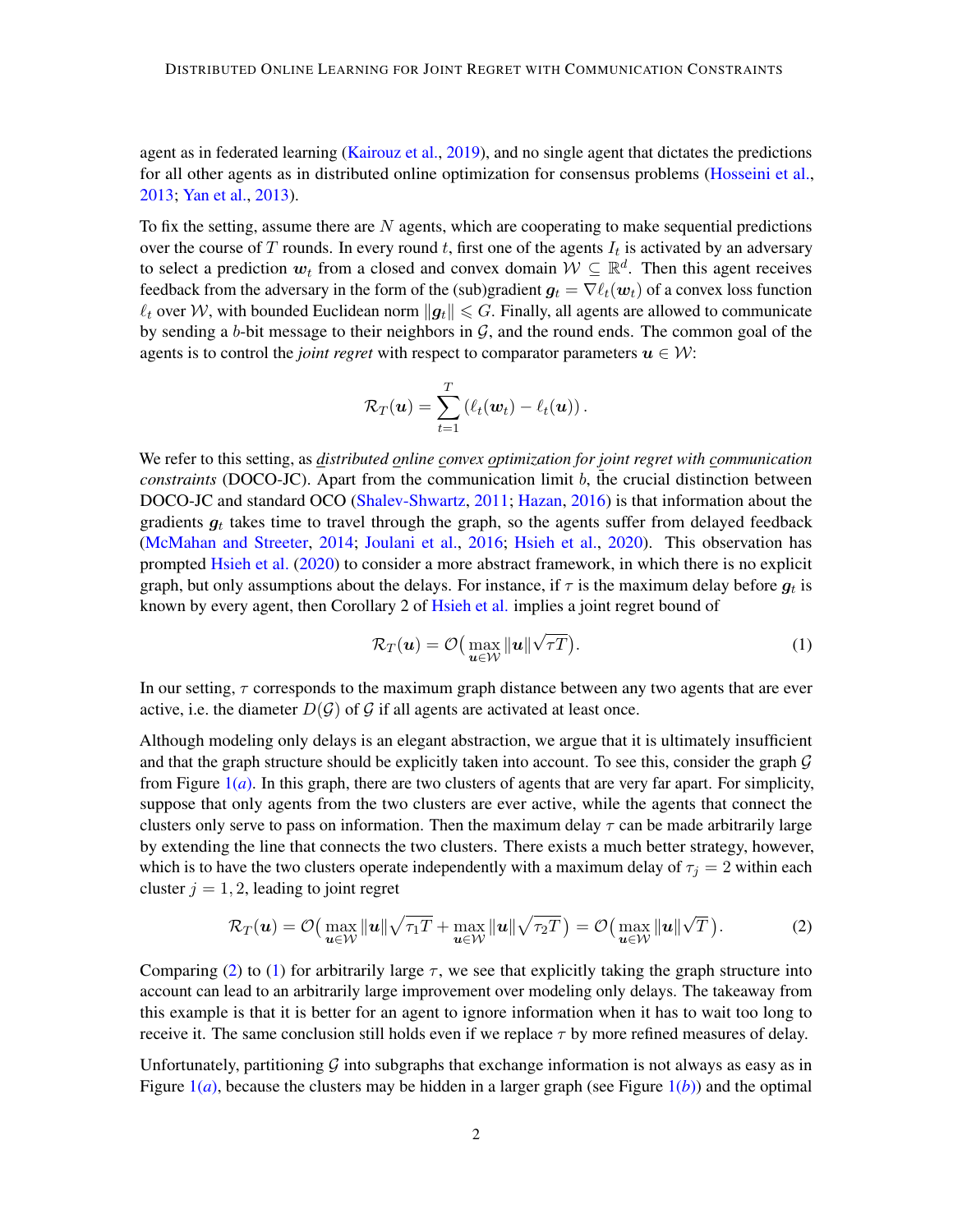<span id="page-2-0"></span>

(*a*) Two clusters that can be made arbitrarily far apart by extending the line that connects them



<span id="page-2-2"></span><span id="page-2-1"></span>(*b*) Two distant clusters of activated agents hidden in a larger graph

Figure 1: Two clusters far apart

partition may depend on the adversarial activations  $I_t$ , and also on the gradients  $g_t$  and the number of bits  $b$  that are allowed for communication. We therefore introduce a method that can learn the optimal partition from a set of candidate partitions. Formally, let  $Q$  be a collection of subgraphs of  $G$ , which will be the building blocks for the candidate partitions. Then by a Q*-partition* of the active agents we mean a disjoint collection  $\{\mathcal{F}_1,\ldots,\mathcal{F}_r\}$  of elements  $\mathcal{F}_j \in \mathcal{Q}$  such that every node in  $\mathcal{G}$ that is ever activated during any of the T rounds, is contained in one of the  $\mathcal{F}_j$ . The size r may vary between Q-partitions. We show, in Theorem [9,](#page-11-0) that we can adapt to the best partition of the active agents at a cost that scales logarithmically with the size of Q:

$$
\sum_{j=1}^{r} \mathcal{R}_{\mathcal{F}_j}(\boldsymbol{u}_j) = \mathcal{O}\Big(\sum_{j=1}^{r} \|\boldsymbol{u}_j\| \Big(\sqrt{D(\mathcal{F}_j)T_j \ln\big(1 + |\mathcal{Q}|D(\mathcal{F}_j)||\boldsymbol{u}_j||T_j\big)}\Big) + \text{communication cost}\Big)
$$
\n
$$
\text{for any } \mathcal{Q}\text{-partition }\{\mathcal{F}_1,\ldots,\mathcal{F}_r\} \text{ and any } \boldsymbol{u}_1,\ldots,\boldsymbol{u}_r \in \mathcal{W}, \tag{3}
$$

where  $\mathcal{R}_{\mathcal{F}_j}(\bm{u}_j) = \sum_{t: I_t \in \mathcal{F}_j} (\ell_t(\bm{w}_t) - \ell_t(\bm{u}_j))$  is the joint regret measured for the  $T_j$  rounds in which the active agent  $I_t$  is a node in  $\mathcal{F}_j$ . Up to the logarithmic factor, this bound implies [\(2\)](#page-1-0) with the maximum delays  $\tau_j$  replaced by the diameters  $D(\mathcal{F}_j)$  of the partition cells  $\mathcal{F}_j$ , as is natural in our setting. In fact, there are two further improvements: first, the comparators  $u_j$  may differ between subgraphs  $\mathcal{F}_j$ , which makes the procedure more robust against heterogeneous environments and sensor malfunctions. And, second, we do not place any restriction on the size of the domain  $W$ , but instead we automatically adapt to the unknown comparator norms  $||u_i||$ . In fact, comparatoradaptivity is crucial to our approach: it allows aggregating over different delays in receiving the gradients using the iterate addition trick by [Cutkosky](#page-13-0) [\(2019b\)](#page-13-0). This would not be possible using existing aggregation methods for prediction with expert advice with delayed gradients, which would all incur an overhead growing with the largest possible gradient delay. Regarding the logarithmic factors, it is known that a factor  $\ln(1 + ||u_i||T_i)$  is unavoidable for comparator-adaptive algorithms [\(Orabona,](#page-16-2) [2013\)](#page-16-2). We discuss the logarithmic dependence on  $|Q|$  further below.

Our approach is based on having the agents communicate compressed approximations  $\hat{g}_t$  of the gradients  $g_t$ , which are forwarded through the network for at most  $D_{\mathcal{Q}} = \max_{\mathcal{F} \in \mathcal{Q}} D(\mathcal{F}) \leq D(\mathcal{G})$ rounds. This means that nodes may need to forward up to  $D_{\mathcal{Q}}$  compressed gradients at the same time, leaving  $\vert b/D_{\mathcal{Q}}\vert$  bits per gradient, and thus the communication cost grows with  $D_{\mathcal{Q}}$ . Approximations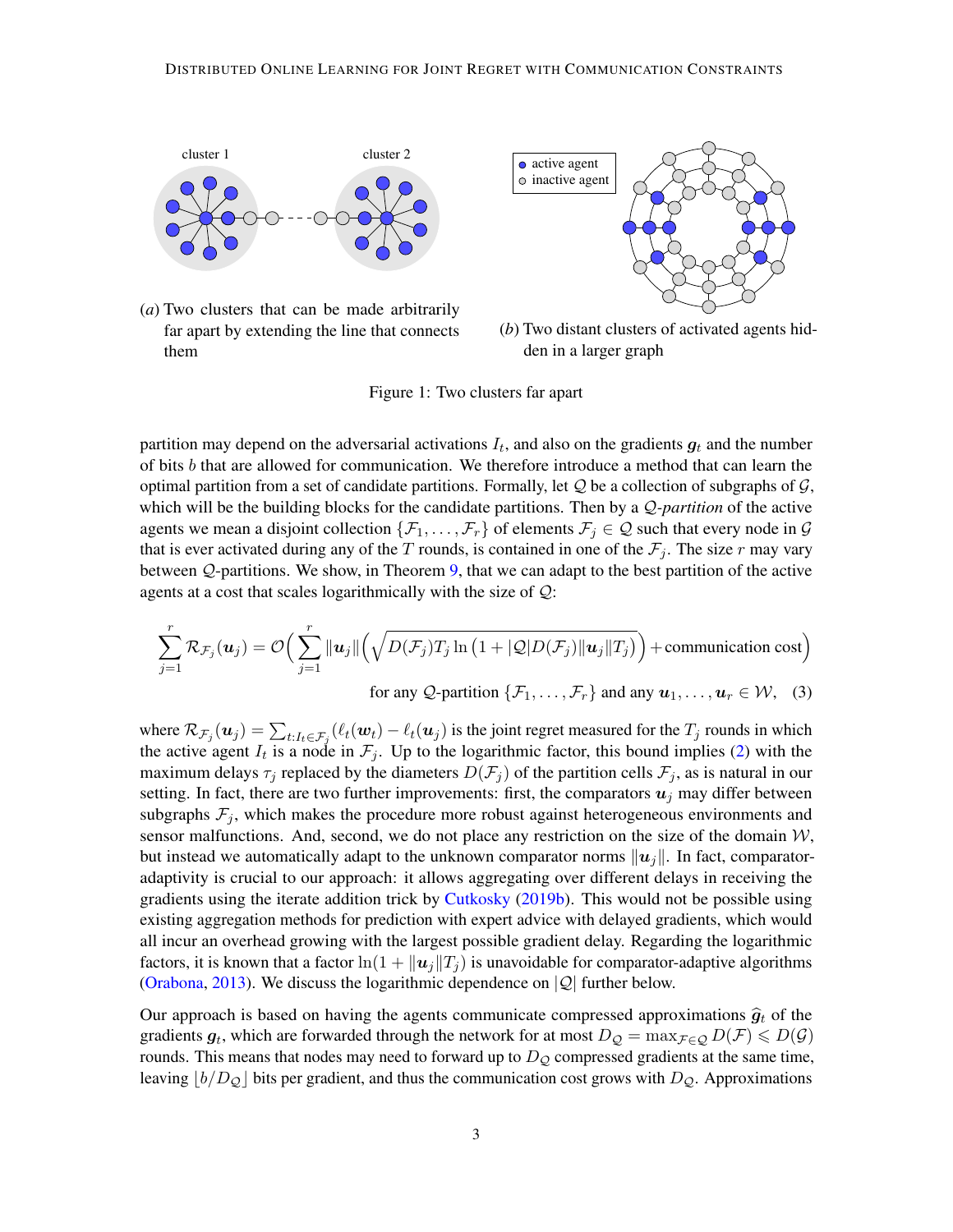$\hat{g}_t$  may either be deterministic or stochastic, depending on whether the encoder that produces them is allowed to randomize. The method that achieves [\(3\)](#page-2-2) uses a deterministic encoding scheme, for which

<span id="page-3-1"></span><span id="page-3-0"></span>
$$
\text{communication cost} = \mathcal{O}\left(2^{-b/(dD_{\mathcal{Q}})}\sum_{j=1}^{r} \|\mathbf{u}_{j}\| T_{j}\right). \tag{4}
$$

We see that we need roughly  $b = \Omega(dD_{\mathcal{O}} \ln T)$  bits to be sure that the communication cost is under control. In contrast, if we allow for stochastic encodings, then the expected communication cost can be reduced further. As shown in Theorem [20,](#page-32-0) it is possible to obtain the following bound, provided that  $b \geq D_{\mathcal{Q}}(3\lceil \log_2(d) \rceil + 2)$ :

$$
\mathbb{E}\bigg[\sum_{j=1}^r \mathcal{R}_{\mathcal{F}_j}(\boldsymbol{u}_j)\bigg] = \mathcal{O}\bigg(\sum_{j=1}^r \|\boldsymbol{u}_j\| G\Big(\sqrt{\Big(1+\frac{dD_{\mathcal{Q}}}{b}\Big)D(\mathcal{F}_j)T_j\ln\big(1+|\mathcal{Q}|D(\mathcal{F}_j)\|\boldsymbol{u}_j\|T_jG\big)}\Big)\bigg)
$$
\nfor any  $Q$ -partition  $\{\mathcal{F}_1,\ldots,\mathcal{F}_r\}$  and any  $\boldsymbol{u}_1,\ldots,\boldsymbol{u}_r \in \mathcal{W}$ . (5)

Comparing [\(5\)](#page-3-0) to [\(3\)](#page-2-2)+[\(4\)](#page-3-1), we now obtain the same rate as soon as  $b = \Theta(dD_{\mathcal{O}})$ , gaining an ln T factor. And, more importantly, whereas the deterministic communication cost in [\(4\)](#page-3-1) can be linear in T for  $b = o(dD<sub>Q</sub> \ln T)$ , the stochastic encoding result in [\(5\)](#page-3-0) allows for a number of bits b that is sublinear in  $dD_{\mathcal{Q}}$ , at the cost of (only) a worse constant factor in the bound. This makes it possible to choose a trade-off between communication cost and joint regret performance.

Approach and Organization of the Paper As mentioned, our approach aggregates multiple comparator-adaptive subalgorithms that each incur their own maximum delay. Since existing comparator-adaptive algorithms are not suited for compressed or delayed gradients, we introduce a new comparator-adaptive algorithm for the DOCO-JC setting in Section [2.](#page-5-0) As discussed below Lemma [3,](#page-8-0) the key to its development is a novel inequality that generalizes the so-called prod bound [\(Cesa-Bianchi and Lugosi,](#page-13-1) [2006,](#page-13-1) Lemma 2.4). Since the prod bound is at the core of many adaptive algorithms in the literature, for example the algorithms in [\(Koolen and Van Erven,](#page-15-3) [2015;](#page-15-3) [Van Erven](#page-14-5) [and Koolen,](#page-14-5) [2017;](#page-14-5) [Cutkosky and Orabona,](#page-13-2) [2018;](#page-13-2) [Wang et al.,](#page-17-1) [2019;](#page-17-1) [Van Erven et al.,](#page-14-6) [2021\)](#page-14-6), our new inequality may also be useful to develop other adaptive algorithms for settings with delayed gradients. For compressed gradients such that  $\|\hat{g}_t - g_t\| \leq \varepsilon$ , the new comparator-adaptive algorithm satisfies the following regret bound:

$$
\mathcal{R}_T(\|\boldsymbol{u}\|) = \mathcal{O}\left(\|\boldsymbol{u}\|\sqrt{\Lambda_T \ln(\|\boldsymbol{u}\|\Lambda_T+1)} + \|\boldsymbol{u}\|T\boldsymbol{\varepsilon}\right),\,
$$

where  $\Lambda_T = \sum_{t=1}^T \left(\|\bm{g}_t\|^2+2\|\bm{g}_t\|\sum_{i\in\gamma(t)}\|\bm{g}_i\|\right)$  is a standard measure of the effect of gradient delays called the *lag* [\(Hsieh et al.,](#page-14-4) [2020;](#page-14-4) [Joulani et al.,](#page-14-3) [2016;](#page-14-3) [McMahan and Streeter,](#page-15-2) [2014\)](#page-15-2), with  $\gamma(t) \subseteq \{1, \ldots, t-1\}$  denoting the set of indices of past gradients that are unavailable to the active agent  $I_t$ . As the maximum delay in G is  $D(G)$ , there can be at most  $|\gamma(t)| \leq D(G)$  gradients that are unavailable at any time, and consequently the lag satisfies  $\Lambda_T \leqslant G^2(1+2D(\mathcal{G}))T$ . In Section [3](#page-8-1) we combine the algorithm from Section [2](#page-5-0) with both deterministic and stochastic encodings for the gradients. Our encodings are based on simple combinations of standard covering arguments, but we prove matching lower bounds showing that they yield guarantees that are worst-case optimal (up to log factors), and they have the appeal of being straightforward to analyse and implement. Finally, in Section [4,](#page-11-1) we obtain [\(3\)](#page-2-2) and [\(5\)](#page-3-0) by aggregating multiple instances of the methods from Section [3,](#page-8-1)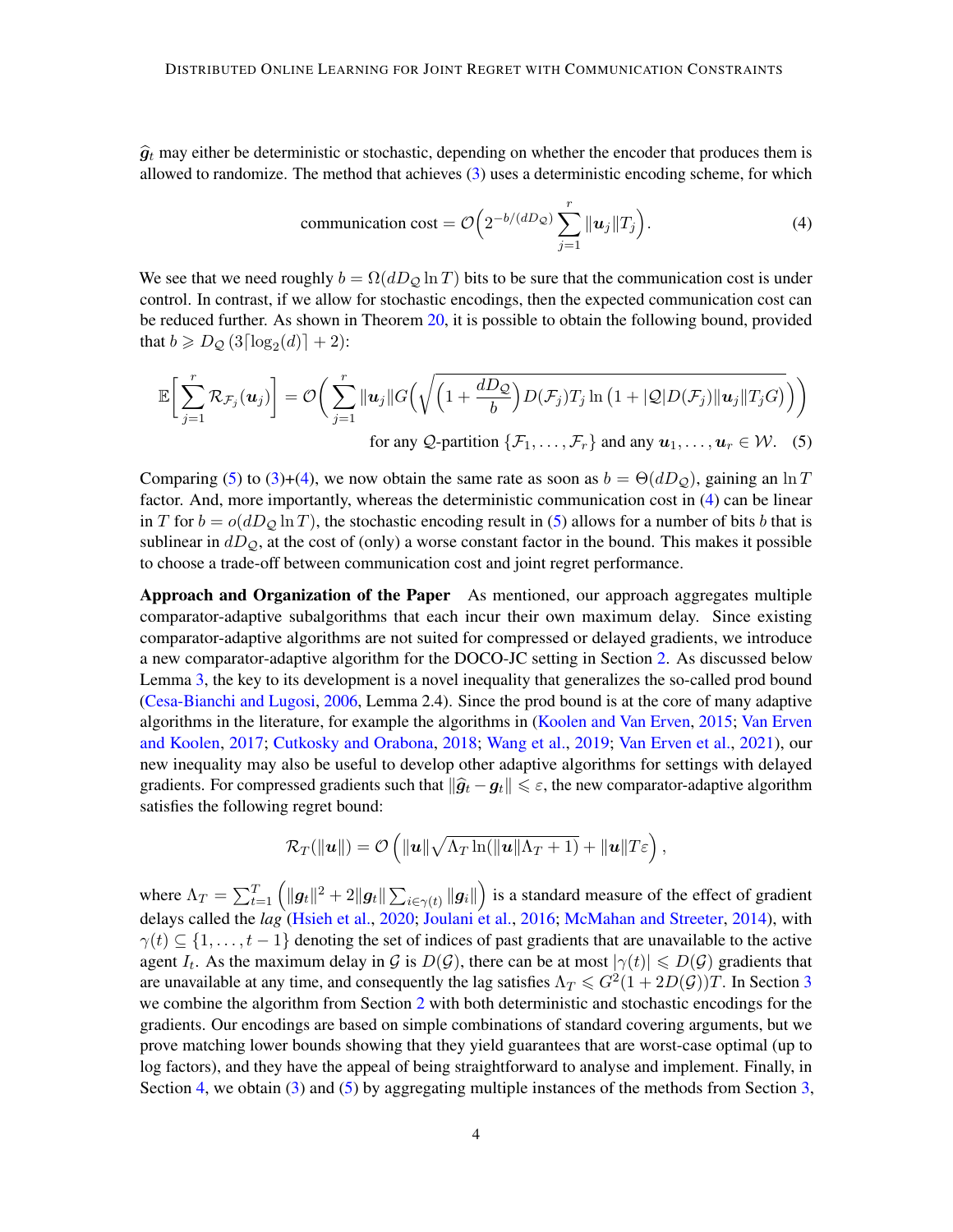instantiated for different maximum delays. Even though the algorithms from Section [3](#page-8-1) are worst-case optimal, it is not clear whether the logarithmic dependence on  $|Q|$  in [\(3\)](#page-2-2) and [\(5\)](#page-3-0) that results when combining them, is also optimal. We leave this as an open question for future work.

#### 1.1. Related Work

There has been much work on distributed architectures. However, the majority of the literature is about federated or parallel computation (see [Kairouz et al.](#page-14-0) [\(2019\)](#page-14-0) for an extensive review of the federated setting), where multiple workers are under the supervision of a central coordinator. In contrast, we study a decentralized setting, in which no central authority coordinates the learning. We also study the impact of delays and communication limits. We therefore focus our literature review on decentralized learning and on other works with communication limits.

**Decentralized Online Convex Optimization** Most directly related to our setting are decentralized OCO settings, in which a set of agents in a network collectively try to optimize an objective that is revealed sequentially. This includes the work of [Hsieh et al.](#page-14-4) [\(2020\)](#page-14-4) on delay-tolerant algorithms. The main technical difficulty they encounter is to tune the learning rates for a dual-averaging/followthe-regularized-leader type approach, which is especially challenging because of the requirement of maintaining a non-decreasing learning rate. [Cesa-Bianchi et al.](#page-13-3) [\(2020\)](#page-13-3) consider a setting where multiple nodes can be active per round. In each round all active nodes make a prediction and suffer the same loss. The most important difference with our setting is that information is not forwarded through the network, so agents only hear about the gradients of their direct neighbors in  $G$ . The authors show that it is possible to obtain  $\mathcal{R}_T(u)=\mathcal{O}(\sqrt{A(\mathcal{G})T})$  and  $\mathcal{R}_T(u)=\mathcal{O}(\sqrt{Q(\mathcal{G})T})$  for stochastic and adversarial activations respectively, where  $A(G)$  is the independence number of G and  $Q(G)$  is the clique covering number. Finally, in (Cao and Başar, [2021\)](#page-13-4), a setting with event-triggered communication is introduced.

Distributed Online Optimization Distributed Online Optimization is inspired by (offline) distributed optimization [\(Duchi et al.,](#page-13-5) [2010;](#page-13-5) [Scaman et al.,](#page-16-3) [2018\)](#page-16-3) and developed in [\(Hosseini et al.,](#page-14-1) [2013;](#page-14-1) [Yan et al.,](#page-17-0) [2013\)](#page-17-0). The difference with the setting we consider is the notion of regret. In Distributed Online Optimization, the *collective regret* is analysed, in which the global loss per round is a sum of local losses per agent, but this global loss is always evaluated at the prediction of one of the agents. This collective regret is closer to the distributed optimization objective used, e.g., for wireless sensor networks [\(Rabbat and Nowak,](#page-16-0) [2004\)](#page-16-0). There exist extensions for time-varying networks with a specific structure, [\(Mateos-Núñez and Cortés,](#page-15-4) [2014;](#page-15-4) [Akbari et al.,](#page-13-6) [2015\)](#page-13-6), and there is a version of collective regret where the comparator changes between rounds [\(Shahrampour and](#page-16-4) [Jadbabaie,](#page-16-4) [2018;](#page-16-4) [Zhang et al.,](#page-17-2) [2019\)](#page-17-2). [Hsieh et al.](#page-14-4) [\(2020\)](#page-14-4) provide an extensive review of Distributed Online Optimization and a reduction from collective regret to joint regret.

Communication-Limited Settings Communication can be a performance bottleneck in distributed systems (see, e.g., a discussion of performance in the context of parallel training of deep neural networks in [\(Seide et al.,](#page-16-5) [2014\)](#page-16-5)). This has generated much interest in diverse fields for communicationconstrained distributed tasks, including in optimization [\(Alistarh et al.,](#page-13-7) [2017\)](#page-13-7), for mean-estimation [\(Suresh et al.,](#page-16-6) [2017\)](#page-16-6), for hypothesis testing [\(Szabo et al.,](#page-16-7) [2020\)](#page-16-7), and for inference [\(Acharya et al.,](#page-13-8) [2020\)](#page-13-8). Two lines of research are closest to our work. The first, in [\(Tang et al.,](#page-16-8) [2018;](#page-16-8) [Koloskova et al.,](#page-15-5) [2019;](#page-15-5) [Vogels et al.,](#page-17-3) [2020\)](#page-17-3) and references therein, studies variants of Stochastic Gradient Descent (SGD) used in decentralized optimization under bandwidth-limited gossip communication, often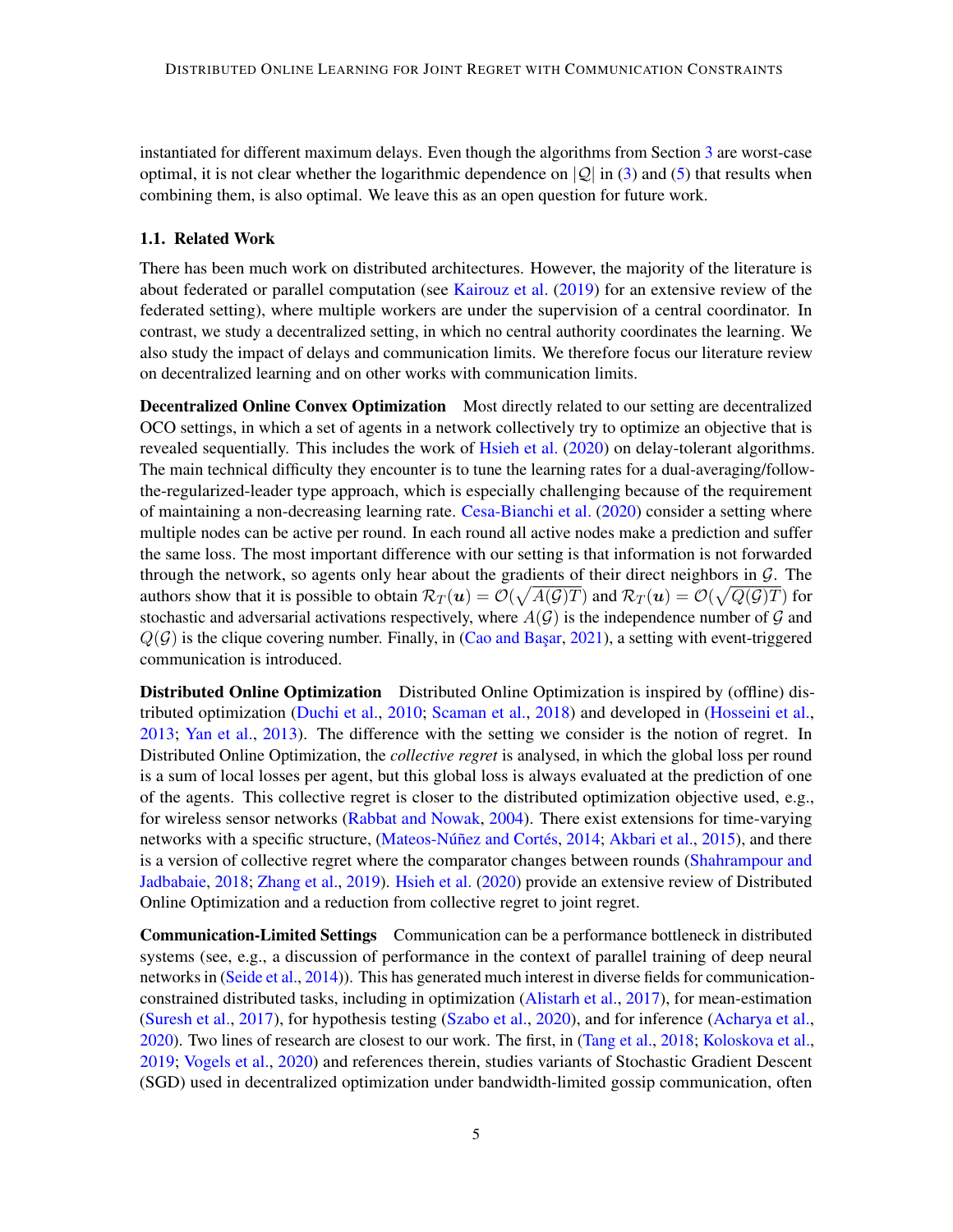with the aim of training deep neural networks. Another line of work is devoted to online learning with communication constraints, with lower bounds for online learning problems with communication constraints [\(Shamir,](#page-16-9) [2014\)](#page-16-9), and online learning in a serial multi-agent framework [\(Acharya et al.,](#page-12-0) [2019\)](#page-12-0). Most of these works focus on cases where the number of bits per message is at least linear in d with the exceptions of [\(Acharya et al.,](#page-12-0) [2019;](#page-12-0) [Mayekar and Tyagi,](#page-15-6) [2020b\)](#page-15-6). To our knowledge, we are the first to incorporate communication constraints into a decentralized online learning framework.

Comparator-Adaptive Algorithms Recently a series of work has developed comparator-adaptive algorithms for various settings. For example, for standard OCO [\(McMahan and Orabona,](#page-15-7) [2014;](#page-15-7) [Orabona and Pál,](#page-16-10) [2016;](#page-16-10) [Foster et al.,](#page-14-7) [2017;](#page-14-7) [Cutkosky and Boahen,](#page-13-9) [2017;](#page-13-9) [Cutkosky and Orabona,](#page-13-2) [2018\)](#page-13-2), scale-free comparator-adaptive algorithms [\(Kotłowski,](#page-15-8) [2017;](#page-15-8) [Kempka et al.,](#page-15-9) [2019\)](#page-15-9), comparatoradaptive algorithms with unbounded stochastic gradients [\(Jun and Orabona,](#page-14-8) [2019;](#page-14-8) [Van der Hoeven,](#page-14-9) [2019\)](#page-14-9), for convex bandits [\(Van der Hoeven et al.,](#page-14-10) [2020\)](#page-14-10), for dynamic and strongly adaptive OCO [\(Cutkosky,](#page-13-10) [2020\)](#page-13-10), or with an unknown bound on the gradients [\(Cutkosky,](#page-13-11) [2019a;](#page-13-11) [Mhammedi and](#page-16-11) [Koolen,](#page-16-11) [2020\)](#page-16-11).

#### 1.2. Further Assumptions and Notation

A network is an (undirected) graph  $\mathcal{G} = (\mathcal{N}, \mathcal{E})$ , consisting of a set of nodes  $\mathcal N$  and edges  $\mathcal E$  between them. Throughout the paper norms are always the Euclidean norm. We assume that the (sub)gradients are bounded by  $\|g_t\| \leq G$ , and that G and the time horizon T are known to the agents in advance. We do not need to assume an oblivious adversary, because the agents only randomize when choosing  $\widehat{g}_t$ , which happens after the adversary has already revealed  $g_t$ .

**Encoding the Gradients** Since a b-bit message may contain at most  $D(G)$  gradients, we reserve  $k = \lfloor b/D(\mathcal{G}) \rfloor$  bits per gradient. After the active node  $I_t$  observes the gradient  $g_t$ , it builds a k-bit compressed gradient  $C(g_t) \in \{0,1\}^k$  and sends it to other nodes. These then decode to  $\hat{g}_t = F(C(g_t)) \in \mathbb{R}^d$ , which is used as an approximation of the true gradient. We assume that it is common knowledge among the agents at which time t each compressed gradient  $\hat{g}_t$  was produced, and that agents also do not need to explicitly encode how many gradients they are forwarding at any given time. These assumptions can always be satisfied by adding a few extra bits of meta-information.

#### <span id="page-5-0"></span>2. Comparator-Adaptive Algorithm for DOCO-JC

As announced in Section [1,](#page-0-1) here we introduce the main building block for our approach: a comparatoradaptive algorithm that can handle both missing and approximate gradients. With some minor modifications the algorithms in this section can also be used in the OCO with delays setting, where one only needs to track which gradients are available for prediction, and not the node that made the prediction. Without loss of generality, we only consider  $W = \mathbb{R}^d$ , because it is straightforward to reduce constrained domains to this case using a reduction by [Cutkosky and Orabona](#page-13-2) [\(2018,](#page-13-2) Theorem 3). As observed by [Cutkosky and Orabona](#page-13-2) [\(2018\)](#page-13-2) comparator-adaptive algorithms can be constructed by separately learning the direction  $u/||u||$  and scale  $||u||$ , where learning the direction is a standard constrained learning task on the unit ball and most of the difficulty lies in solving the unconstrained 1-dimensional scale problem while being adaptive to ||u||. Suppose agent  $I_t$ predicts  $z_t$  for the direction, satisfying  $||z_t|| \leq 1$ , according to an algorithm  $A_{\mathcal{Z}}$ , and it predicts  $v_t \in \mathbb{R}_+$  for the scale following an algorithm  $\mathcal{A}_{\mathcal{V}}$ . Then its joint prediction is  $w_t = v_t z_t$ . The corresponding notions of joint regret are  $\widetilde{\mathcal{R}}^{\mathcal{Z}}_T(\frac{u}{\|u\|})$  $\frac{\boldsymbol{u}}{\|\boldsymbol{u}\|}\big) = \sum_{t=1}^T \langle \boldsymbol{z}_t - \frac{\boldsymbol{u}}{\|\boldsymbol{u}\|}$  $\frac{u}{\Vert u \Vert}, g_t \rangle$  for the direction, and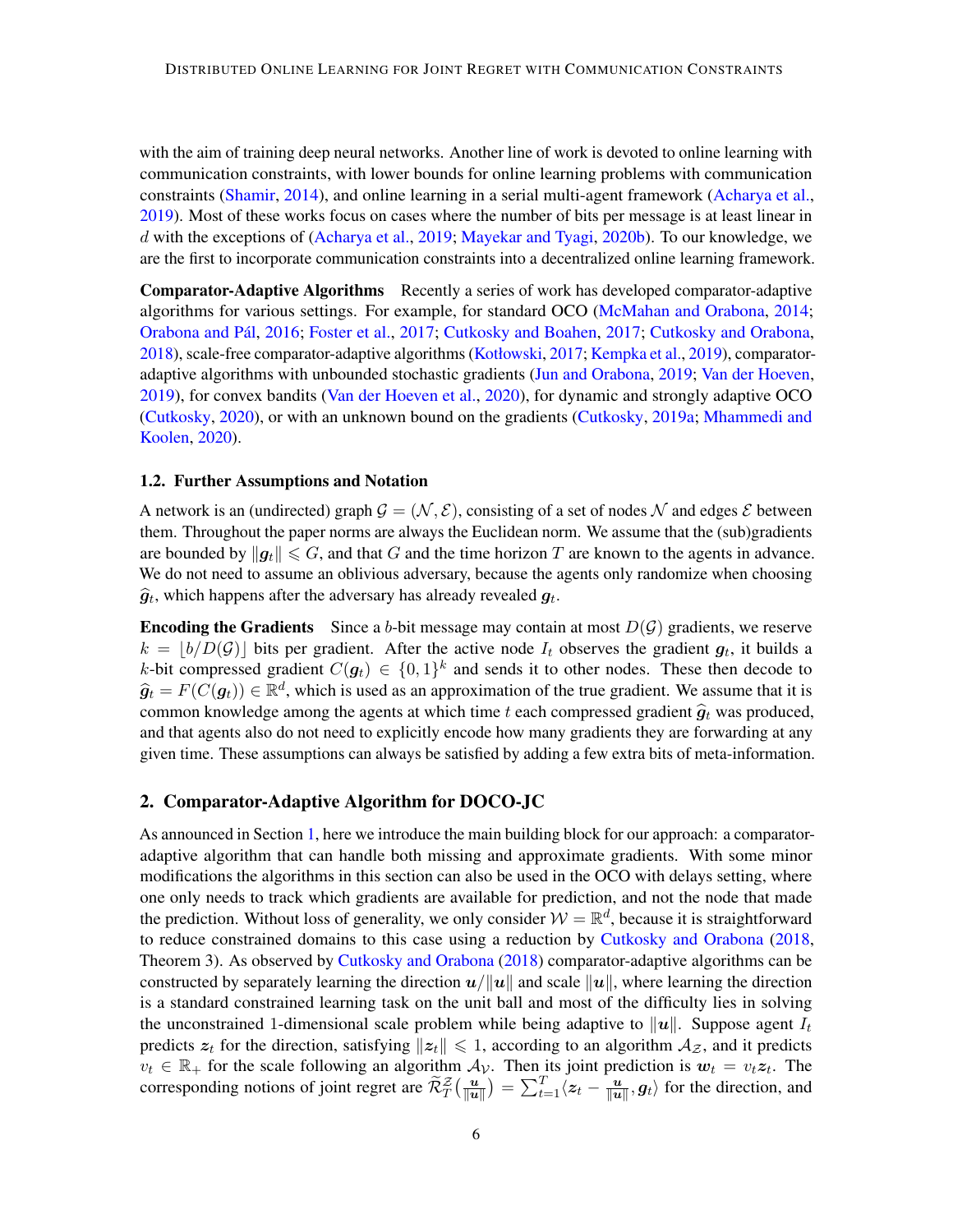$\widetilde{\mathcal{R}}_T^{\mathcal{V}}(\|\mathbf{u}\|) = \sum_{t=1}^T (v_t - \|\mathbf{u}\|) \langle \mathbf{z}_t, \mathbf{g}_t \rangle$  for the scale. Then, by the black-box reduction in Algorithm [2](#page-27-0) in Appendix [B.1,](#page-27-1) due to [Cutkosky and Orabona](#page-13-2) [\(2018\)](#page-13-2), the total joint regret of the algorithm is bounded by

$$
\mathcal{R}_T(\boldsymbol{u}) \leqslant \|\boldsymbol{u}\| \widetilde{\mathcal{R}}_T^{\mathcal{Z}}\Big(\frac{\boldsymbol{u}}{\|\boldsymbol{u}\|}\Big) + \widetilde{\mathcal{R}}_T^{\mathcal{V}}(\|\boldsymbol{u}\|).
$$

It follows that, as long as  $A_V$  is comparator-adaptive, our entire algorithm is comparator-adaptive.

Controlling  $\widetilde{\mathcal{R}}_T^{\mathcal{Z}}$  is an online linear optimization (OLO) task. For  $\mathcal{A}_{\mathcal{Z}}$ , it suffices to use any OLO algorithm on the unit ball that is *delay-tolerant*, by which we mean that it satisfies  $\mathcal{R}_T(u)$  = algorithm on the time ban that is *detay-toterant*, by which we mean that it satisfies  $\mathcal{K}_T(u) =$ <br>  $\mathcal{O}(\sqrt{\Lambda_T})$ . If such an algorithm is used with approximate gradients such that  $\|\hat{g}_t - g_t\| \leq \varepsilon$ , then  $\mathcal{O}(\sqrt{\Lambda_T})$ . It such an algorithm is used with approximate gradients such that  $||\mathbf{g}_t - \mathbf{g}_t|| \le \varepsilon$ , then it enjoys the bound  $\mathcal{R}_T(\mathbf{u}) = \mathcal{O}(\sqrt{\Lambda_T} + T\varepsilon)$ . In the remainder of this section, we will present a one-dimensional algorithm for learning the range, such that, when combined with a delay-tolerant algorithm for learning the direction, we obtain the following comparator-adaptive guarantee. In Appendix  $B.1$ , we state and prove Theorem [18,](#page-28-0) a version of the result with an explicit finite-time bound.

<span id="page-6-0"></span>**Theorem 1** *Suppose*  $A_{\mathcal{Z}}$  *is a delay-tolerant algorithm, and*  $A_{\mathcal{V}}$  *is Algorithm [1,](#page-7-0) defined below and tuned with any*  $\nu > 0$  *and error parameter*  $\varepsilon \geq \|\hat{g}_t - g_t\|$ . Then the combination of  $A_z$  and  $A_V$  by *the black-box reduction described above (i.e. Algorithm [2](#page-27-0) in Appendix [B.1\)](#page-27-1) satisfies*

$$
\mathcal{R}_T(\boldsymbol{u}) \leqslant \nu + \|\boldsymbol{u}\| \mathcal{B}(T) \ , \ where \ \mathcal{B}(T) = \mathcal{O}\bigg(\varepsilon T + \sqrt{\Lambda_T \ln\Big(1 + \frac{\|\boldsymbol{u}\|}{\nu} TGD(\mathcal{G})\Big)}\bigg).
$$

As shown by Proposition [15](#page-28-1) in the Appendix, the Ada-Delay-Dist algorithm of [Hsieh et al.](#page-14-4) [\(2020\)](#page-14-4) is delay-tolerant and can therefore be used for  $A_{\mathcal{Z}}$ . It remains to adapt to scale, which requires designing a suitable one-dimensional algorithm  $A_v$ .

Learning the scale is actually a special case of the general problem of designing a comparatoradaptive algorithm, in which the gradients are projected down to one dimension via  $h_t = \langle z_t, g_t \rangle$ and approximate gradients correspond to  $\hat{h}_t = \langle z_t, \hat{g}_t \rangle$ . If  $\|\hat{g}_t - g_t\| \leq \varepsilon$ , then we also have  $|\hat{h}_t - h_t| \le ||z_t|| \|\hat{g}_t - g_t\| \le \varepsilon$ . It therefore inherits all the difficulties of dealing with approximate and delayed gradients.

Let us first sketch the main difficulties. The obvious approach to handling approximate gradients, which would work well if we did not aim for comparator-adaptivity, is to observe that

<span id="page-6-1"></span>
$$
\sum_{t=1}^{T} \langle \boldsymbol{w}_t - \boldsymbol{u}, \boldsymbol{g}_t \rangle = \sum_{t=1}^{T} \langle \boldsymbol{w}_t - \boldsymbol{u}, \widehat{\boldsymbol{g}}_t \rangle + \sum_{t=1}^{T} \langle \boldsymbol{w}_t - \boldsymbol{u}, \boldsymbol{g}_t - \widehat{\boldsymbol{g}}_t \rangle.
$$
 (6)

Then use a standard algorithm to control  $\sum_{t=1}^{T} \langle w_t - u, \hat{g}_t \rangle$ , and attempt to bound  $\langle w_t - u, g_t - \hat{g}_t \rangle$ . While this is possible in expectation for stochastic encodings by making  $\hat{g}_t$  an unbiased approximation of  $g_t$ , for deterministic encodings it is not clear how  $\langle w_t - u, g_t - \hat{g}_t \rangle$  can be bounded by a term that scales with  $||u||$ . Scaling with  $||u||$  is crucial, as we will exploit the comparator edentive property of scales with  $||u||$ . Scaling with  $||u||$  is crucial, as we will exploit the comparator-adaptive property of our algorithms to learn a Q-partition. We therefore cannot use this approach.

The second difficulty is due to the fact that gradients may be unavailable at prediction time due to the delayed feedback. Considerable work has been done in the delayed feedback setting to tune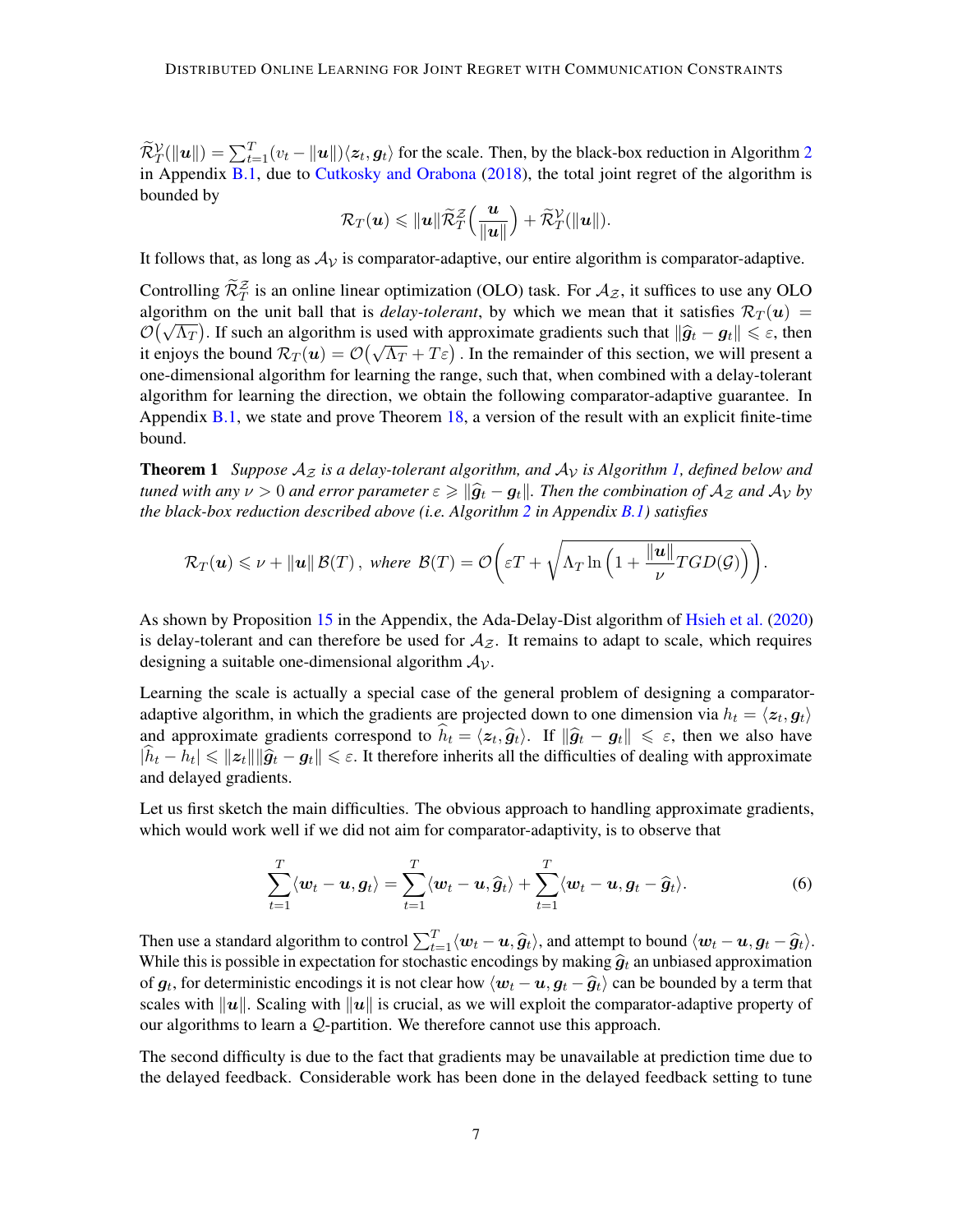**Algorithm 1** Comparator-Adaptive Algorithm on a Graph for  $d = 1$ 

<span id="page-7-0"></span>**Input:**  $\nu > 0$ , upper bound G on  $\max_t ||q_t||$ , error parameter  $\varepsilon > 0$ **Initialize:**  $S_n(1) = \emptyset$  and  $\gamma_n(t) = \emptyset$  for all time-steps t and all nodes  $n \in \mathcal{N}$ , set distribution  $d\rho(\eta) = \exp(-\eta^2)/Zd\eta$  over  $\eta \in [0, a]$ , where  $a = ((G + \varepsilon)20(1 + 2D(\mathcal{G})))^{-1}$  and define  $Z = \int_0^a \exp(-\eta^2) d\eta.$ for  $t = 1 \dots T$  do Play  $v_t = \mathbb{E}_{\eta \sim \rho} \left[ \nu \exp \left( - \sum_{s \in \mathcal{S}_{I_t}(t)} \left( \eta(\widehat{h}_s + \varepsilon) + \eta^2 (\widehat{h}_s + \varepsilon)^2 + 2 \eta^2 \widehat{\zeta}_{I_t}(s) \right) \right) \eta \right]$ , where  $\zeta_{I_t}(s) = |h_s + \varepsilon| \sum_{i \in \gamma_{I_t}(s)} |h_i + \varepsilon|$ For all  $n \in \mathcal{N}$ : send messages, receive messages, update  $S_n(t + 1)$ , and update  $\gamma_n(s)$  for all  $s \in S_n(t + 1).$ end

the learning rate of standard OCO algorithms to deal with missing gradients [\(Joulani et al.,](#page-14-3) [2016;](#page-14-3) [Hsieh et al.,](#page-14-4) [2020\)](#page-14-4). Unfortunately, these existing approaches do not work for comparator-adaptive algorithms. For a more in-depth discussion of the difficulties faced in designing a comparator-adaptive algorithm which can handle missing gradients we refer the reader to Appendix [A.](#page-17-4) To resolve the aforementioned difficulties simultaneously, we provide a new one-dimensional comparator-adaptive algorithm given in Algorithm [1,](#page-7-0) which can be used to select  $v_t$ . It turns out that these predictions  $v_t$ can be computed in linear time (see  $(12)$  in Appendix [B\)](#page-19-1). In the algorithm and the discussion below,  $S_{I_t}(t) \subset \{1, \ldots, t-1\}$  denotes the set of indices of gradients that are available at node  $I_t$  in round t. Similarly,  $\gamma(s) = \{1, \ldots, s-1\} \setminus S_{I_s}(s)$  is the set of indices of gradients that were missing in round s at node  $I_s$ , and  $\gamma_{I_t}(s) = \gamma(s) \cap S_{I_t}(t)$  is the set indices of gradients that were missing at node  $I_s$  in round s, but are available at node  $I_t$  in round t. The regret of Algorithm [1](#page-7-0) is bounded by the following result, whose proof can be found in Appendix [B.](#page-19-1)

**Theorem 2** Let  $\Lambda_T^h = \sum_{t=1}^T \left( h_t^2 + 2|h_t|\sum_{i\in\gamma(t)}|h_i|\right)$ . Algorithm [1,](#page-7-0) tuned with any  $\nu > 0$  and  $\varepsilon > 0$  such that  $|\hat{h}_t - h_t| \leqslant \varepsilon$ , satisfies for any  $u \geqslant 0$ ,

<span id="page-7-1"></span>
$$
\sum_{t=1}^{T} (v_t - u) h_t \leq \nu + u \, \mathcal{B}^h(T) \text{ where } \mathcal{B}^h(T) = \mathcal{O}\bigg(\varepsilon T + \sqrt{\Lambda_T^h \ln\left(1 + \frac{u}{\nu} TGD(\mathcal{G})\right)}\bigg).
$$

The fact that the regret of Algorithm [1](#page-7-0) scales with  $u$  is a crucial property that we will use to a Q-partition, in particular the property that for  $u = 0$  the regret is  $\nu$  will be repeatedly used.

We proceed to discuss the main ideas behind Algorithm [1](#page-7-0) and Theorem [2.](#page-7-1) One of the essential parts in deriving any comparator-adaptive algorithm is designing a potential function  $\Phi_T$ . To see how the potential function is used, suppose that we could get a sequence of predictions  $v_1, \ldots, v_T$  that satisfy

<span id="page-7-2"></span>
$$
\nu - \sum_{t=1}^{T} v_t h_t \ge \Phi_T \big( - \sum_{t=1}^{T} (\widehat{h}_t + \varepsilon) \big) \qquad \text{for some } \nu > 0. \tag{7}
$$

Then these predictions would satisfy the regret bound  $\sum_{t=1}^{T} (v_t - u) h_t \leq \nu + \Phi_T^{\star}(u) + 2u\varepsilon T$ , where  $\Phi_T^*$  is the convex conjugate of  $\Phi_T$ . To see this, recall Fenchel's inequality  $\Phi_T(x) + \Phi_T^*(u) \geq xu$ ,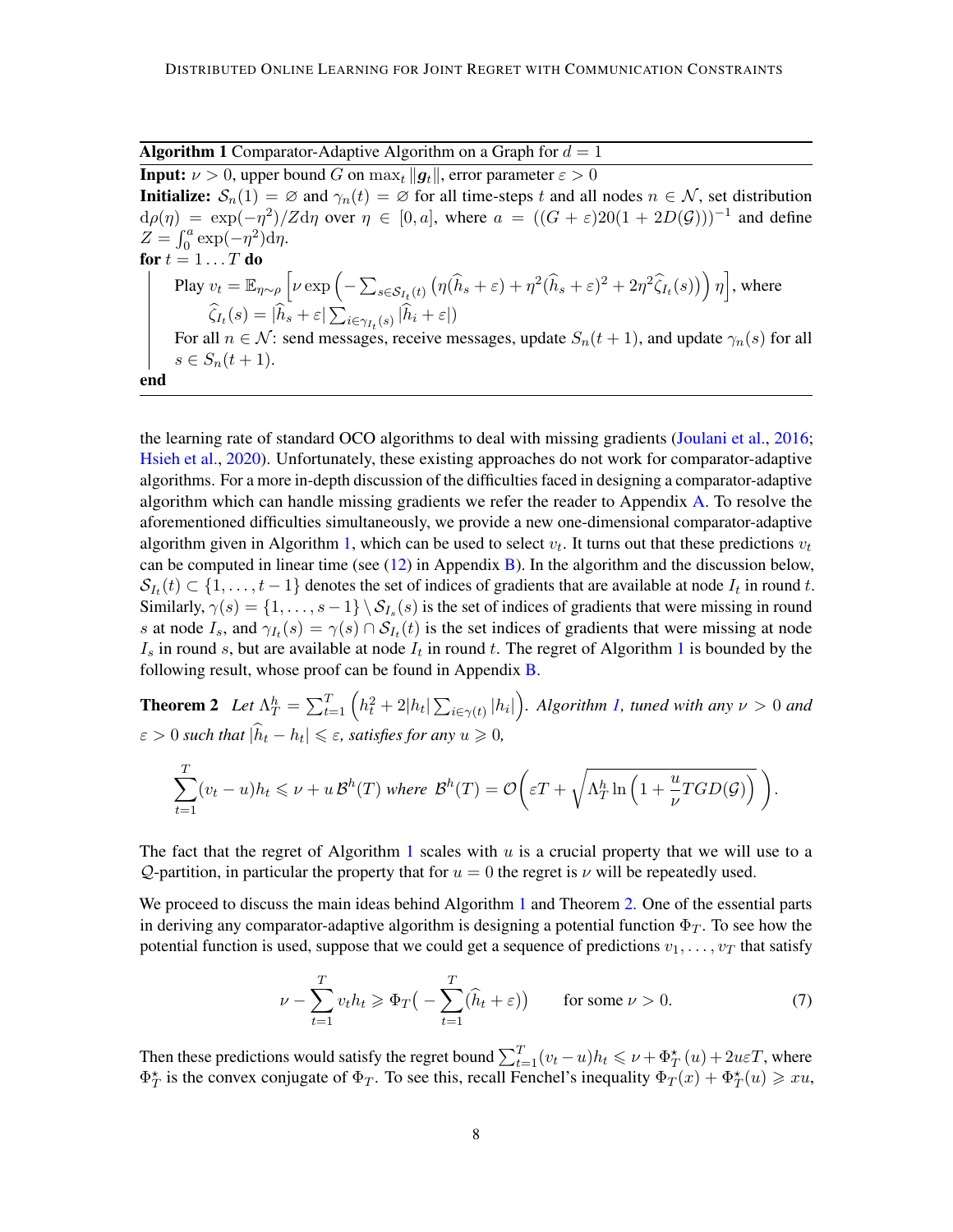which implies  $\Phi_T\left(-\sum_{t=1}^T (\widehat{h}_t+\varepsilon)\right) \geqslant -\Phi_T^{\star}\left(u\right)-u\sum_{t=1}^T (\widehat{h}_t+\varepsilon) \geqslant -\Phi_T^{\star}\left(u\right)-2u\varepsilon T-u\sum_{t=1}^T h_t,$ and combine with [\(7\)](#page-7-2) to obtain the bound on the regret. We therefore require a potential  $\Phi_T$  for which we can satisfy [\(7\)](#page-7-2) and for which  $\Phi_T^*(u)$  is small enough. Now, suppose that we could bound the increase in potential per round by

<span id="page-8-2"></span>
$$
\Phi_t\bigg(-\sum_{s=1}^t (\widehat{h}_s + \varepsilon)\bigg) \leq \Phi_{t-1}\bigg(-\sum_{s=1}^{t-1} (\widehat{h}_s + \varepsilon)\bigg) - v_t h_t.
$$
\n(8)

Then summing over t would lead to the desired inequality [\(7\)](#page-7-2) with  $\nu = \Phi_0(0)$ . But herein lies exactly the technical challenge caused by the missing gradients. To guarantee  $(8)$ , existing comparatoradaptive algorithms base their prediction for round t on knowledge of  $\Phi_{t-1}$ , but the missing gradients prevent us from doing the same. Instead, we have to use whatever gradients are available at prediction time.

To account for the missing gradients, our predictions include a correction term  $\zeta_{I_t}(s) = |h_s + \varepsilon| \sum_{i \in \gamma_{I_t}(s)} |h_i + \varepsilon|$ , which we incorporate in the predictions  $v_t$  defined in Algorithm [1.](#page-7-0) Similar to the correction for approximate gradients, the correction for missing gradients decreases the effective learning rate of our algorithm. The corrections play a crucial role in our potential function:

<span id="page-8-3"></span><span id="page-8-0"></span>
$$
\Phi_t\bigg(-\sum_{s=1}^t (\widehat{h}_s + \varepsilon)\bigg) = \mathbb{E}_{\eta \sim \rho} \left[\nu \exp\left(-\sum_{s=1}^t \left(\eta(\widehat{h}_s + \varepsilon) + \eta^2(\widehat{h}_s + \varepsilon)^2 + 2\eta^2 \widehat{\zeta}(s)\right)\right)\right], \quad (9)
$$

where  $\zeta(s) = |h_s + \varepsilon| \sum_{i \in \gamma(s)} |h_i + \varepsilon|$ . The potential function includes a similar correction term as our predictions, with the difference that the potential corrects for all missing gradients, not just the ones available at the active node. Together, these corrections allow us to establish [\(8\)](#page-8-2):

**Lemma 3** *Suppose*  $||z_t|| \le 1$ ,  $||g_t|| \le G$ , and  $||\hat{g}_t - g_t|| \le \varepsilon$  for all t. Then the predictions  $v_t$ *defined in Algorithm [1](#page-7-0) satisfy* [\(8\)](#page-8-2)*.*

The proof of Lemma [3](#page-8-0) (see Appendix [B\)](#page-19-1) involves carefully tracking which gradients are missing. Whereas the analysis of standard comparator-adaptive algorithms relies on an inequality called the prod bound [\(Cesa-Bianchi and Lugosi,](#page-13-1) [2006,](#page-13-1) Lemma 2.4) to obtain an analogue of [\(8\)](#page-8-2), the standard prod bound fails in the presence of missing gradients. The key to our proof is therefore a novel inequality given in Lemma [11](#page-23-0) in Appendix [B,](#page-19-1) which substantially generalizes the prod bound. Finally, it remains to show that  $\Phi_T^*(u)$  is small enough, which we do in Lemma [13](#page-25-0) in Appendix [B.](#page-19-1) Together, the above provides a comparator adaptive algorithm which can handle approximate and missing gradients.

# <span id="page-8-1"></span>3. Limited Communication and Optimality

We proceed to construct both deterministic and stochastic communication strategies for the gradients, which can be used to apply Algorithm [1](#page-7-0) in the DOCO-JC setting. We will restrict attention to communication strategies in which nodes send and receive messages containing approximate gradients. We say an algorithm uses the *standard forwarding strategy* if every node, upon receiving a gradient that it has not seen yet, immediately forwards the gradient to all its neighbors. To enable this strategy, we assume that the messages containing the gradients include meta-data with a unique identifier, e.g.,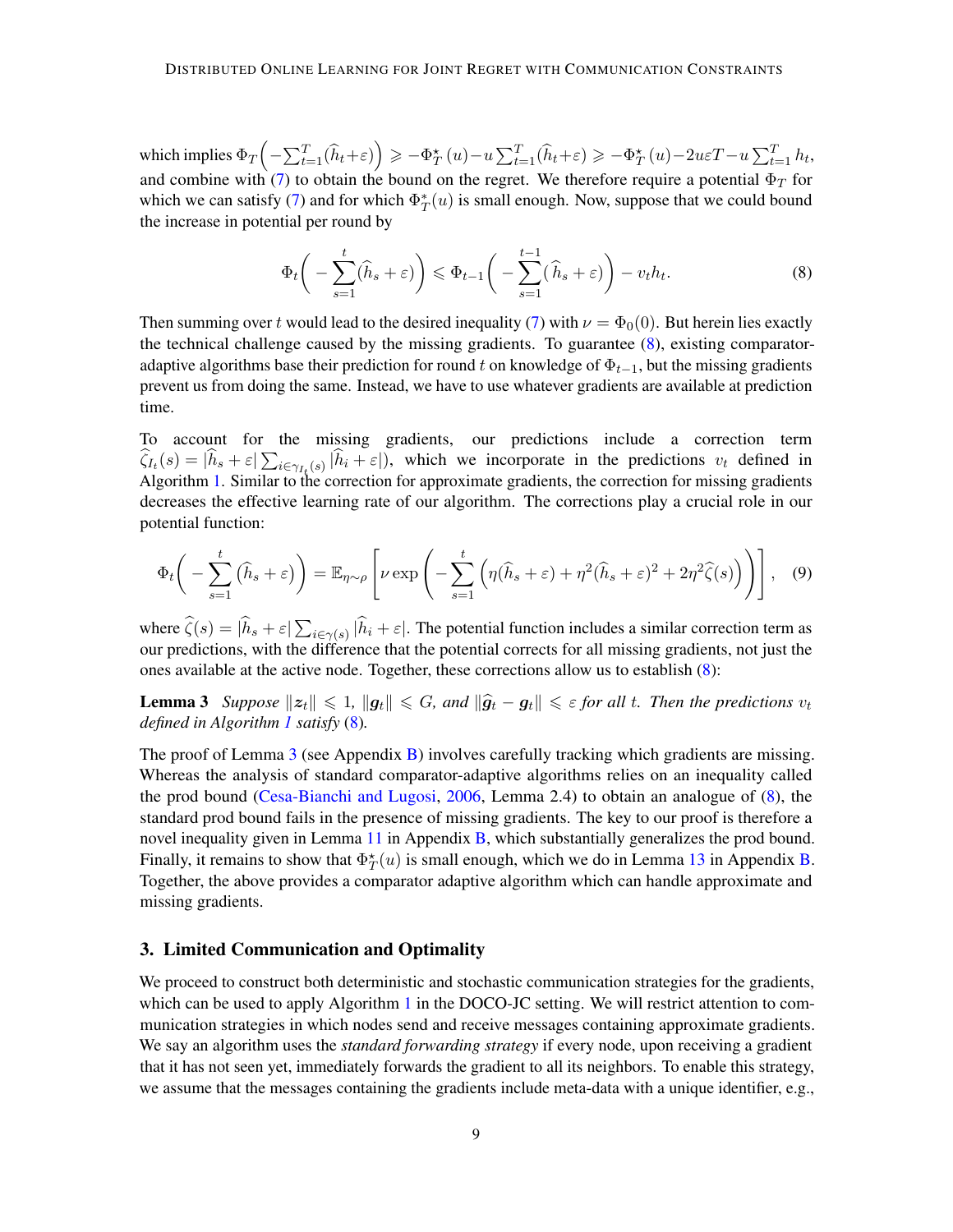the time-step at which they were first sent. We do not account for this meta-data in the discussion below, because it may already be naturally present in the network protocol or otherwise it can be encoded at a minor overhead of  $\mathcal{O}(\log T)$  additional bits.

Under the standard forwarding strategy, a single node sends at most  $D(G)$  distinct messages at a time. Conversely, there exists an activation sequence under which a node will forward  $D(\mathcal{G}) - 1$ messages at the same time. Indeed, on a path of length  $D(G)$  in the graph, consider an activation sequence selecting adjacent nodes, going from one end of the path to the other. Using the standard forwarding strategy, the penultimate node forwards the  $D(G) - 1$  previous messages at the same time. Accordingly, under a total  $b$ -bit constraint on the bandwidth, we assume that the  $b$  bits are divided into  $D(G)$  slots of  $k = |b/D(G)|$  bits, each slot corresponding to a message.

**Deterministic encodings** We first provide upper (Theorem [4\)](#page-9-0) and lower (Theorem [5\)](#page-9-1) bounds on the regret for deterministic encodings. A possible encoding is to fix a cover of the set of possible gradients, and communicate the element of the cover to which the gradient belongs; see Appendix [D.1](#page-32-1) for more details. The approximate gradients  $\hat{g}_t$  obtained from this encoding are then given as inputs to the black-box reduction, with AdaDelay-dist (from [Hsieh et al.](#page-14-4) [\(2020\)](#page-14-4)]) as  $A_{\mathcal{Z}}$  and Algorithm [1](#page-7-0) as  $\mathcal{A}_{\mathcal{V}}$ ; we tune Algorithm [1](#page-7-0) with  $\varepsilon = 3 \cdot 2^{-k/[b/D(\mathcal{G})]} G$  and the upper bound 4G on  $\|\hat{g}_t\|$ . As detailed in Appendix  $D.1$ , these values are valid upper bounds on the error and the norm of the encodings, and allow us to apply Theorem [1,](#page-6-0) and obtain the following guarantee:

<span id="page-9-0"></span>**Theorem 4 (Regret Bound with Deterministic Coding)** *Using*  $k = |b/D(\mathcal{G})|$  *bits per gradient, the algorithm described above satisfies*

<span id="page-9-1"></span>
$$
\mathcal{R}_T(\boldsymbol{u}) \leq \nu + ||\boldsymbol{u}|| \mathcal{B}(T), \text{ where } \mathcal{B}(T) = \widetilde{\mathcal{O}}\left(\sqrt{\Lambda_T} + T2^{-b/(dD(\mathcal{G}))}G\right).
$$

In Section [D.1,](#page-32-1) we also propose a simpler per-coordinate encoding. This more practical encoding In section D.1, we also propose a simpler per-coordinate encoding. This more practical encoding comes at the cost of an extra  $\sqrt{d}$  factor in the second term of the regret bound, which is acceptable when b is very large. We further provide the following matching lower bound for a natural class of algorithms we call gradient-oblivious; see Appendix  $E$  for a detailed discussion.

Theorem 5 (Lower Bound I: Deterministic Encoding) *There exists an activation sequence such that for any gradient-oblivious algorithm using a deterministic encoding with*  $|b/D(\mathcal{G})|$  *bits per gradient, with*  $\mathcal{R}_T(\mathbf{0}) \leq \nu$ , and for any comparator norm  $U \geq 0$ , for T large enough, there exists a  $\emph{comparator}$   $\bm{u} \in \mathbb{R}^d$  such that  $\|\bm{u}\| = U$  and

$$
\sup_{G\text{-Lipschitz losses}} \mathcal{R}_T(\boldsymbol{u}) \geqslant \max\left(0.15 \|\boldsymbol{u}\|G\sqrt{D(\mathcal{G})T\ln\left(\frac{\|\boldsymbol{u}\|^2 T}{72\nu^2D(\mathcal{G})}\right)},\, T2^{-b/(dD(\mathcal{G}))}\,\|\boldsymbol{u}\|G\right).
$$

Since  $\Lambda_T \leq 3G^2D(\mathcal{G})T$ , the upper bound in Theorem [4](#page-9-0) matches this lower bound up to multiplicative constants and lower order terms. A notable feature of both the upper and lower bounds is the term containing  $T2^{-b/(dD(\mathcal{G}))}$ , which shows that we need roughly  $b = \Theta(dD(\mathcal{G}) \log_2(T))$  bits to get non-trivial regret. This means that, for large dimensions  $d$ , the number of bits  $b$  must also be large. The proof of Theorem [5](#page-9-1) is in Appendix [E.2.1.](#page-36-0) It consists of two parts: we obtain the first term in the maximum by modifying a lower bound for norm-adaptive OCO from [Orabona](#page-16-2) [\(2013\)](#page-16-2) to incorporate the effect of the graph structure, which adds a  $\sqrt{D(\mathcal{G})}$  multiplicative factor compared to the original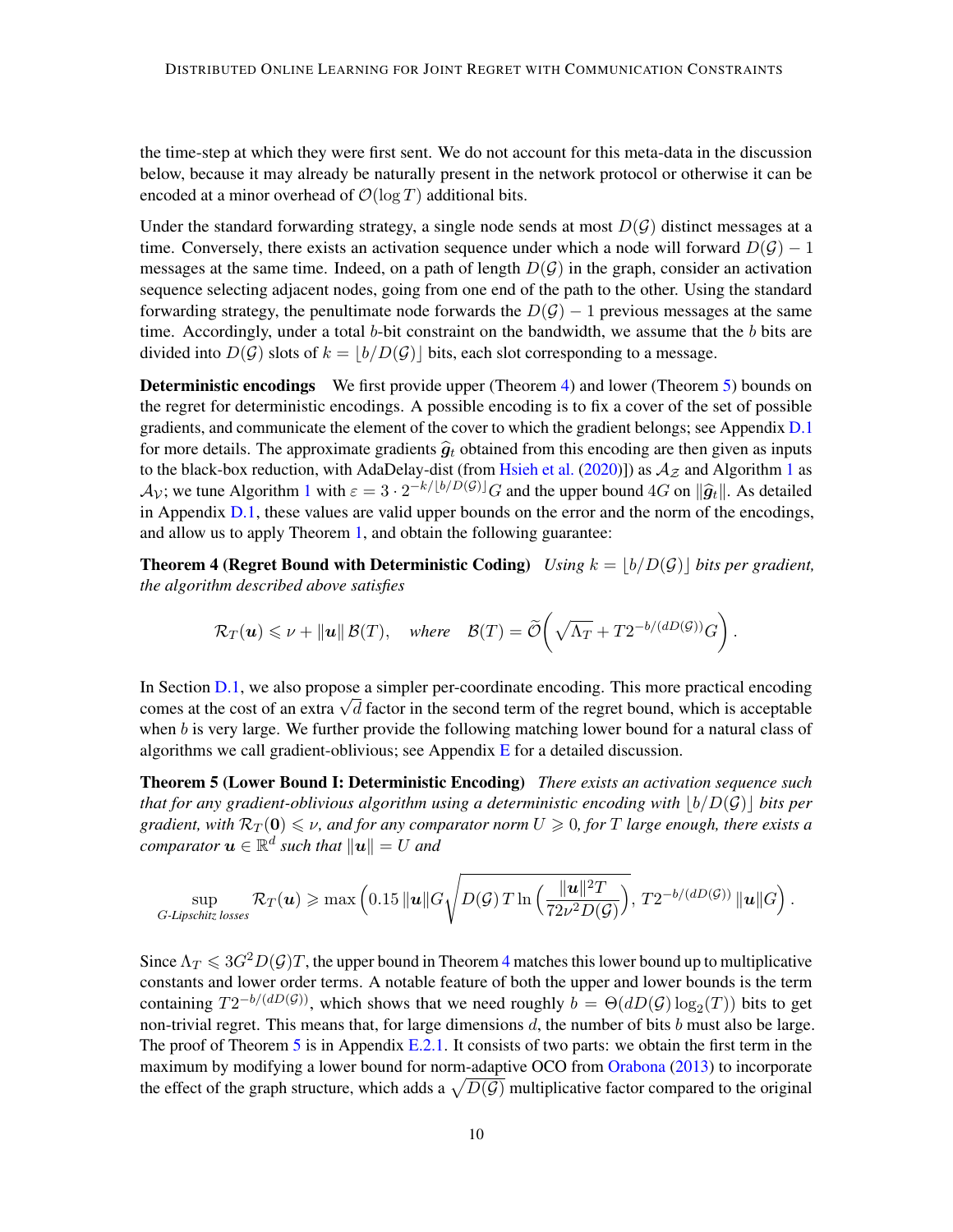lower bound. The second term in the maximum, which is linear in  $T$ , is new and arises from the communication limit  $k$  on the number of bits that can be transmitted per gradient.

<span id="page-10-3"></span>Stochastic Encodings As discussed above, deterministic encodings require a large number of bits, which grows at least linearly with  $dD(\mathcal{G})$ . In the regime where  $b \leq dD(\mathcal{G})$ , a better solution is to inject randomness into the encodings, which bypasses the lower bound from Theorem [5.](#page-9-1) It turns out that near-optimal guarantees can be obtained along with a straightforward analysis and implementation by combining two known techniques. The first technique may be called *sparsification* and consists of sampling (uniformly at random) a single coordinate of the gradient vector to be communicated. Encoding the index of this coordinate requires  $\lceil \log_2 d \rceil$  bits. The second technique may be called p*-level stochastic quantization*. It consists of truncating the gradient coordinate to be transmitted to the first p digits in its binary expansion. We use this with  $p = \lceil \log_2(d) \rceil$ . Finally, to reduce the variance, we repeat this construction  $m = \Theta(k/\log_2 d)$  times, sending less than k bits per vector in total. We refer to the joint construction as *sparsified quantization* with precision p and number of repetitions  $m$ . See Appendix  $D.2$  for a detailed account of the scheme. Very similar constructions have previously been used by [Mayekar and Tyagi](#page-15-10) [\(2020a\)](#page-15-10) and [Acharya et al.](#page-12-0) [\(2019\)](#page-12-0) in related contexts; Appendix [D.2](#page-33-0) contains a detailed comparison. In spite of the simplicity of the construction, we show that sparsified quantization gives near-optimal theoretical guarantees:

<span id="page-10-0"></span>**Theorem 6** For any vector  $x \in B_2(G)$ , sparsified quantization with precision  $p = \lceil \log_2(d) \rceil$  and  $m = \lfloor k/(3\lceil \log_2(d) \rceil + 2) \rfloor$  repetitions produces a (randomized) approximation  $\hat{x}$  that satisfies  $\|\hat{\mathbf{x}}\| \leq 2dG$  and  $\mathbb{E}[\|\hat{\mathbf{x}} - \mathbf{x}\|^2] \leq (2d/m)\|\mathbf{x}\|^2 + G^2/m = O((\log d)d/k)$ , provided that the *number of bits per vector is at least*  $k \geqslant 3 \lceil \log_2(d) \rceil + 2$ .

The approximate gradients  $\hat{g}_t$  obtained from sparsified quantization (Theorem [6\)](#page-10-0) are then used as inputs to the black-box reduction, with AdaDelay-dist (from [Hsieh et al.](#page-14-4) [\(2020\)](#page-14-4)) as  $A_{\mathcal{Z}}$  and Algorithm [1](#page-7-0) as  $A_v$ ; we tune Algorithm 1 with  $\varepsilon = 0$  and the upper bound  $2dG$  on  $\|\hat{g}_t\|$ . Using this algorithm, we obtain the following result (see Appendix  $B.2$  for a full proof).

<span id="page-10-1"></span>**Theorem 7 (Regret bound with Stochastic Encoding)** *Using*  $k = |b/D(\mathcal{G})|$  *bits per gradient, the algorithm described above satisfies*

$$
\mathbb{E}[\mathcal{R}_T(\boldsymbol{u})] \leqslant \nu + \|\boldsymbol{u}\| \mathcal{B}(T) \quad \text{where} \quad \mathcal{B}(T) = \widetilde{\mathcal{O}}\bigg(G\sqrt{\left(1 + \frac{d D(\mathcal{G})}{b}\right)D(\mathcal{G})T}\bigg).
$$

The following theorem is a matching lower bound, up to log factors, for the natural class of gradientoblivious algorithms; Appendix  $E.2.2$  contains a definition, as well as a proof of the theorem.

<span id="page-10-2"></span>Theorem 8 (Lower bound II: Stochastic Encodings) *For any gradient-oblivious algorithm using*  $|b/D(\mathcal{G})|$  bits per gradient, there exists an activation sequence such that, for any  $U > 0$  there exists  $a$  sequence of losses and a comparator  $\boldsymbol{u} \in \mathbb{R}^d$  such that  $\|\boldsymbol{u}\| = U$  and

$$
\mathbb{E}\big[\mathcal{R}_T(\boldsymbol{u})\big]\geqslant c\,\|\boldsymbol{u}\|G\sqrt{\left(1+\frac{dD(\mathcal{G})}{b}\right)D(\mathcal{G})T}\,.
$$

To summarize the proof, the lower bound for OCO is  $||u||G||$ √  $\sqrt{1 + dD(\mathcal{G})/b}$ , and the delays add another  $\sqrt{D(\mathcal{G})}$  factor on top. In Appendix [E.2.2,](#page-38-0) we analyze T, the encodings add a factor of in detail how each characteristic of the setting (graph and encoding) affects the hardness.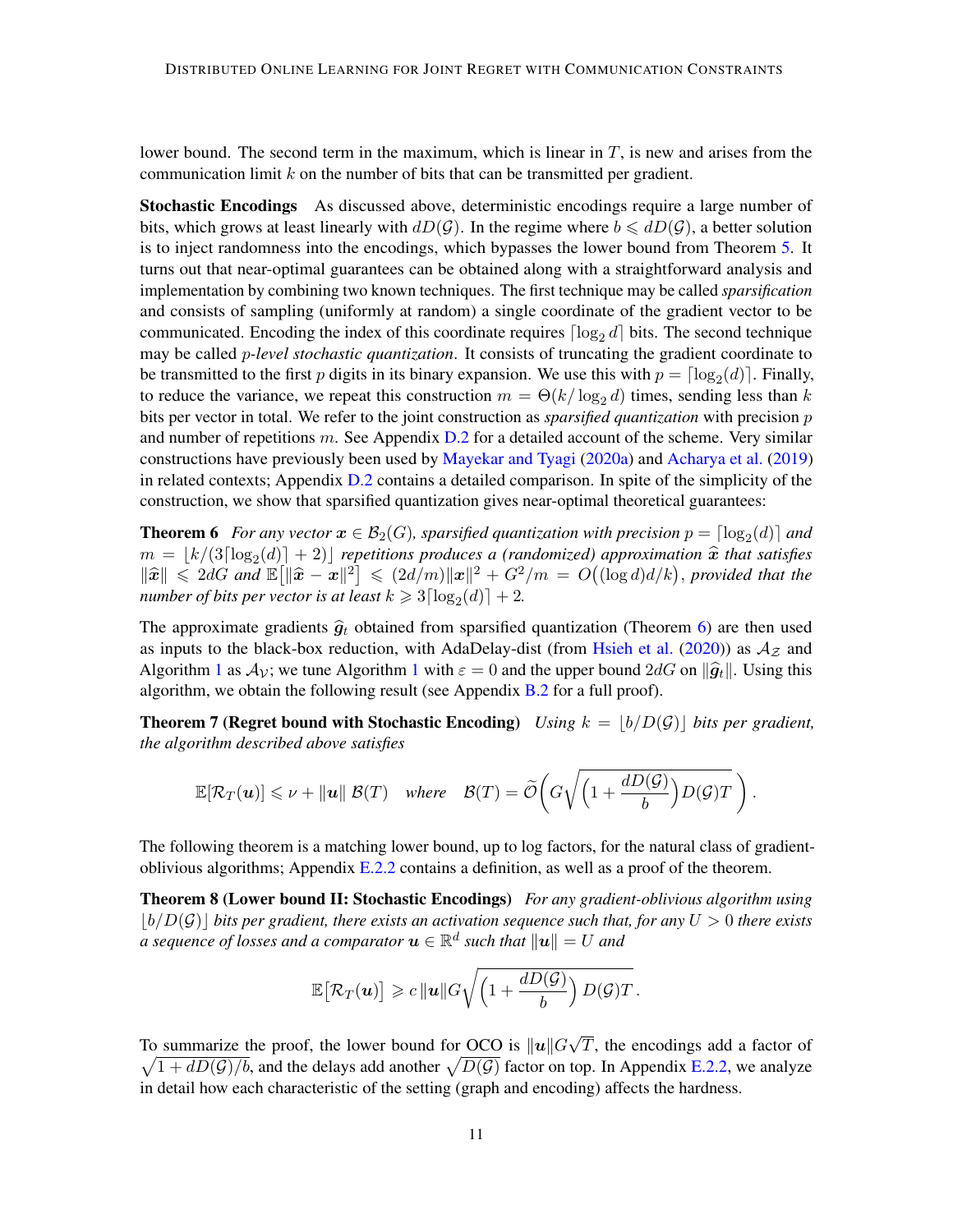# <span id="page-11-1"></span>4. Learning a Q-Partition

As discussed in the introduction, it can be highly suboptimal for agents to wait for gradients that take too long to arrive. Instead, the graph should be partitioned according to a Q-partition. In this section we show how to exploit the comparator-adaptive property of our algorithms to learn a Q-partition.

For a fixed subgraph  $\mathcal{F} \subseteq \mathcal{G}$ , consider the DOCO-JC problem restricted to that subgraph, that is, discarding all gradients and communications coming from nodes outside  $\mathcal F$ . Given a general algorithm for the DOCO-JC setting, we denote by  $\bm{w}^\mathcal{F}_t$  the iterate generated by the algorithm restricted to F. We define  $\Lambda(\mathcal{F}) = \sum_{t:I_t \in \mathcal{F}} \left( ||\boldsymbol{g}_t||^2 + 2||\boldsymbol{g}_t|| \sum_{i \in \gamma(t,\mathcal{F})} ||\boldsymbol{g}_i|| \right)$ , with  $\gamma_{\mathcal{F}}(t) = \left[t(\mathcal{F}) - 1\right] \setminus$  $S_{I_t}(t, \mathcal{F})$ , and  $t(\mathcal{F}) = \{s : I_s \in \mathcal{F}\}\$ , and where  $S_{I_t}(t, \mathcal{F})$  is the set of indices of gradients that have been observed by  $I_t$  before round t. Using the typical bounds we obtain in this article, e.g., in Theorem [4,](#page-9-0) we upper bound its regret as  $\mathcal{R}_{\mathcal{F}}(\boldsymbol{u}) = \sum_{t:I_t \in \mathcal{F}} (\ell_t(\boldsymbol{w}_t) - \ell_t(\boldsymbol{u}^{\mathcal{F}})) = \widetilde{\mathcal{O}}(\|\boldsymbol{u}\| \sqrt{\Lambda(\mathcal{F})}).$ (We neglect the encoding costs here for the sake of simplicity.) Then, using this approach, we could fix an oracle partition  $\mathcal{P} = \{\mathcal{F}_1, \ldots, \mathcal{F}_r\}$  of the graph into disjoint subgraphs and apply this strategy on each subgraph. This splits the DOCO-JC task into  $r$  independent subtasks, and the total joint regret is simply the sum of joint regrets of the subtasks:

$$
R_T(\boldsymbol{u}) = \sum_{\mathcal{F}\in\mathcal{P}} R_{\mathcal{F}}(\boldsymbol{u}) = \sum_{\mathcal{F}\in\mathcal{P}} \widetilde{\mathcal{O}}\left(\|\boldsymbol{u}\| \sqrt{\Lambda(\mathcal{F})}\right).
$$

(There is even some extra flexibility, which is that each subtask  $F$  could have different comparator parameters  $u^{\mathcal{F}}$ .) An apparent drawback of this strategy is that each node gets access to less information. Whether partitioning is worth it depends on the activation sequence. This raises an issue of adaptation, as the activation sequence is not known in advance.

**Iterate Addition** To adapt to the activation sequence we exploit the following special property of comparator-adaptive algorithms, observed by [Cutkosky](#page-13-0) [\(2019b\)](#page-13-0). For an algorithm  $A$ , denote by  $w_t^{\mathcal{A}}$  its predictions and by  $\widetilde{\mathcal{R}}_T^{\mathcal{A}}(u) = \sum_{t=1}^T \langle w_t^{\mathcal{A}} - u, g_t \rangle$  its linearised regret. Then consider two algorithms A and B that both have constant regret at most  $\nu$  against the null comparator:  $\widetilde{\mathcal{R}}_T^{\mathcal{A}}(0) \leq \nu$ and  $\widetilde{\mathcal{R}}^{\mathcal{B}}_T(\mathbf{0}) \leq \nu$ . Then simply playing  $\boldsymbol{w}_t = \boldsymbol{w}_t^{\mathcal{A}} + \boldsymbol{w}_t^{\mathcal{B}}$  ensures that

$$
\mathcal{R}_T(\boldsymbol{u}) \leqslant \sum_{t=1}^T \langle \boldsymbol{w}_t - \boldsymbol{u}, \boldsymbol{g}_t \rangle = \min_{\substack{\boldsymbol{x}, \boldsymbol{y} \\ \boldsymbol{x} + \boldsymbol{y} = \boldsymbol{u}}} \widetilde{\mathcal{R}}_T^{\mathcal{A}}(\boldsymbol{x}) + \widetilde{\mathcal{R}}_T^{\mathcal{B}}(\boldsymbol{y}) \leqslant \nu + \min_{\mathcal{K} \in \{\mathcal{A}, \mathcal{B}\}} \widetilde{\mathcal{R}}_T^{\mathcal{K}}(\boldsymbol{u}),
$$

where the second inequality comes from minimizing over  $(x = 0, y = u)$  and  $(x = u, y = 0)$ . We can choose an arbitrary collection of subgraphs  $Q$ , play

<span id="page-11-2"></span><span id="page-11-0"></span>
$$
w_t = \sum_{\mathcal{F} \in \mathcal{Q}} \boldsymbol{w}_t^{\mathcal{F}} \mathbb{1}\{I_t \in \mathcal{F}\}\tag{10}
$$

and exploit the property that  $\widetilde{\mathcal{R}}_{\mathcal{F}}(0) \leq \nu$  to learn how to partition the graph to minimize the regret. The aforementioned predictions combined with ignoring messages older than  $D_{\mathcal{Q}}$  rounds, using  $k = |b/D<sub>Q</sub>|$  bits per gradient, and our new comparator-adaptive algorithm with deterministic encoding yields the following result, proved in Appendix [C:](#page-31-0)

Theorem 9 (Learning a Q-Partition, deterministic encoding) *Let* Q *be a collection of subgraphs of* G*. Suppose the learner uses the algorithm of Theorem [4](#page-9-0) with deterministic encodings for each*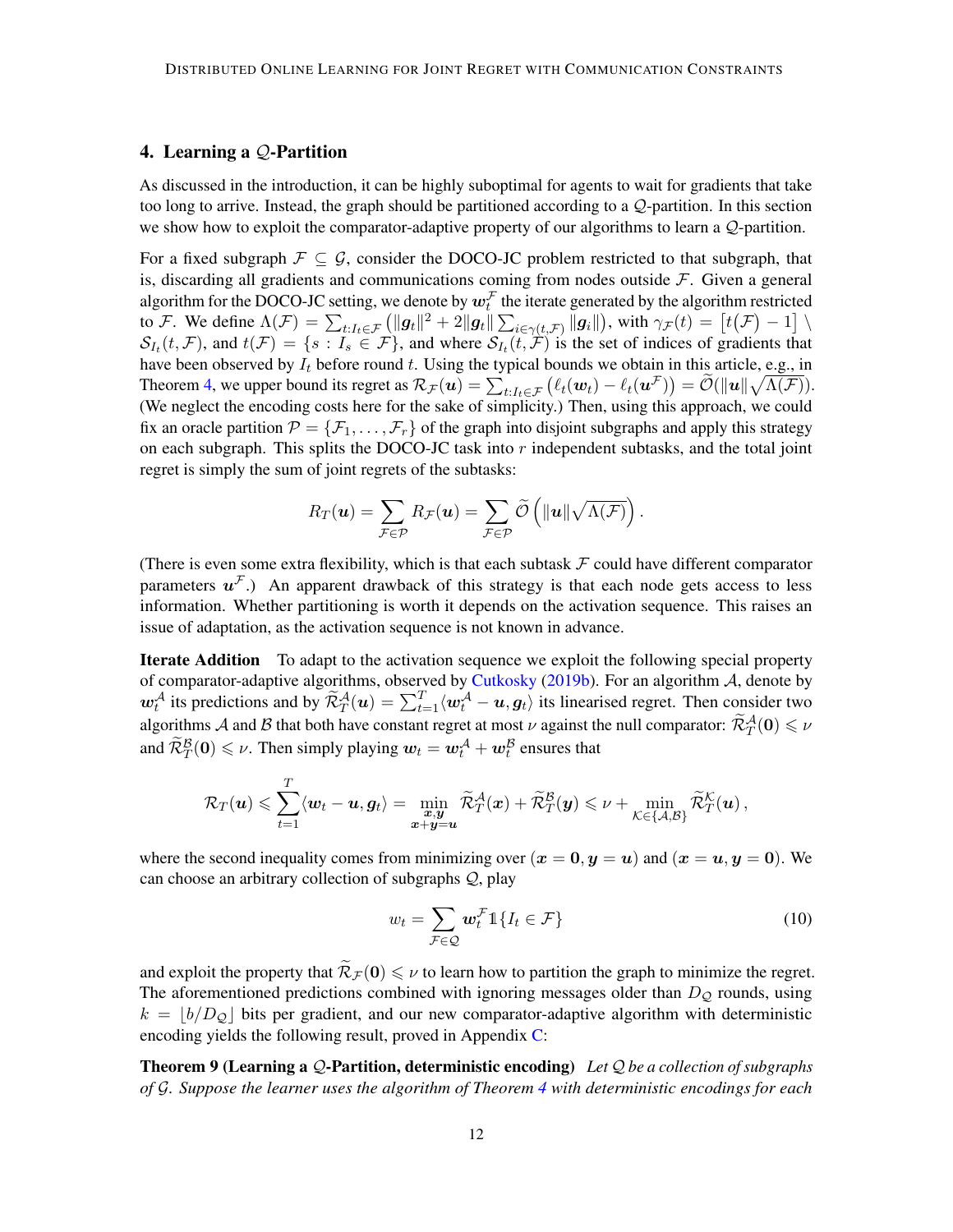*subgraph*  $\mathcal{F} \in \mathcal{Q}$ , discarding any message coming from outside of  $\mathcal{F}$ . Then, setting  $\nu = 1/|\mathcal{Q}|$  and  $k = |b/D<sub>Q</sub>|$ , and playing  $w_t$  as specified in equation [\(10\)](#page-11-2) guarantees that

$$
\sum_{j=1}^r \mathcal{R}_{\mathcal{F}_j}(\boldsymbol{u}_j) = \mathcal{O}\Bigg(\sum_{j=1}^r \|\boldsymbol{u}_j\| \bigg(\sqrt{\Lambda(\mathcal{F}_j)\ln\big(1+|\mathcal{Q}|D(\mathcal{F}_j)\|\boldsymbol{u}_j\|T_jG}\bigg) + 2^{-b/(dD_{\mathcal{Q}})}T_jG\Bigg)\Bigg)
$$

for any Q-partition  $\{\mathcal{F}_1,\ldots,\mathcal{F}_r\}$  and any  $\boldsymbol{u}_1\ldots,\boldsymbol{u}_r\in\mathbb{R}^d$ .

An analogous result holds in expectation for stochastic encodings by using the algorithm from Theorem [7](#page-10-1) for each subgraph (see Theorem [20](#page-32-0) in Appendix [C\)](#page-31-0). An alternative for tuning  $\nu = 1/|Q|$ is to set  $\nu = 1$ , in which case we obtain a bound of order  $\tilde{O}(|Q| + \sum_{j=1}^r ||u_j|| \Lambda(\mathcal{F}_j))$ . In Appendix [C.1](#page-32-2) we provide an example collection of subgraphs  $Q$  with which the learner can adapt to the activation sequences from Figures  $1(a)$  $1(a)$  and  $1(b)$ . In case the full graph is included in  $Q$ -partition, i.e.  $\mathcal{G} \in \mathcal{Q}$ , we have  $D_{\mathcal{Q}} = D(\mathcal{G})$ . However, notice that the learner may choose not to include  $\mathcal{G}$  in Q to increase the number of bits available to encode each gradient. This in turn allows the learner to improve the regret in some cases, as using more bits per gradient improves the regret bound for the subgraphs.

#### 5. Conclusion

We provided a comparator-adaptive algorithm for the DOCO-JC setting. We provided upper and lower bounds for deterministic and stochastic encoded gradients and we demonstrated how to exploit the comparator-adaptive property of our algorithm to learn the best partition in a subset of partitions of the graph. An interesting direction to improve the communication strategy would be to send information chosen more efficiently, instead of systematically forwarding every gradient. This might be achieved by implementing other protocols, or error-feedback approaches; see the recent work by Cao and Basar [\(2021\)](#page-13-4); [Wen et al.](#page-17-5) [\(2020\)](#page-17-5). Another limitation is the assumption in the protocol that all agents communicate in each round, which may be slow because it requires synchronization. However, as long as the maximum delay before each gradient is observed is bounded, this issue can be overcome by simply changing the  $D(G)$  in the parameter settings of Algorithm [1](#page-7-0) to the maximum delay. If no such bound is known beforehand, the problem becomes more complex, but a related problem for comparator-adaptive algorithms is learning  $G$ , rather than providing  $G$  up front. This problem has been studied in [\(Cutkosky,](#page-13-11) [2019a;](#page-13-11) [Mhammedi and Koolen,](#page-16-11) [2020\)](#page-16-11) and perhaps their techniques transfer to learning the maximum delay.

#### Acknowledgments

Van der Hoeven gratefully acknowledges support by the MIUR PRIN grant Algorithms, Games, and Digital Markets (ALGADIMAR). Hadiji and Van Erven were supported by the Netherlands Organization for Scientific Research (NWO) under grant number VI.Vidi.192.095.

### References

<span id="page-12-0"></span>Jayadev Acharya, Chris De Sa, Dylan J. Foster, and Karthik Sridharan. Distributed learning with sublinear communication. In *Proceedings of the 36th International Conference on Machine Learning (ICML)*, pages 40–50, 2019.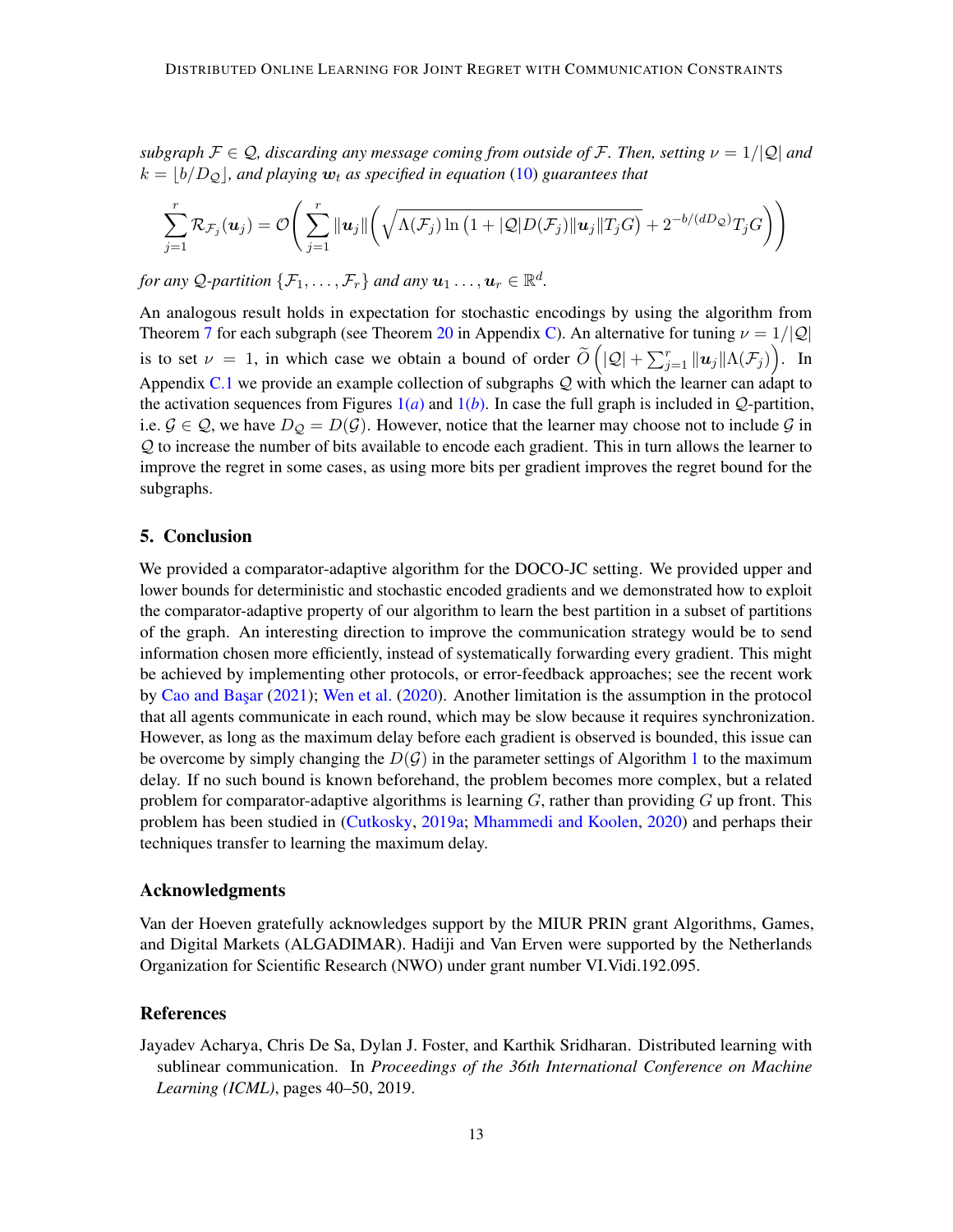- <span id="page-13-8"></span>Jayadev Acharya, Clément Canonne, and Himanshu Tyagi. Inference under information constraints II: Communication constraints and shared randomness. *IEEE Transactions on Information Theory*, 66(12):7856–7877, 2020. doi: 10.1109/TIT.2020.3028439.
- <span id="page-13-6"></span>Mohammad Akbari, Bahman Gharesifard, and Tamás Linder. Distributed online convex optimization on time-varying directed graphs. *IEEE Transactions on Control of Network Systems*, 4(3):417–428, 2015.
- <span id="page-13-14"></span>Alyazeed Albasyoni, Mher Safaryan, Laurent Condat, and Peter Richtárik. Optimal gradient compression for distributed and federated learning. *arXiv preprint arXiv:2010.03246*, 2020.
- <span id="page-13-7"></span>Dan Alistarh, Demjan Grubic, Jerry Li, Ryota Tomioka, and Milan Vojnovic. QSGD: Communicationefficient SGD via gradient quantization and encoding. In *Advances in Neural Information Processing Systems 30 (NeurIPS)*, pages 1709–1720, 2017.
- <span id="page-13-12"></span>Stephen Boyd and Lieven Vandenberghe. *Convex optimization*. Cambridge University Press, 2004.
- <span id="page-13-4"></span>Xuanyo Cao and Tamer Basar. Decentralized online convex optimization with event-triggered communications. *IEEE Transactions on Signal Processing*, 69:284–299, 2021. doi: 10.1109/TSP. 2020.3044843.
- <span id="page-13-1"></span>Nicolò Cesa-Bianchi and Gábor Lugosi. *Prediction, learning, and games*. Cambridge University Press, 2006.
- <span id="page-13-3"></span>Nicolò Cesa-Bianchi, Tommaso Cesari, and Claire Monteleoni. Cooperative online learning: Keeping your neighbors updated. In *Proceedings of the 31th International Conference on Algorithmic Learning Theory (ALT)*, pages 234–250, 2020.
- <span id="page-13-11"></span>Ashok Cutkosky. Artificial constraints and hints for unbounded online learning. In *Proceedings of the 32nd Annual Conference on Learning Theory (COLT)*, pages 874–894, 2019a.
- <span id="page-13-0"></span>Ashok Cutkosky. Combining online learning guarantees. In *Proceedings of the 32th Annual Conference on Learning Theory (COLT)*, pages 895–913, 2019b.
- <span id="page-13-10"></span>Ashok Cutkosky. Parameter-free, dynamic, and strongly-adaptive online learning. In *Proceedings of the 37th International Conference on Machine Learning (ICML)*, pages 2250–2259, 2020.
- <span id="page-13-9"></span>Ashok Cutkosky and Kwabena Boahen. Online learning without prior information. In *Proceedings of the 30th Annual Conference on Learning Theory (COLT)*, pages 643–677, 2017.
- <span id="page-13-2"></span>Ashok Cutkosky and Francesco Orabona. Black-box reductions for parameter-free online learning in banach spaces. In *Proceedings of the 31th Annual Conference on Learning Theory (COLT)*, pages 1493–1529, 2018.
- <span id="page-13-5"></span>John Duchi, Alekh Agarwal, and Martin Wainwright. Distributed dual averaging in networks. In *Advances in Neural Information Processing Systems 23 (NeurIPS)*, pages 550–558, 2010.
- <span id="page-13-13"></span>John Duchi, Elad Hazan, and Yoram Singer. Adaptive subgradient methods for online learning and stochastic optimization. *Journal of Machine Learning Research*, 12(Jul):2121–2159, 2011.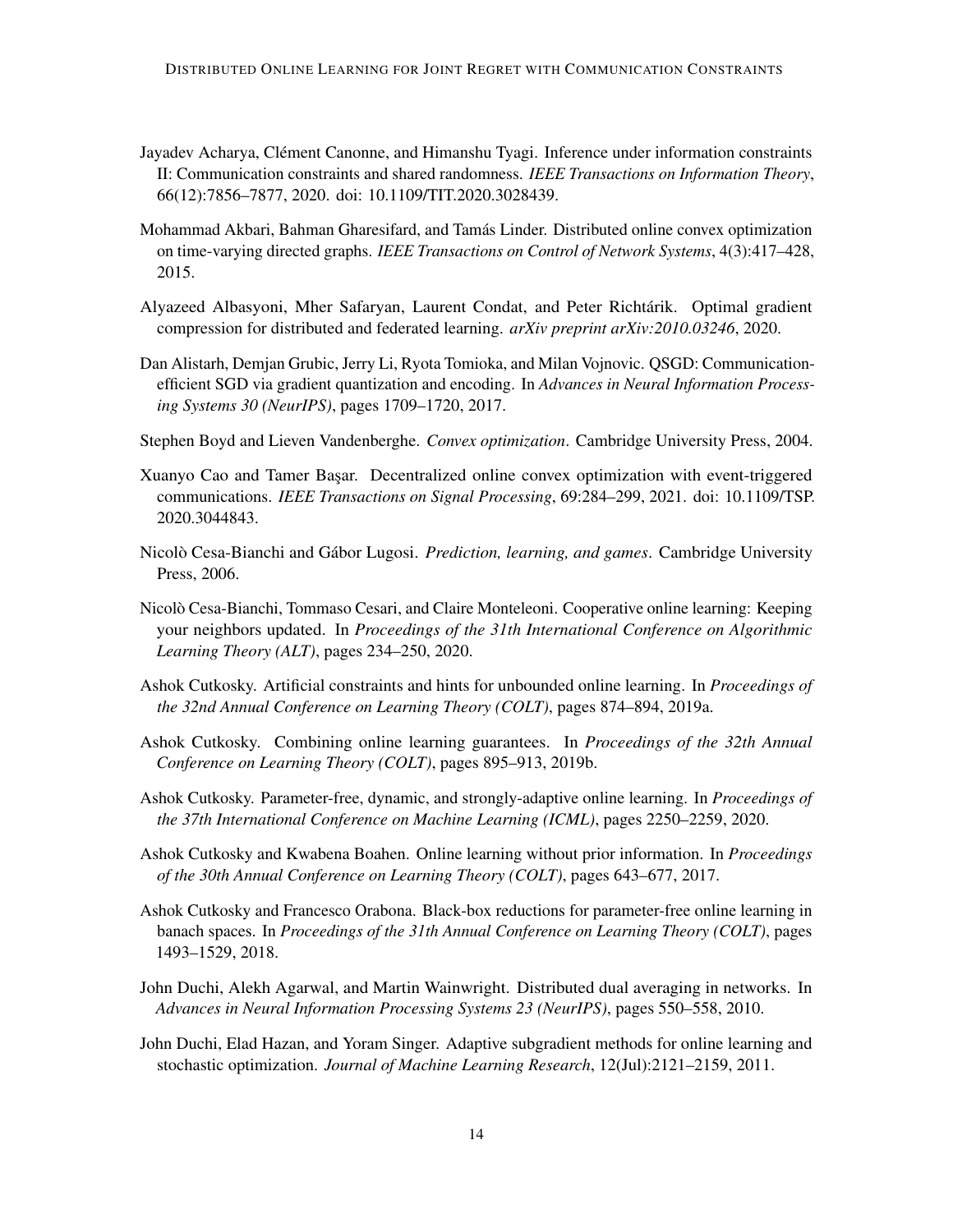- <span id="page-14-5"></span>Tim van Erven and Wouter M. Koolen. Metagrad: Multiple learning rates in online learning. In *Advances in Neural Information Processing Systems 30 (NeurIPS)*, pages 3666–3674. Neural Information Processing Systems Foundation, 2017.
- <span id="page-14-6"></span>Tim van Erven, Wouter M. Koolen, and Dirk van der Hoeven. Metagrad: Adaptation using multiple learning rates in online learning. *Journal of Machine Learning Research*, 22(161):1–61, 2021.
- <span id="page-14-12"></span>Fartash Faghri, Iman Tabrizian, Ilia Markov, Dan Alistarh, Daniel M Roy, and Ali Ramezani-Kebrya. Adaptive gradient quantization for data-parallel sgd. In *Advances in Neural Information Processing Systems 33 (NeurIPS)*, pages 3174–3185, 2020.
- <span id="page-14-7"></span>Dylan J. Foster, Satyen Kale, Mehryar Mohri, and Karthik Sridharan. Parameter-free online learning via model selection. In *Advances in Neural Information Processing Systems 30 (NeurIPS)*, pages 6020–6030, 2017.
- <span id="page-14-13"></span>Subhashis Ghosal and Aad van der Vaart. *Fundamentals of Nonparametric Bayesian Inference*. Cambridge University Press, 2017.
- <span id="page-14-2"></span>Elad Hazan. Introduction to online convex optimization. *Foundations and Trends in Optimization*, 2 (3-4):157–325, 2016.
- <span id="page-14-11"></span>Jean-Baptiste Hiriart-Urruty. A note on the Legendre-Fenchel transform of convex composite functions. In *Nonsmooth Mechanics and Analysis*, pages 35–46. Springer, 2006.
- <span id="page-14-9"></span>Dirk van der Hoeven. User-specified local differential privacy in unconstrained adaptive online learning. In *Advances in Neural Information Processing Systems 32 (NeurIPS)*, pages 14103– 14112, 2019.
- <span id="page-14-10"></span>Dirk van der Hoeven, Ashok Cutkosky, and Haipeng Luo. Comparator-adaptive convex bandits. In *Advances in Neural Information Processing Systems 33 (NeurIPS)*, 2020.
- <span id="page-14-1"></span>Saghar Hosseini, Airlie Chapman, and Mehran Mesbahi. Online distributed optimization via dual averaging. In *52nd IEEE Conference on Decision and Control*, pages 1484–1489, 2013.
- <span id="page-14-4"></span>Yu-Guan Hsieh, Franck Iutzeler, Jérôme Malick, and Panayotis Mertikopoulos. Multi-agent online optimization with delays: Asynchronicity, adaptivity, and optimism. *arXiv preprint arXiv:2012.11579*, 2020.
- <span id="page-14-3"></span>Pooria Joulani, Andras Gyorgy, and Csaba Szepesvári. Delay-tolerant online convex optimization: Unified analysis and adaptive-gradient algorithms. In *Proceedings of the AAAI Conference on Artificial Intelligence*, volume 30, 2016.
- <span id="page-14-8"></span>Kwang-Sung Jun and Francesco Orabona. Parameter-free online convex optimization with subexponential noise. *Proceedings of the 32nd Annual Conference on Learning Theory (COLT)*, pages 1802–1823, 2019.
- <span id="page-14-0"></span>Peter Kairouz, H. Brendan McMahan, Brendan Avent, Aurélien Bellet, Mehdi Bennis, Arjun Nitin Bhagoji, Keith Bonawitz, Zachary Charles, Graham Cormode, Rachel Cummings, Rafael G. L. D'Oliveira, Salim El Rouayheb, David Evans, Josh Gardner, Zachary Garrett, Adrià Gascón, Badih Ghazi, Phillip B. Gibbons, Marco Gruteser, Zaid Harchaoui, Chaoyang He, Lie He, Zhouyuan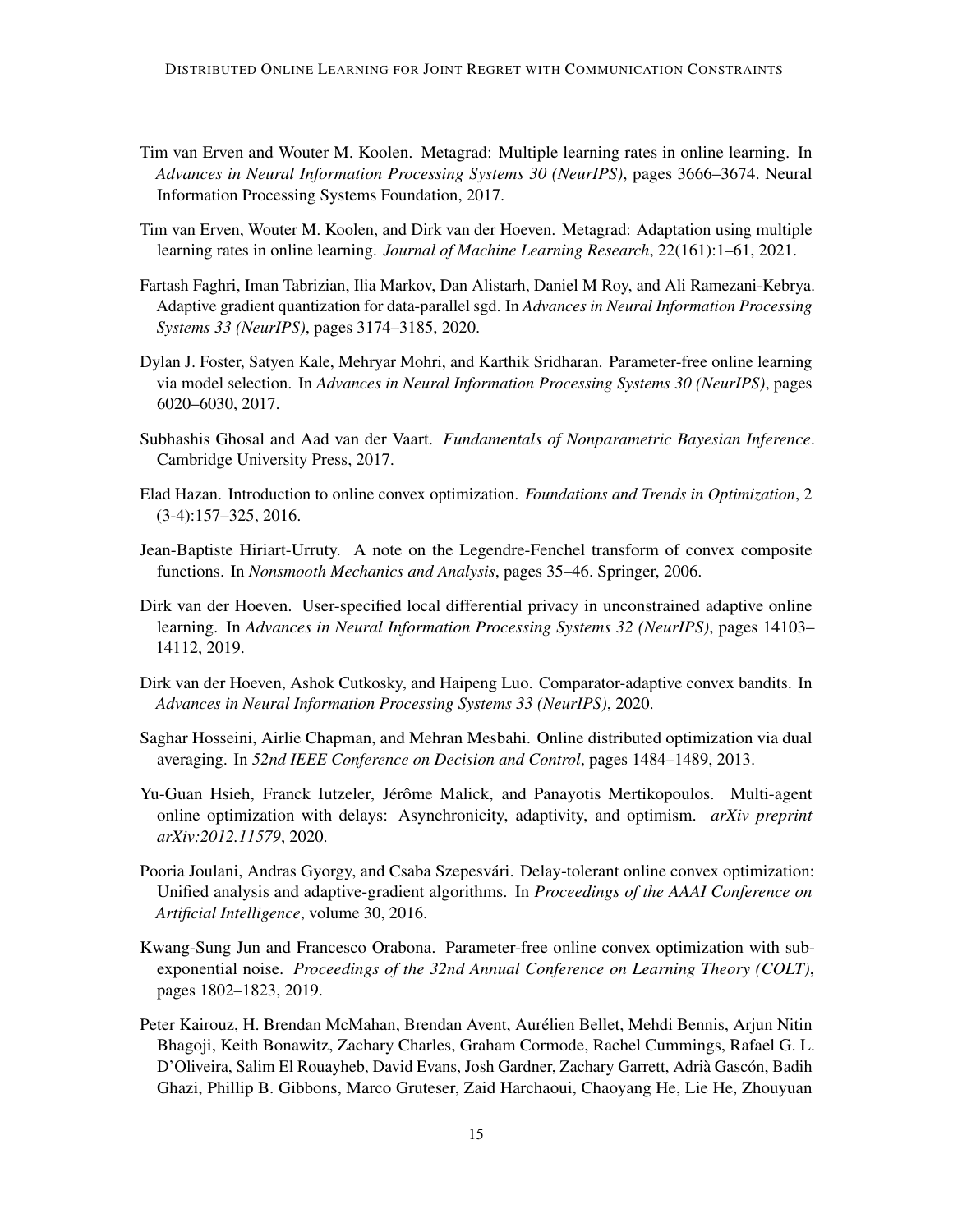Huo, Ben Hutchinson, Justin Hsu, Martin Jaggi, Tara Javidi, Gauri Joshi, Mikhail Khodak, Jakub Konečný, Aleksandra Korolova, Farinaz Koushanfar, Sanmi Koyejo, Tancrède Lepoint, Yang Liu, Prateek Mittal, Mehryar Mohri, Richard Nock, Ayfer Özgür, Rasmus Pagh, Mariana Raykova, Hang Qi, Daniel Ramage, Ramesh Raskar, Dawn Song, Weikang Song, Sebastian U. Stich, Ziteng Sun, Ananda Theertha Suresh, Florian Tramèr, Praneeth Vepakomma, Jianyu Wang, Li Xiong, Zheng Xu, Qiang Yang, Felix X. Yu, Han Yu, and Sen Zhao. Advances and open problems in federated learning. *arXiv preprint arXiv:1912.04977*, 2019.

- <span id="page-15-9"></span>Michal Kempka, Wojciech Kotłowski, and Manfred K. Warmuth. Adaptive scale-invariant online algorithms for learning linear models. In *Proceedings of the 36th International Conference on Machine Learning (ICML)*, pages 3321–3330, 2019.
- <span id="page-15-5"></span>Anastasia Koloskova, Sebastian Stich, and Martin Jaggi. Decentralized stochastic optimization and gossip algorithms with compressed communication. In Kamalika Chaudhuri and Ruslan Salakhutdinov, editors, *Proceedings of the 36th International Conference on Machine Learning*, volume 97, pages 3478–3487, Long Beach, California, USA, 09–15 Jun 2019.
- <span id="page-15-3"></span>Wouter M. Koolen and Tim van Erven. Second-order quantile methods for experts and combinatorial games. In *Proceedings of the 28th Annual Conference on Learning Theory (COLT)*, pages 1155–1175, 2015.
- <span id="page-15-8"></span>Wojciech Kotłowski. Scale-invariant unconstrained online learning. In *Proceedings of the 28th International Conference on Algorithmic Learning Theory (ALT)*, pages 412–433, 2017.
- <span id="page-15-4"></span>David Mateos-Núñez and Jorge Cortés. Distributed online convex optimization over jointly connected digraphs. *IEEE Transactions on Network Science and Engineering*, 1(1):23–37, 2014. doi: 10.1109/TNSE.2014.2363554.
- <span id="page-15-10"></span>Prathamesh Mayekar and Himanshu Tyagi. Limits on gradient compression for stochastic optimization. In *2020 IEEE International Symposium on Information Theory (ISIT)*, pages 2658–2663. IEEE, 2020a.
- <span id="page-15-6"></span>Prathamesh Mayekar and Himanshu Tyagi. RATQ: A universal fixed-length quantizer for stochastic optimization. In *International Conference on Artificial Intelligence and Statistics (AISTATS)*, pages 1399–1409, 2020b.
- <span id="page-15-7"></span>Brendan McMahan and Francesco Orabona. Unconstrained online linear learning in Hilbert spaces: Minimax algorithms and normal approximations. In *Proceedings of the 27th Annual Conference on Learning Theory (COLT)*, pages 1020–1039, 2014.
- <span id="page-15-2"></span>Brendan McMahan and Matthew Streeter. Delay-tolerant algorithms for asynchronous distributed online learning. In *Advances in Neural Information Processing Systems 27 (NeurIPS)*, pages 2915–2923, 2014.
- <span id="page-15-0"></span>Scott McQuade and Claire Monteleoni. Global climate model tracking using geospatial neighborhoods. In *Proceedings of the AAAI Conference on Artificial Intelligence*, volume 26, 2012.
- <span id="page-15-1"></span>Scott McQuade and Claire Monteleoni. Spatiotemporal global climate model tracking. In *Large-Scale Machine Learning in the Earth Sciences*, pages 33–54. Chapman and Hall/CRC, 2017.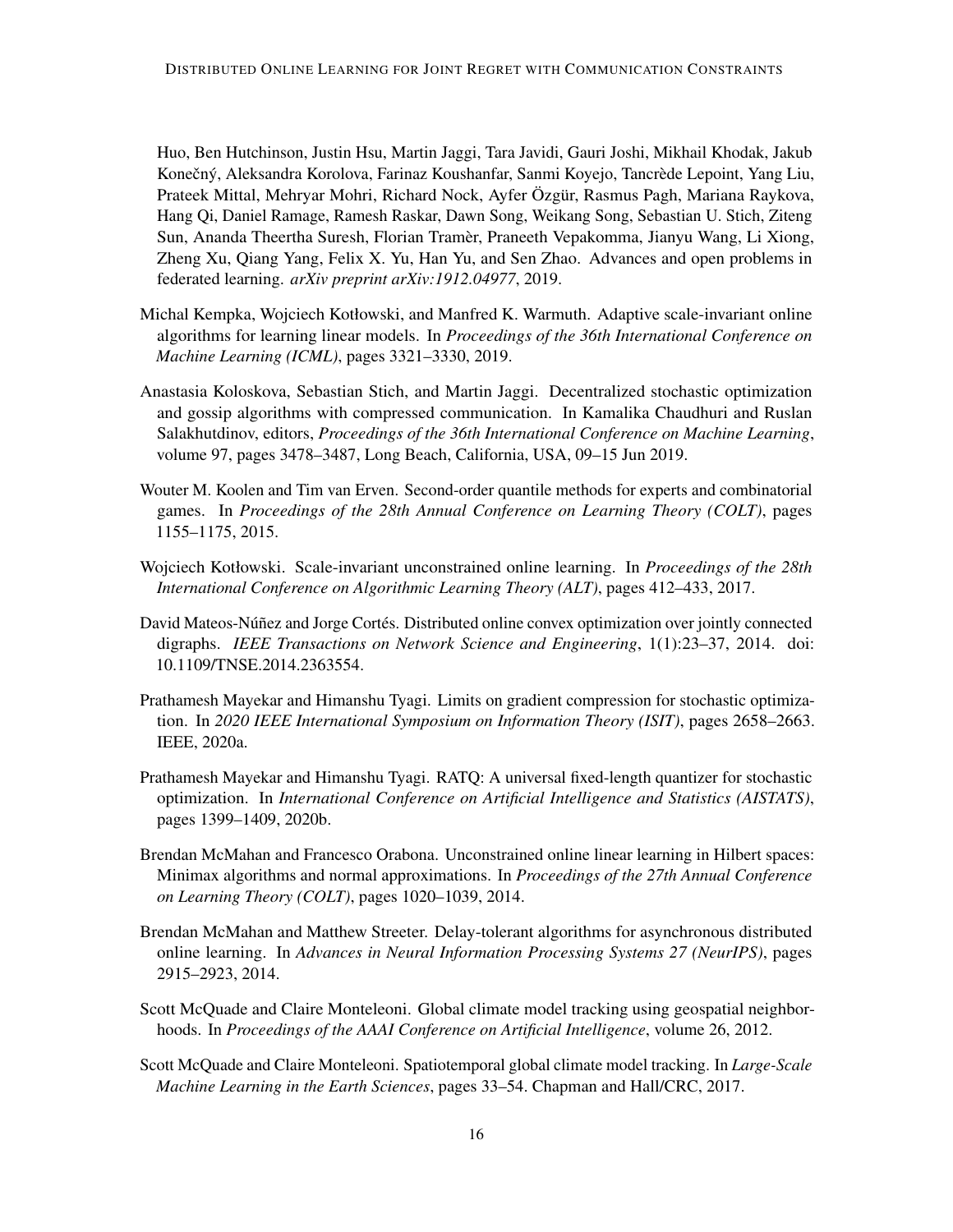- <span id="page-16-11"></span>Zakaria Mhammedi and Wouter M Koolen. Lipschitz and comparator-norm adaptivity in online learning. In *Proceedings of the 33rd Annual Conference on Learning Theory (COLT)*, pages 2858–2887, 2020.
- <span id="page-16-2"></span>Francesco Orabona. Dimension-free exponentiated gradient. In *Advances in Neural Information Processing Systems 26 (NeurIPS)*, pages 1806–1814, 2013.
- <span id="page-16-10"></span>Francesco Orabona and Dávid Pál. Coin betting and parameter-free online learning. In *Advances in Neural Information Processing Systems 29 (NeurIPS)*, pages 577–585, 2016.
- <span id="page-16-0"></span>Michael Rabbat and Robert Nowak. Distributed optimization in sensor networks. In *Proceedings of the 3rd International Symposium on Information Processing in Sensor Networks*, pages 20–27, 2004.
- <span id="page-16-3"></span>Kevin Scaman, Francis Bach, Sebastien Bubeck, Laurent Massoulié, and Yin Tat Lee. Optimal algorithms for non-smooth distributed optimization in networks. In *Advances in Neural Information Processing Systems 31 (NeurIPS)*, volume 31, pages 2740–2749, 2018.
- <span id="page-16-5"></span>Frank Seide, Hao Fu, Jasha Droppo, Gang Li, and Dong Yu. 1-bit stochastic gradient descent and application to data-parallel distributed training of speech DNNs. In *Interspeech 2014*, September 2014.
- <span id="page-16-4"></span>Shahin Shahrampour and Ali Jadbabaie. Distributed online optimization in dynamic environments using mirror descent. *IEEE Transactions on Automatic Control*, 63(3):714–725, 2018. doi: 10.1109/TAC.2017.2743462.
- <span id="page-16-1"></span>Shai Shalev-Shwartz. Online learning and online convex optimization. *Foundations and trends in Machine Learning*, 4(2):107–194, 2011.
- <span id="page-16-9"></span>Ohad Shamir. Fundamental limits of online and distributed algorithms for statistical learning and estimation. In *Advances in Neural Information Processing Systems 27 (NeurIPS)*, volume 27, pages 163–171, 2014.
- <span id="page-16-13"></span>Shaohuai Shi, Qiang Wang, Kaiyong Zhao, Zhenheng Tang, Yuxin Wang, Xiang Huang, and Xiaowen Chu. A distributed synchronous sgd algorithm with global top-k sparsification for low bandwidth networks. In *2019 IEEE 39th International Conference on Distributed Computing Systems (ICDCS)*, pages 2238–2247. IEEE, 2019.
- <span id="page-16-12"></span>Sebastian U. Stich, Jean-Baptiste Cordonnier, and Martin Jaggi. Sparsified SGD with memory. In *Advances in Neural Information Processing Systems 31 (NeurIPS)*, pages 4447–4458, 2018.
- <span id="page-16-6"></span>Ananda Theertha Suresh, X Yu Felix, Sanjiv Kumar, and H Brendan McMahan. Distributed mean estimation with limited communication. In *Proceedings of the 34th International Conference on Machine Learning (ICML)*, pages 3329–3337, 2017.
- <span id="page-16-7"></span>Botond Szabo, Lasse Vuursteen, and Harry van Zanten. Optimal distributed testing in highdimensional gaussian models. *arXiv preprint arXiv:2012.04957*, 2020.
- <span id="page-16-8"></span>Hanlin Tang, Shaoduo Gan, Ce Zhang, Tong Zhang, and Ji Liu. Communication compression for decentralized training. In *Advances in Neural Information Processing Systems 31 (NeurIPS)*, pages 7652–7662, 2018.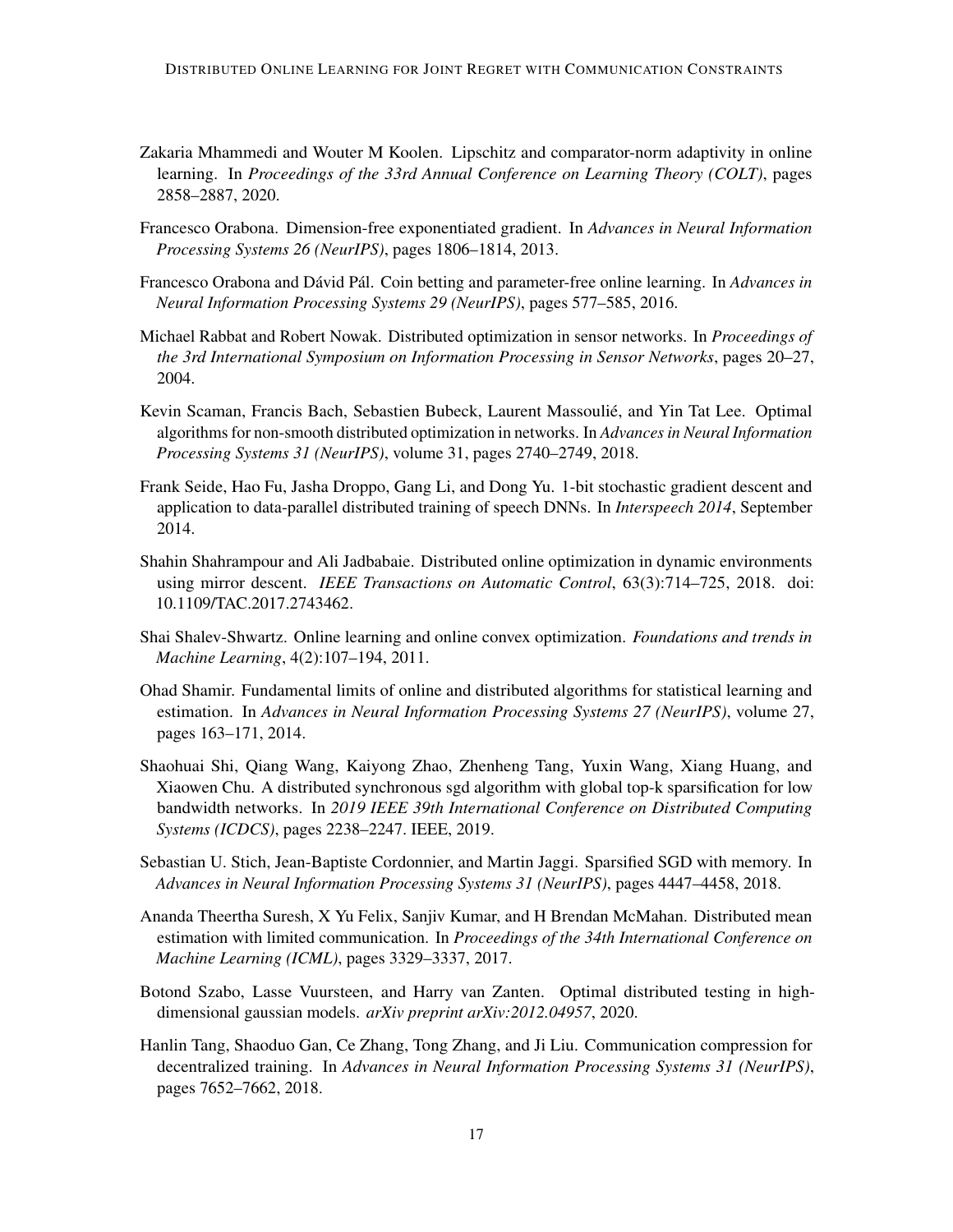- <span id="page-17-3"></span>Thijs Vogels, Sai Praneeth Karimireddy, and Martin Jaggi. Powergossip: Practical low-rank communication compression in decentralized deep learning. *arXiv preprint arXiv:2008.01425*, 2020.
- <span id="page-17-1"></span>Guanghui Wang, Shiyin Lu, and Lijun Zhang. Adaptivity and optimality: A universal algorithm for online convex optimization. In Amir Globerson and Ricardo Silva, editors, *Proceedings of the Thirty-Fifth Conference on Uncertainty in Artificial Intelligence*, pages 659–668, 2019.
- <span id="page-17-7"></span>Wei Wen, Cong Xu, Feng Yan, Chunpeng Wu, Yandan Wang, Yiran Chen, and Hai Li. Terngrad: Ternary gradients to reduce communication in distributed deep learning. In *Advances in Neural Information Processing Systems 30 (NeurIPS)*, pages 1509–1519, 2017.
- <span id="page-17-5"></span>Wei Wen, Cong Xu, Feng Yan, Chunpeng Wu, Yandan Wang, Yiran Chen, and Hai Li. CSER: Communication-efficient SGD with error reset. In *Advances in Neural Information Processing Systems 33 (NeurIPS)*, 2020.
- <span id="page-17-0"></span>Feng Yan, Shreyas Sundaram, SVN Vishwanathan, and Yuan Qi. Distributed autonomous online learning: Regrets and intrinsic privacy-preserving properties. *IEEE Transactions on Knowledge and Data Engineering*, 25(11):2483–2493, 2013.
- <span id="page-17-2"></span>Yan Zhang, Robert J. Ravier, Michael M. Zavlanos, and Vahid Tarokh. A distributed online convex optimization algorithm with improved dynamic regret. In *2019 IEEE 58th Conference on Decision and Control (CDC)*, pages 2449–2454. IEEE, 2019.
- <span id="page-17-8"></span>Martin Zinkevich, John Langford, and Alex J. Smola. Slow learners are fast. In *Advances in Neural Information Processing Systems 22 (NeurIPS)*, pages 2331–2339, 2009.

# <span id="page-17-4"></span>Appendix A. Analysis of Unprojected Online Gradient Descent in One Dimension in the DOCO-JC Setting

The role of this section is to provide context for the one-dimensional algorithm in Section [2.](#page-5-0) To do so, we analyse an unprojected version of Online Gradient Descent (OGD) in a simplified setting: in one dimension with a constant learning rate  $\eta$  on each node, and with no communication limits. We denote the gradient (a real number) at time  $t$  by  $h_t$ , and use the notation defined in the introduction.

As mentioned in Section [2,](#page-5-0) one of the principal technical challenges that Algorithm [1](#page-7-0) overcomes is that at prediction time, some gradients are not available to the agents. Let us see how missing gradients influence the regret of OGD. Denote by  $H_t(I_t) = \sum_{s \in S_{I_t}} h_s$  the sum of the gradients available at prediction time on the active node  $I_t$  in round t, and denote by  $H_t = \sum_{s \le t} h_s$  the sum of *all* gradients before round t.

For comparison, define  $w_t$  to be the sequence of predictions that OGD would output if all gradients were immediately available, that is,  $w_t = -\eta H_t$ . These predictions enjoy the standard regret bound

<span id="page-17-6"></span>
$$
\sum_{t=1}^{T} (w_t - u)h_t \le \frac{|u|^2}{2\eta} + \frac{\eta}{2} \sum_{t=1}^{T} |h_t|^2
$$
\n(11)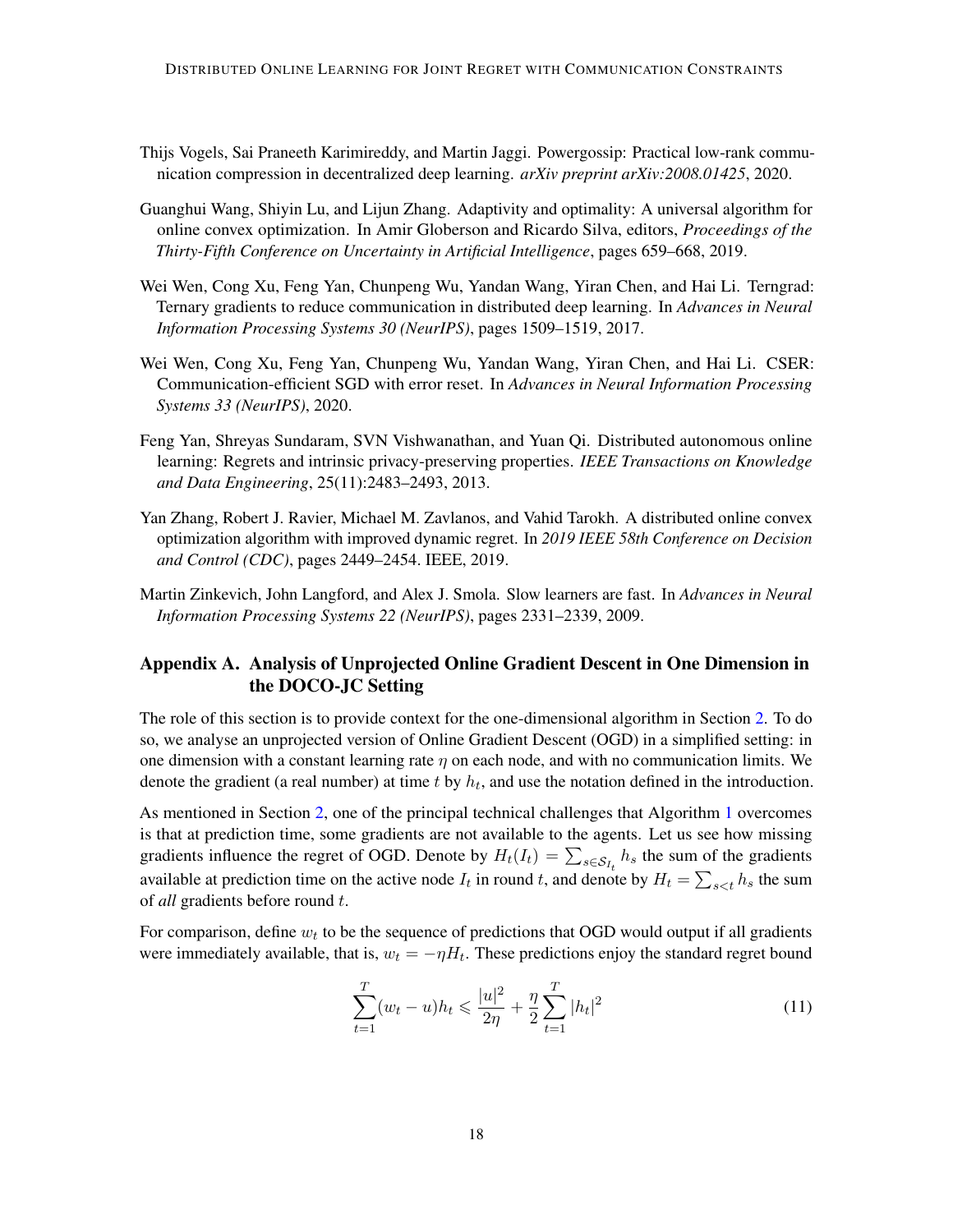against any comparator  $u \in \mathbb{R}$ . To bound the regret of OGD with only the available gradients,  $w_t(I_t) = -\eta H_t(I_t)$ , observe that

$$
\sum_{t=1}^{T} (w_t(I_t) - u)h_t = \sum_{t=1}^{T} (w_t - u)h_t + \sum_{t=1}^{T} (w_t(I_t) - w_t)h_t
$$
  
\$\leq \frac{|u|^2}{2\eta} + \frac{\eta}{2} \sum\_{t=1}^{T} |h\_t|^2 + \sum\_{t=1}^{T} (w\_t(I\_t) - w\_t)h\_t,

where we used [\(11\)](#page-17-6). Recall that  $\gamma(t)$  is the set of indices of the missing gradients at the active agent in round t. We have that  $(w_t(I_t) - w_t)g_t = \eta h_t \sum_{s \in \gamma(t)} h_s \leq \eta |h_t| \sum_{s \in \gamma(t)} |h_s|$ , which is roughly the term  $\hat{\zeta}(s)$  that appears in the definition of our potential function in [\(9\)](#page-8-3). The regret can then be bounded by

$$
\sum_{t=1}^{T} (w_t(I_t) - u)h_t \leq \frac{|u|^2}{2\eta} + \eta \sum_{t=1}^{T} \left(\frac{1}{2}h_t^2 + |h_t| \sum_{s \in \gamma(t)} |h_s|\right).
$$

An ideal tuning of the learning rate would be to optimize the expression above over  $\eta$  and set

$$
\eta = |u| \bigg( \sum_{t=1}^{T} \left( h_t^2 + 2|h_t| \sum_{s \in \gamma(t)} |h_s| \right) \bigg)^{-2},
$$

to obtain

$$
\sum_{t=1}^{T} (w_t(I_t) - u)h_t \leq |u| \sqrt{2 \sum_{t=1}^{T} (|h_t|^2 + 2|h_t| \sum_{s \in \gamma(t)} |h_s|)}.
$$

This is exactly the type of regret bound that would be suitable to learn a Q-partition. However, this ideal tuning is not possible for two reasons: we know neither  $|u|$  nor  $\sum_{t=1}^T \Big(|h_t|^2+2|h_t|\sum_{s\in\gamma(t)}|h_s|\Big).$ 

Let us define  $\lambda_t = |h_t|^2 + 2|h_t| \sum_{s \in \gamma(t)} |h_s|$  in the following discussion to reduce clutter. Note that the active node  $I_t$  at round t may not be able to compute  $\lambda_s$  for some  $s < t$ . Indeed, gradients missing at past rounds might not have reached  $I_t$  yet, making it impossible to compute some gradient in  $\gamma(s)$ . Even with knowledge of |u|, this rules out natural ideas using learning rate schemes such as  $\eta_t = \sqrt{|u|^2/\sum_{s < t} \lambda_s}.$ 

As discussed in the introduction, a considerable amount of effort has been made in the literature to obtain approximations of the optimal learning rate in the delayed OCO setting. However, to our knowledge, none of these existing approaches apply to comparator-adaptive algorithms. Similarly, although adapting to |u| is relatively well understood in the standard setting, there are no straightforward extensions to deal with missing gradients.

Algorithm [1](#page-7-0) solves these challenges simultaneously. As illustrated above, a crucial part of the difficulty lies in trying to adapt the unknown quantity  $|h_t| \sum_{s \in \gamma(t)} |h_s|$ , which appears in the ideal learning rate. We accomplish this by showing that only knowing an approximation of this quantity is sufficient: our prediction  $v_t$  in Algorithm [1](#page-7-0) contains the approximation  $\zeta_{I_t}$ , which plays a similar role as  $|h_t| \sum_{s \in \gamma(t)} |h_s|$ , in the sense that it reduces the learning rate of the algorithm to account for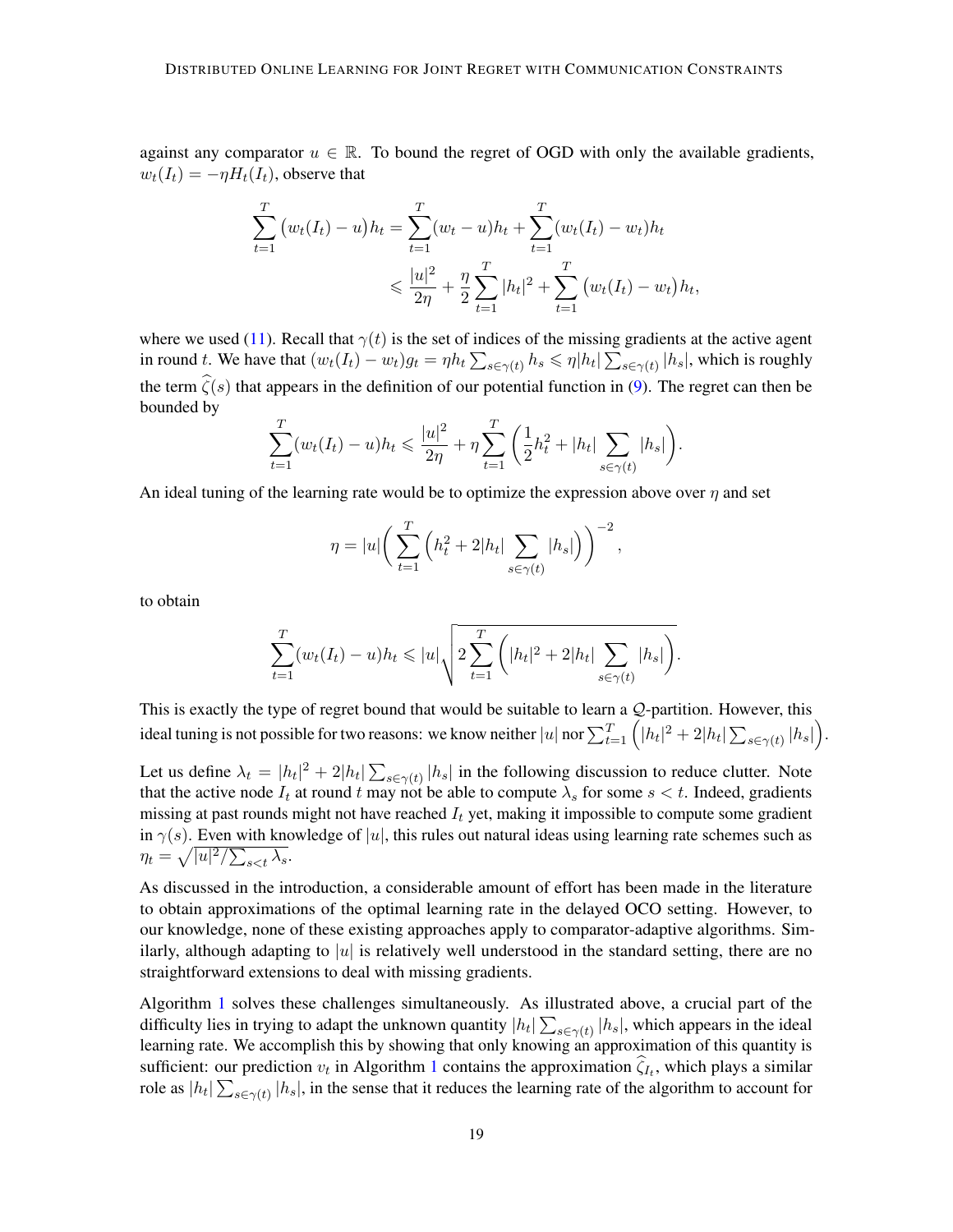the extra uncertainty due to the missing gradients. Our analysis reveals that this approximation does not hurt the regret bound of the algorithm significantly, and that we can still recover the optimal comparator-adaptive regret bound.

### <span id="page-19-1"></span>Appendix B. Details of Section [2](#page-5-0)

The predictions  $v_t$  in Algorithm [1](#page-7-0) can be computed as follows. Let  $L_{I_t} = \sum_{s \in S_{I_t}(t)} (h_s + \varepsilon)$  and  $V_{I_t} = 1 + \sum_{s \in \mathcal{S}_{I_t}(t)} ((\hat{h}_s + \varepsilon)^2 + 2\eta^2 \hat{\zeta}_{I_t}(s)).$  Then  $\mathbb{R}^n$  . The set of  $\mathbb{R}^n$ 

$$
v_t = \sqrt{\pi} \exp\left(\frac{L_{I_t}^2}{4V_{I_t}}\right) \left(\text{erf}\left(\frac{2aV_{I_t} + L_{I_t}}{2\sqrt{V_{I_t}}}\right) - \text{erf}\left(\frac{L_{I_t}}{2\sqrt{V_{I_t}}}\right)\right) \left(2Z\sqrt{V_{I_t}}\right)^{-1}.
$$
 (12)

We refer the reader to Appendix B of [Koolen and Van Erven](#page-15-3) [\(2015\)](#page-15-3) for numerically stable evaluation.

**Lemma 3** Suppose  $||z_t|| \le 1$ ,  $||g_t|| \le G$ , and  $||\hat{g}_t - g_t|| \le \varepsilon$  for all t. Then the predictions  $v_t$ *defined in Algorithm [1](#page-7-0) satisfy* [\(8\)](#page-8-2)*.*

**Proof** As a first step, observe that by the Cauchy-Schwarz inequality and the condition on  $z_t$  we have that

<span id="page-19-0"></span>
$$
|\widehat{h}_t-h_t|=|\langle \boldsymbol{z}_t,\widehat{g}_t\rangle-\langle \boldsymbol{z}_t,\boldsymbol{g}_t\rangle|\leqslant \|\boldsymbol{z}_t\|\|\widehat{\boldsymbol{g}}_t-\boldsymbol{g}_t\|\leqslant \varepsilon.
$$

Next, we replace  $w_t$  with its definition,

$$
\mathbb{E}_{\eta \sim \rho} \left[ \nu \exp \left( -\sum_{s=1}^{t-1} \left( \eta(\widehat{h}_s + \varepsilon) + \eta^2 (\widehat{h}_s + \varepsilon)^2 + 2\eta^2 \sum_{i \in \gamma(s)} |(\widehat{h}_s + \varepsilon)(\widehat{h}_i + \varepsilon)| \right) \right) \right] - v_t h_t
$$
\n
$$
= \mathbb{E}_{\eta \sim \rho} \left[ \nu \exp \left( -\sum_{s=1}^{t-1} \left( \eta(\widehat{h}_s + \varepsilon) + \eta^2 (\widehat{h}_s + \varepsilon)^2 + 2\eta^2 \sum_{i \in \gamma(s)} |(\widehat{h}_s + \varepsilon)(\widehat{h}_i + \varepsilon)| \right) \right) \right] -
$$
\n
$$
\mathbb{E}_{\eta \sim \rho} \left[ \nu \exp \left( -\sum_{s \in \mathcal{S}_{I_t}(t)} \left( \eta(\widehat{h}_s + \varepsilon) + \eta^2 (\widehat{h}_s + \varepsilon)^2 + 2\eta^2 \sum_{i \in \gamma_{I_t}(s)} |(\widehat{h}_s + \varepsilon)(\widehat{h}_i + \varepsilon)| \right) \right) \eta \right] h_t.
$$

Denote by  $\Omega_T$  the sum, which is the central part of the update  $w_t$ ,

$$
\widehat{\Omega}_t = \sum_{s \in \mathcal{S}_{I_t}(t)} \left( \eta(\widehat{h}_s + \varepsilon) + \eta^2(\widehat{h}_s + \varepsilon)^2 + 2\eta^2 \sum_{i \in \gamma_{I_t}(s)} |(\widehat{h}_s + \varepsilon)(\widehat{h}_i + \varepsilon)| \right).
$$

We factor this  $\exp(-\hat{\Omega}_t)$  term in the expression above, so that it is equal to

$$
\mathbb{E}_{\eta \sim \rho} \left[ \nu \exp \left( - \widehat{\Omega}_t \right) \times \left( \exp \left( - \widehat{\Omega}_t \right) \times \left( \exp \left( - \sum_{s \in [t-1] \backslash S_{I_t}(t)} \left( \eta(\widehat{h}_s + \varepsilon) + \eta^2(\widehat{h}_s + \varepsilon)^2 + 2\eta^2 \sum_{i \in \gamma(s)} |(\widehat{h}_s + \varepsilon)(\widehat{h}_i + \varepsilon)| \right) \right) \right) \right] \times \exp \left( - \sum_{s \in S_{I_t}(t)} 2\eta^2 \sum_{i \in \gamma(s) \backslash \gamma_{I_t}(s)} |(\widehat{h}_s + \varepsilon)(\widehat{h}_i + \varepsilon)| \right) - \eta h_t \right) \right].
$$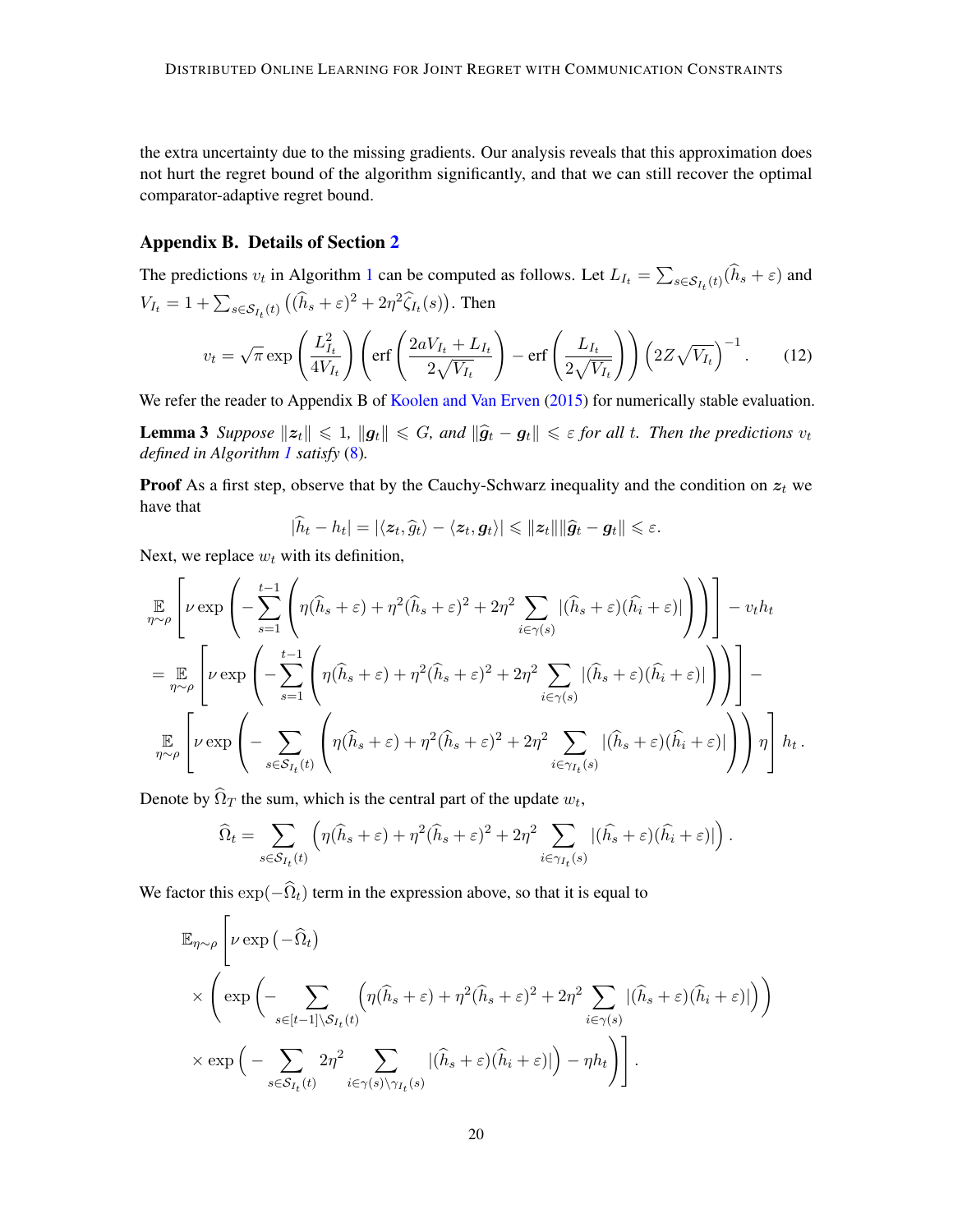Consider the double sum in this last term, right above,

$$
\sum_{s\in\mathcal{S}_{I_t}(t)}\sum_{i\in\gamma(s)\backslash\gamma_{I_t}(s)} \left|(\widehat{h}_s+\varepsilon)(\widehat{h}_i+\varepsilon)\right|.
$$

Let us switch the order of summation here. To do so, note that if a gradient  $h_i$  is available to node  $I_t$ at time t, and if it was unavailable when  $\hat{g}_s$  appeared, then it would be used in  $\gamma_{I_t}(s)$ . In other words, if  $i \in \gamma(s) \setminus \gamma_{I_t}(s)$  then,  $i \notin \mathcal{S}_{I_t}(t)$ . Therefore, when s varies in  $S_{I_t}(t)$ , the set of values taken by  $i \in \gamma(s) \setminus \gamma_{I_t}(s)$  is in fact  $[t-1] \setminus S_{I_t}(t)$ . When switching the sums, we may thus restrict the values taken by *i* to  $[t-1] \setminus S_{I_t}(t)$  and write

$$
\sum_{s \in S_{I_t}(t)} \sum_{i \in \gamma(s) \setminus \gamma_{I_t}(s)} |(\widehat{h}_s + \varepsilon)(\widehat{h}_i + \varepsilon)| = \sum_{i \in [t-1] \setminus S_{I_t}} \sum_{\substack{s \in S_{I_t}(t) \text{ s.t.} \ i \in \gamma(s) \setminus \gamma_{I_t}(s)}} |(\widehat{h}_s + \varepsilon)(\widehat{h}_i + \varepsilon)|. \tag{13}
$$

Finally, we also switch the notation for i and s in the indices, factor out the common  $\hat{h}_s + \varepsilon$  term, and incorporate this sum with the preceding term, obtaining

$$
\sum_{s\in[t-1]\setminus S_{I_t}(t)} \left( \eta(\widehat{h}_s+\varepsilon) + \eta^2(\widehat{h}_s+\varepsilon)^2 + 2\eta^2|\widehat{h}_s+\varepsilon| \underbrace{\left(\sum_{i\in\gamma(s)} |(\widehat{h}_i+\varepsilon)| + \sum_{\substack{i\in S_{I_t}(t) \text{ s.t. } \\ s\in\gamma(i)\setminus\gamma_{I_t}(i)}} |\widehat{h}_i+\varepsilon|\right)}_{:=\Theta_{I_t}(s)} \cdot \right)
$$

Furthermore, since a new gradient takes less than  $D(G)$  rounds to reach all nodes, there can be only at most  $D(G)$  new gradients for which  $\gamma_{I_t}(s) \neq \gamma(s)$ . Thus the last sum has at most  $D(G)$  terms, and the freshly defined  $\Theta_{I_t}(s)$  involves at most  $2D(\mathcal{G})$  terms.

We may now apply Lemma [11,](#page-23-0) with  $x = \eta g_t$ , to see that for any  $\eta$ ,

$$
\exp\left(-\sum_{s\in[t-1]\setminus S_{I_t}(t)}(\eta(\widehat{h}_s+\varepsilon)+\eta^2(\widehat{h}_s+\varepsilon)^2+2\eta^2|\widehat{h}_s+\varepsilon|\Theta_{I_t}(s))\right)-\eta h_t
$$
  

$$
\geq \exp\left(-\sum_{s\in[t-1]\setminus S_{I_t}(j)}\left(\eta(\widehat{h}_s+\varepsilon)+\eta^2(\widehat{h}_s+\varepsilon)^2+2\eta^2|\widehat{h}_s+\varepsilon|\Theta_{I_t}(s)\right)\right)
$$
  

$$
\times \exp\left(-\left(\eta h_t+\eta^2h_t^2+2\eta^2\sum_{i\in[t-1]\setminus S_{I_t}(t)}|h_t(\widehat{h}_i+\varepsilon)|\right)\right).
$$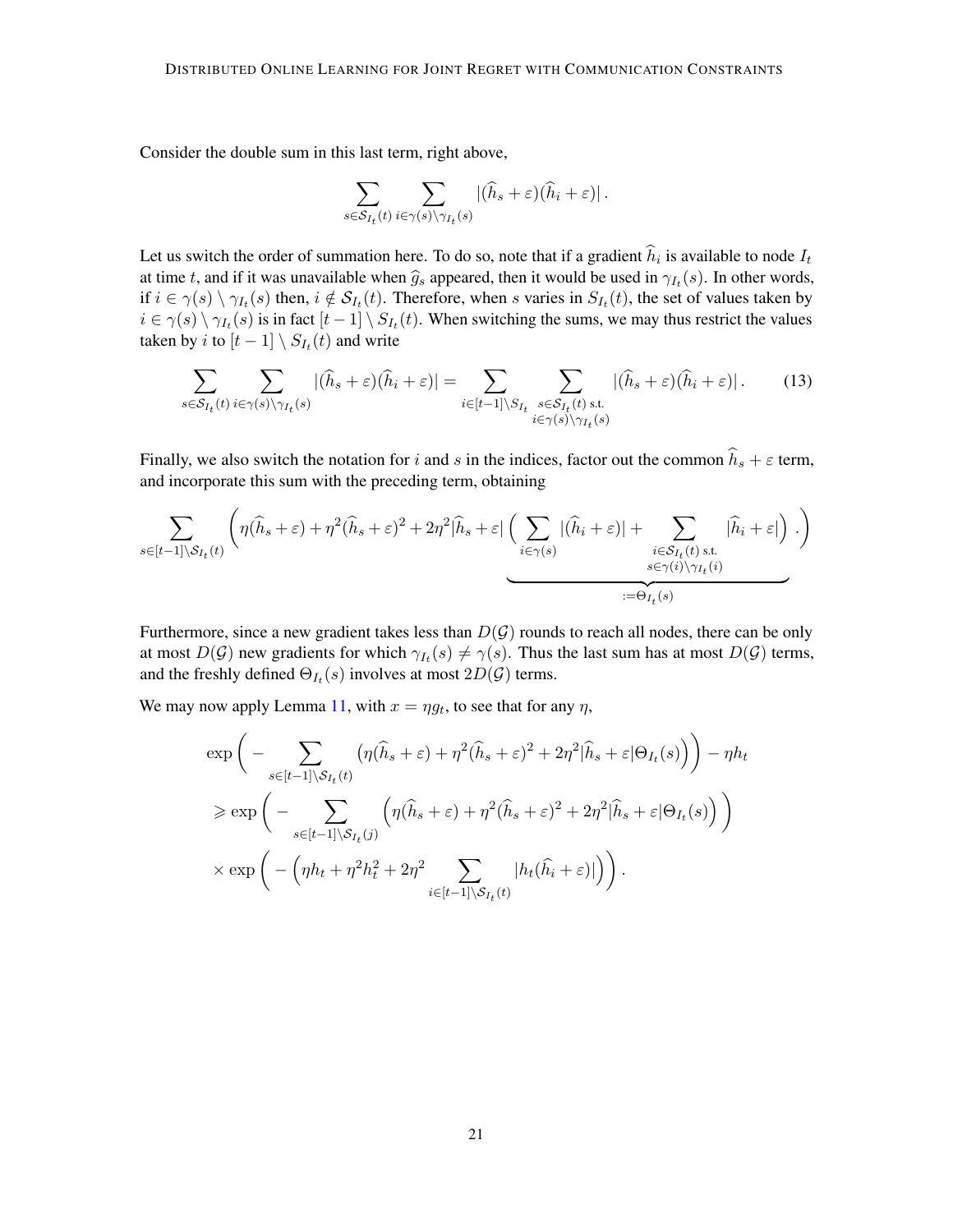Thus, upon multiplying by  $\exp(-\hat{\Omega}_t)$ , and after integrating over  $\eta \sim \rho$ , we obtain

$$
\mathbb{E}_{\eta \sim \rho} \left[ \nu \exp \left( - \sum_{s=1}^{t-1} \left( \eta(\hat{h}_s + \varepsilon) + \eta^2(\hat{h}_s + \varepsilon)^2 + 2\eta^2 \sum_{i \in \gamma(s)} |(\hat{h}_s + \varepsilon)(\hat{h}_i + \varepsilon)| \right) \right) \right] - v_t h_t
$$
\n
$$
\geq \mathbb{E}_{\eta \sim \rho} \left[ \nu \exp \left( - \sum_{s \in S_{I_t}(t)} \left( \eta(\hat{h}_s + \varepsilon) + \eta^2(\hat{h}_s + \varepsilon)^2 \right) + 2\eta^2 \sum_{i \in \gamma(I_t(s)} |(\hat{h}_s + \varepsilon)(\hat{h}_i + \varepsilon)| \right) \right]
$$
\n
$$
\times \exp \left( - \sum_{s \in [t-1] \setminus S_{I_t}(j)} \left( \eta(\hat{h}_s + \varepsilon) + \eta^2(\hat{h}_s + \varepsilon)^2 + 2\eta^2 |\hat{h}_s + \varepsilon| \Theta_{I_t}(s) \right) \right)
$$
\n
$$
\times \exp \left( - \left( \eta h_t + \eta^2 h_t^2 + 2\eta^2 \sum_{i \in [t-1] \setminus S_{I_t}(t)} |h_t(\hat{h}_i + \varepsilon)| \right) \right).
$$

Define  $f(x) = -x - x^2 - 2|x|y$ , where  $y = \sum_{i \in \gamma(t)} |\eta(\widehat{h}_i + \varepsilon)| > 0$ . We have that  $f'(x) \leq 0$  for  $x \geqslant -\frac{1}{4}$  $\frac{1}{4}$  and  $y \in [0, \frac{1}{4}]$  $\frac{1}{4}$ . Since  $\sum_{i \in \gamma(t)} |\eta(\widehat{h}_i + \varepsilon)| \leq 1/4$  by the restriction on  $\eta$ , the function  $f(x)$  is non-increasing for  $x > -1/4$ . Since  $-\frac{1}{4} \le \eta h_t \le \eta(\hat{h}_t + \varepsilon)$  we have that  $f(\eta h_t) \ge f(\eta(\hat{h}_t + \varepsilon))$ , which gives us

$$
\mathbb{E}_{\eta \sim \rho} \left[ \nu \exp \left( - \sum_{s=1}^{t-1} \left( \eta(\hat{h}_s + \varepsilon) + \eta^2(\hat{h}_s + \varepsilon)^2 + 2\eta^2 \sum_{i \in \gamma(s)} |(\hat{h}_s + \varepsilon)(\hat{h}_i + \varepsilon)| \right) \right) \right] - v_t h_t
$$
  
\n
$$
\geq \mathbb{E}_{\eta \sim \rho} \left[ \nu \exp \left( - \sum_{s \in S_{I_t}(t)} \left( \eta(\hat{h}_s + \varepsilon) + \eta^2(\hat{h}_s + \varepsilon)^2 \right) + 2\eta^2 \sum_{i \in \gamma_{I_t}(s)} |(\hat{h}_s + \varepsilon)(\hat{h}_i + \varepsilon)| \right) \right]
$$
  
\n
$$
\times \exp \left( - \sum_{s \in [t-1] \setminus S_{i_t}(j)} \left( \eta(\hat{h}_s + \varepsilon) + \eta^2(\hat{h}_s + \varepsilon)^2 + 2\eta^2 |\hat{h}_s + \varepsilon| \Theta_{I_t}(s) \right) \right)
$$
  
\n
$$
\times \exp \left( - \left( \eta(\hat{h}_t + \varepsilon) + \eta^2(\hat{h}_t + \varepsilon)^2 + 2\eta^2 \sum_{i \in \gamma(t)} |(\hat{h}_t + \varepsilon)(\hat{h}_i + \varepsilon)| \right) \right) \right]
$$
  
\n
$$
= \mathbb{E}_{\eta \sim \rho} \left[ \nu \exp \left( - \sum_{s=1}^t \left( \eta(\hat{h}_s + \varepsilon) + \eta^2(\hat{h}_s + \varepsilon)^2 + 2\eta^2 \sum_{i \in \gamma(s)} |(\hat{h}_s + \varepsilon)(\hat{h}_i + \varepsilon)| \right) \right) \right],
$$

which completes the proof.

<span id="page-21-0"></span>**Theorem 10** *Suppose that*  $||g_t|| \le G$  *and*  $||\hat{g}_t - g_t|| \le E$  *for all*  $t$ *. For all*  $u \in \mathbb{R}_+$  *and*  $v > 0$ *, Algorithm [1](#page-7-0) satisfies the following regret bound:*

 $\blacksquare$ 

$$
\sum_{t=1}^{T} v_t h_t - \sum_{t=1}^{T} u h_t \le \nu + 2uT\varepsilon +
$$
  
\n
$$
|u| \max \left\{ 264 G \tau \ln_+ \left( \frac{312 |u| G \tau}{\nu} \right), \sqrt{8 \left( \Lambda_t^h + 24 T G \varepsilon + 1 \right) \ln_+ \left( \frac{2036 u^2 T \tau G^2}{\nu^2} \right)} \right\}.
$$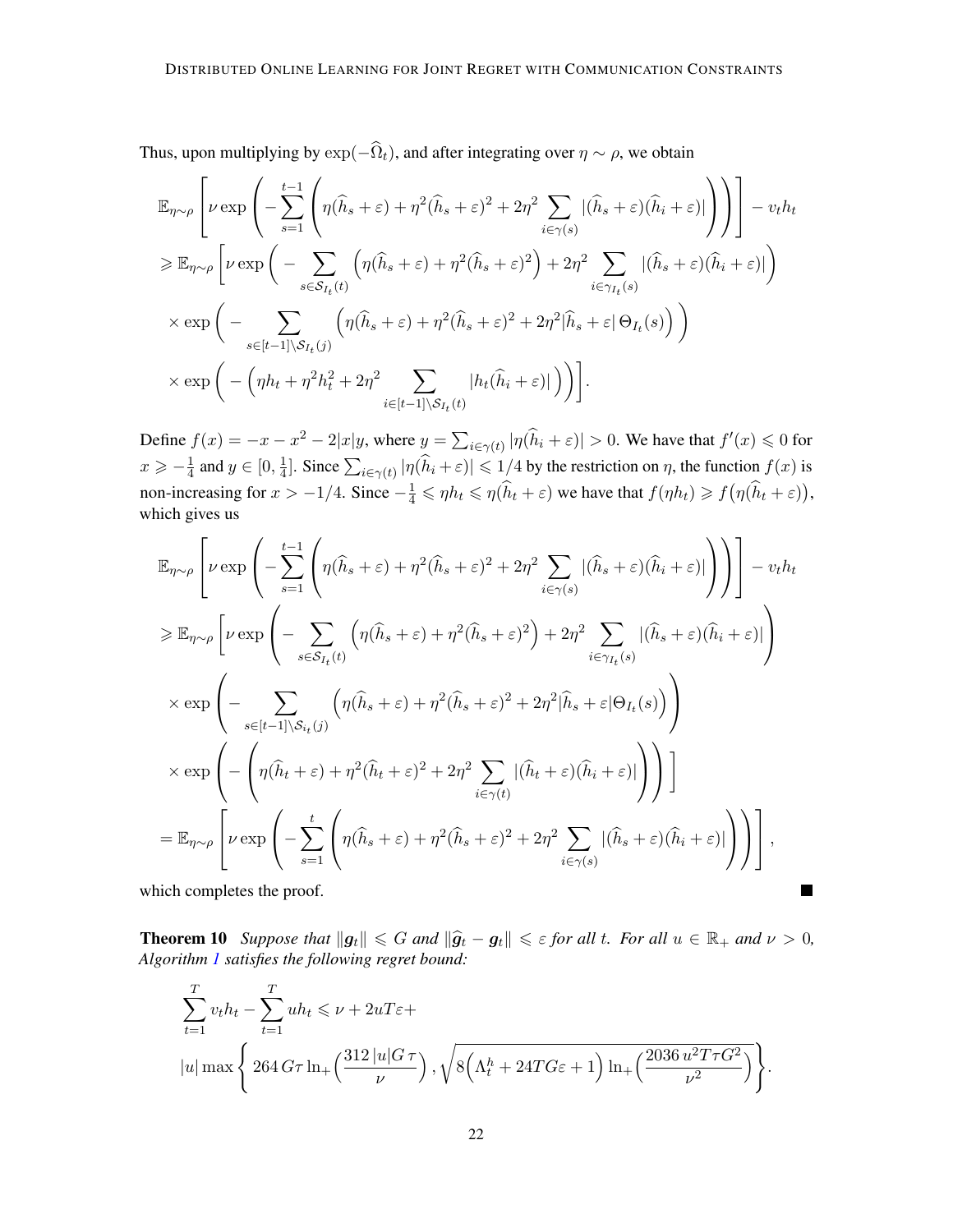*where*  $\ln_+(x) = \ln(\max(e, x))$  *and* 

$$
\Lambda_T^h = \sum_{t=1}^T \left( h_t^2 + 2|h_t| \sum_{s \in \gamma(t)} |h_s| \right).
$$

Proof First, by repeatedly applying Lemma [3](#page-8-0) we find that

$$
\nu - \sum_{t=1}^{T} v_t h_t \ge \mathbb{E}_{\eta \sim \rho} \left[ \nu \exp \left( - \sum_{t=1}^{T} \left( \eta(\widehat{h}_t + \varepsilon) + \eta^2 (\widehat{h}_t + \varepsilon)^2 + 2\eta^2 \zeta(t) \right) \right) \right].
$$
 (14)

Now, consider the case in which  $-\sum_{t=1}^{T}(\widehat{h}_t + \varepsilon) \leq \sqrt{\frac{1}{T}}$  $2\sum_{t=1}^{T} ((\widehat{h}_t + \varepsilon)^2 + 2\zeta(t)).$  In this case we have:

$$
\sum_{t=1}^{T} v_t h_t - \sum_{t=1}^{T} u h_t \leqslant -\Phi\left(-\sum_{t=1}^{T} (\widehat{h}_t + \varepsilon)\right) + \nu - \sum_{t=1}^{T} u h_t
$$
\n
$$
\leqslant \nu - \sum_{t=1}^{T} u h_t
$$
\n
$$
\leqslant \nu + uT\varepsilon - \sum_{t=1}^{T} u \widehat{h}_t \qquad (u \geqslant 0)
$$
\n
$$
= \nu + 2uT\varepsilon - \sum_{t=1}^{T} u(\widehat{h}_t + \varepsilon)
$$
\n
$$
\leqslant \nu + 2uT\varepsilon + u \sqrt{2\sum_{t=1}^{T} \left((\widehat{h}_t + \varepsilon)^2 + 2\zeta(t)\right)},
$$

which implies the result.

Next, we consider the case in which  $-\sum_{t=1}^{T}(\widehat{h}_t + \varepsilon) >$ <sup>1</sup>  $2\sum_{t=1}^{T} ((\widehat{h}_t + \varepsilon)^2 + 2\zeta(t)).$  By Fenchel's inequality we have

$$
-\sum_{t=1}^{T} v_t h_t \ge \Phi_T \left( -\sum_{t=1}^{T} (\widehat{h}_t + \varepsilon) \right) - \nu
$$
  

$$
\ge -u \sum_{t=1}^{T} (\widehat{h}_t + \varepsilon) - \Phi_T^{\star}(u) - \nu
$$
  

$$
\ge -u \sum_{t=1}^{T} h_t - 2uT\varepsilon - \Phi_T^{\star}(u) - \nu,
$$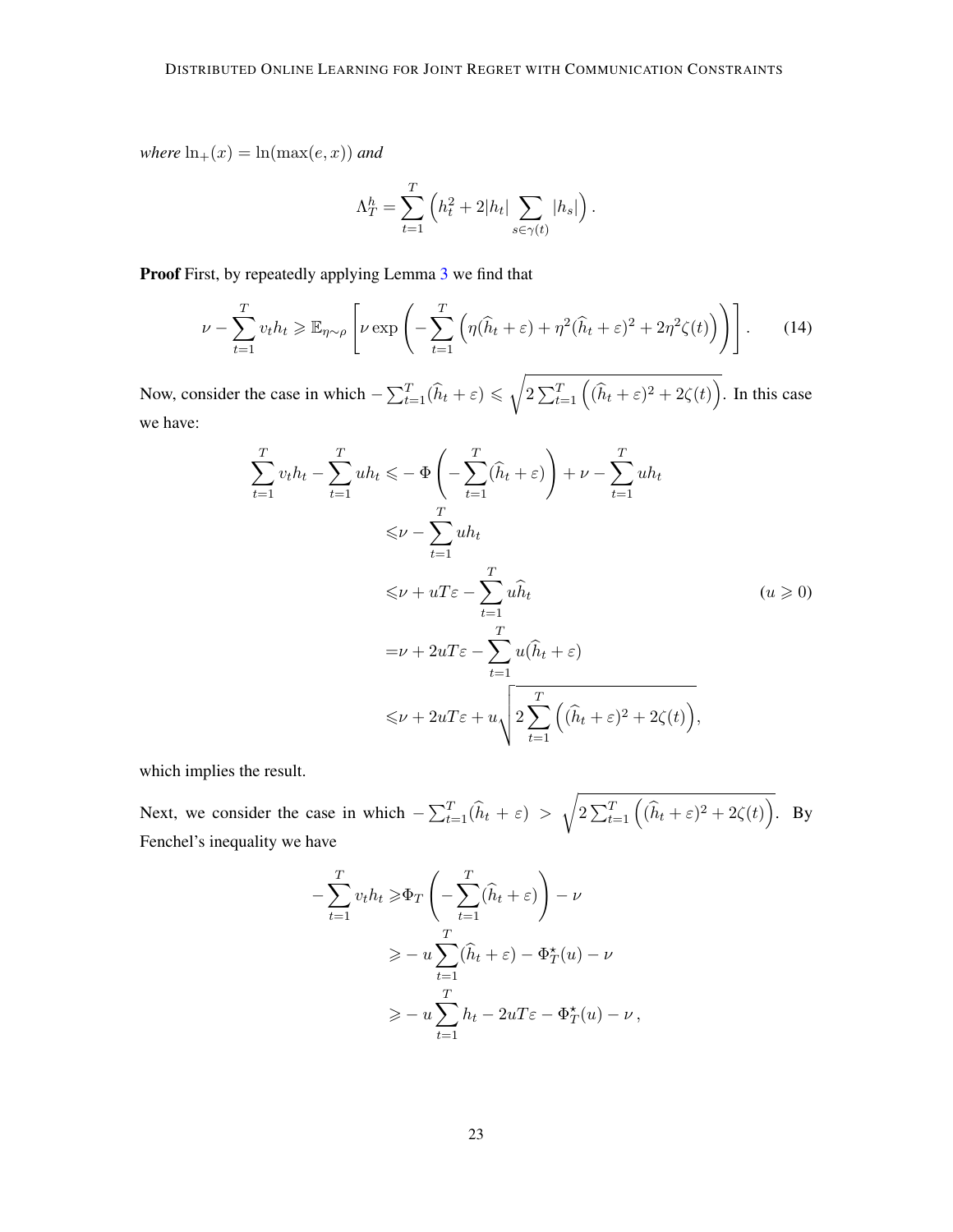where  $\Phi_T^*$  is the convex conjugate of  $\Phi_T$ . Using the upper bound on  $\Phi^*(u)$  from Lemma [13](#page-25-0) we get,

$$
\sum_{t=1}^{T} v_t h_t - \sum_{t=1}^{T} uh_t \le \nu + 2uT\varepsilon +
$$
\n
$$
\max \left\{ u \, 44(G + \varepsilon)(2D(\mathcal{G}) + 1) \left( \ln\left(|u|44(G + \varepsilon)(D(\mathcal{G}) + 1)\right) - 1 + \ln\frac{1}{2}\left(\frac{\pi}{\nu^2}\right) \right), \right\}
$$
\n
$$
\sqrt{8u^2 \left( \sum_{t=1}^{T} \left( \left(\widehat{h}_t + \varepsilon\right)^2 + 2\widehat{\zeta}(t) \right) + 1 \right) \ln\left(24u^2 \left( \sum_{t=1}^{T} \left( \left(\widehat{h}_t + \varepsilon\right)^2 + 2\widehat{\zeta}(t) \right) + 1 \right) \frac{\pi}{\nu^2} + 1 \right)} \right\}},
$$

**Simplifying the bound** Since  $|\hat{h}_t - h_t| \le \varepsilon$ , we have, using  $\varepsilon \le G$  and  $1 \le \tau$ ,

$$
(\hat{h}_t + \varepsilon)^2 + 2\hat{\zeta}(t) \le (h_t + 2\varepsilon)^2 + 2 \sum_{s \in \gamma(t)} |(h_t + 2\varepsilon)(h_s + 2\varepsilon)|
$$
  

$$
\le h_t^2 + 4G\varepsilon + 4\varepsilon^2 + 8\tau(G\varepsilon + \varepsilon^2) + 2|h_t| \sum_{s \in \gamma(t)} |h_s|.
$$
 (15)  

$$
\le h_t^2 + 2|h_t| \sum_{s \in \gamma(t)} |h_s| + 24G\tau\varepsilon.
$$

Therefore, by summing over  $t \in [T]$ :

$$
\sum_{t=1}^T \left( (\widehat{h}_t + \varepsilon)^2 + 2\widehat{\zeta}(t) \right) \leq \Lambda_t^h + 24\varepsilon GT \leq 27 G^2 \tau T.
$$

We shall use the first inequality to bound the main term inside the square root, and the second cruder bound to bound the term inside the logarithm.

Crudely bounding the other terms with  $\varepsilon \le G$  and  $1 \le \tau$  we get that:

$$
\sum_{t=1}^{T} v_t h_t - \sum_{t=1}^{T} u h_t \leq \nu + 2uT\varepsilon +
$$
  
\n
$$
|u| \max \left\{ 264 G\tau \ln_+\left(\frac{312 |u| G\tau}{\nu}\right), \sqrt{8\left(\Lambda_t^h + 24TG\varepsilon + 1\right) \ln_+\left(\frac{2036 u^2 \tau T G^2}{\nu^2}\right)} \right\}.
$$

 $\blacksquare$ 

<span id="page-23-0"></span>**Lemma 11** *For*  $x, y_1, \ldots, y_{\tau} \in [-1/20(1+\tau), 1/20(1+\tau)]$  *and*  $a_i \in [0, 1/20]$ *, we have* 

$$
\exp\left(\sum_{i=1}^{\tau} \left(-y_i - y_i^2 - 2a_i|y_i| - 2|xy_i|\right) - x - x^2\right) \leq \exp\left(\sum_{i=1}^{\tau} \left(-y_i - y_i^2 - 2a_i|y_i|\right)\right) - x.
$$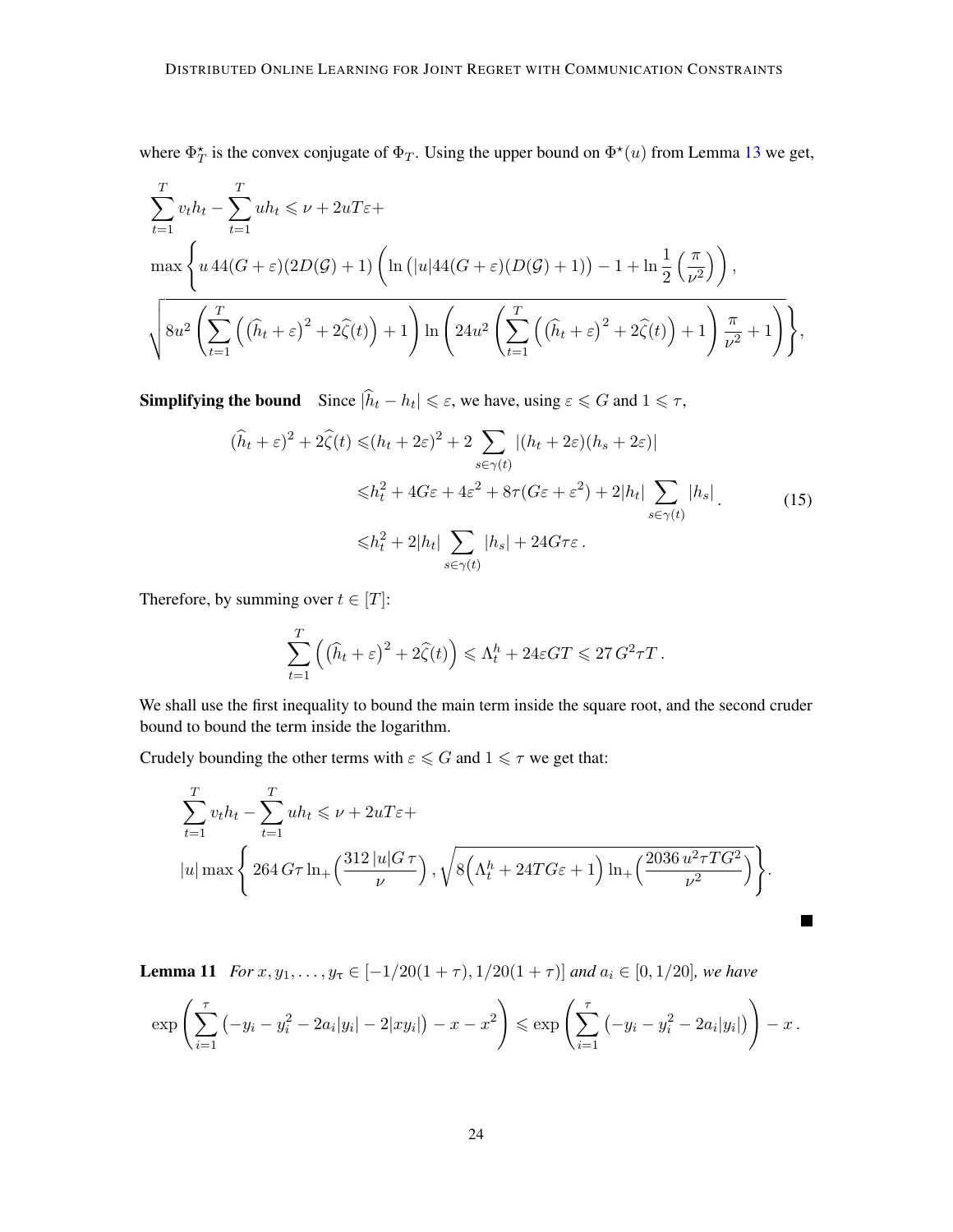**Proof** In the case where  $x = 0$  the inequality holds trivially. Define the function  $f(x) = x + x^2 + y^2$  $\sum_{i=1}^{7} y_i + y_i^2 + 2|x||y_i|$ . We have that

$$
\exp\left(\sum_{i=1}^{\tau}(-y_i - y_i^2 - 2a_i|y_i| - 2|xy_i|) - x - x^2\right)
$$
  
= 
$$
\exp\left(\sum_{i=1}^{\tau}(-2a_i|y_i|) - f(x)\right)
$$
  

$$
\leq \exp\left(\left(\sum_{i=1}^{\tau} -2a_i|y_i|) - f(0)\right) - \exp\left(\left(\sum_{i=1}^{\tau} -2a_i|y_i| - f(0)\right)(\partial f(0))x\right)
$$
  
= 
$$
\exp\left(\left(\sum_{i=1}^{\tau} -2a_i|y_i| - f(0)\right) - \exp\left(\sum_{i=1}^{\tau}(-y_i - y_i^2 - 2a_i|y_i|\right)\right)(\partial f(0))x,
$$

where  $\partial f(x)$  denotes a subdifferential of f evaluated at x and we used that  $\exp(-f(x)) \le$  $\exp(-f(0)) - \exp(-f(0))(\partial f(0))(x-0)$  since  $\exp(-f)$  is concave by Lemma [12.](#page-25-1) If  $x > 0$ then we set  $\partial f(0) = \sum_{i=1}^{7} 2|y_i| + 1$  and

$$
-\exp\left(\sum_{i=1}^{\tau}(-y_i - y_i^2 - 2a_i|y_i|\right)\right)\left(\sum_{i=1}^{\tau}2|y_i| + 1\right)x
$$
  
\n
$$
\leq -\exp\left(\sum_{i=1}^{\tau}(2|y_i| - y_i - y_i^2 - 2a_i|y_i|) - 4\left(\sum_{i=1}^{\tau}|y_i|\right)^2\right)x
$$
 (prod bound)  
\n
$$
\leq -\exp\left(\sum_{i=1}^{\tau}(|y_i| - y_i^2 - 2a_i|y_i|) - 4\left(\sum_{i=1}^{\tau}|y_i|\right)^2\right)x
$$
  
\n
$$
\leq -\exp\left(\sum_{i=1}^{\tau}\left(|y_i| - 5y_i^2 - 2\left(a_i + \frac{4}{20}\right)|y_i|\right)\right)x
$$
  
\n
$$
\leq -\exp\left(\sum_{i=1}^{\tau}\left(\frac{1}{2}|y_i| - 5y_i^2\right)\right)x
$$
  
\n
$$
\leq -x
$$

where the prod bound is  $1 + v \ge \exp(v - v^2)$  for  $v > -1/2$  (see Lemma 2.4 by [Cesa-Bianchi](#page-13-1) [and Lugosi](#page-13-1) [\(2006\)](#page-13-1)) and the last inequality follows because  $\frac{1}{2}|v| - 5v^2$  is non-negative for when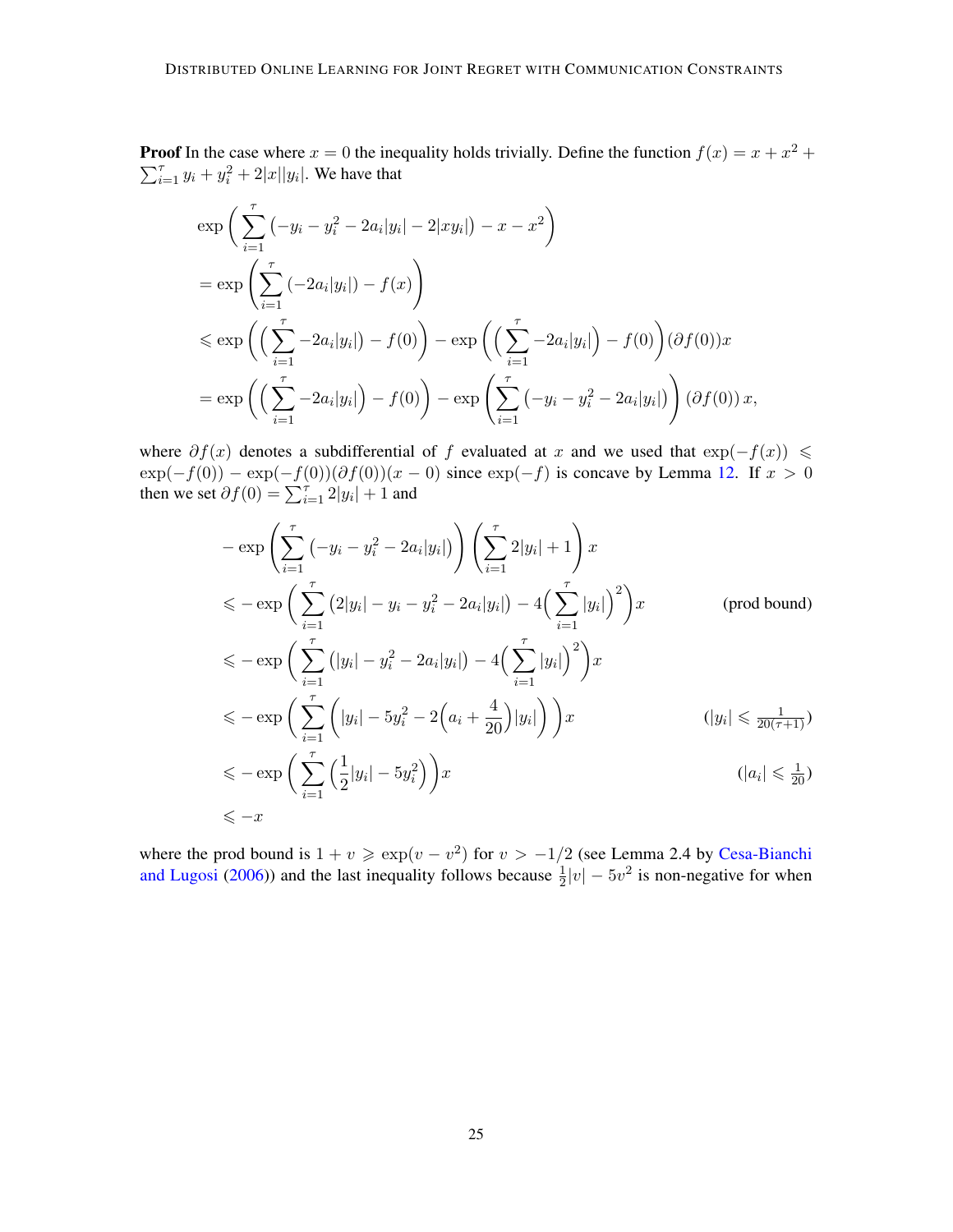$|v|$  ≤ 1/10. If  $x < 0$  then we set  $\partial f(0) = 1 - \sum_{i=1}^{\tau} 2|y_i|$  and

$$
-\exp\left(\sum_{i=1}^{\tau}(-y_i - y_i^2 - 2a|y_i|\right)\right)\left(1 - \sum_{i=1}^{\tau}2|y_i|\right)x
$$
  
\n
$$
\leq -\exp\left(\sum_{i=1}^{\tau}(-y_i - y_i^2)\right)\left(1 - \sum_{i=1}^{\tau}2|y_i|\right)x
$$
  
\n
$$
\leq -\left(\prod_{i=1}^{\tau}(1 - y_i)\right)\left(1 - \sum_{i=1}^{\tau}2|y_i|\right)x
$$
 (repeated prod bound)  
\n
$$
\leq -\left(\prod_{i=1}^{\tau}(1 + |y_i|)\right)\left(1 - \sum_{i=1}^{\tau}2|y_i|\right)x
$$
  
\n
$$
\leq -\left(\prod_{i=1}^{\tau}(1 + |y_i|)\right)\left(\prod_{i=1}^{\tau}(1 - 2|y_i|\right)x
$$
 (Weierstrass inequality)  
\n
$$
= -\left(\prod_{i=1}^{\tau}(1 + |y_i|)(1 - 2|y_i|\right)x
$$
  
\n
$$
\leq -x,
$$
 
$$
((1 + |y|)(1 - 2|y|) \leq 1 \text{ and } x < 0)
$$

 $\blacksquare$ 

**In the Second** 

which completes the proof.

<span id="page-25-1"></span>**Lemma 12** Define  $f: x \mapsto x + x^2 + \sum_{i=1}^{\tau} (y_i + y_i^2 + 2|x||y_i|)$ , the function  $g = \exp(-f)$  is *concave on the interval*  $[-1/10, 1/10]$ *, as soon as*  $y_1, \ldots, y_\tau$  *satisfy*  $|y_i| \leq 1/(10\tau)$ *.* 

**Proof** The function  $g : x \mapsto \exp(-f(x))$  is continuous on R, and twice differentiable on  $(-\infty, 0)$ and on  $(0, +\infty)$  with,

$$
g'(x) = \begin{cases} \left(-1 - 2x + 2\sum_{i=1}^{T} |y_i|\right) \exp(-f(x)) & \text{if } x < 0\\ \left(-1 - 2x - 2\sum_{i=1}^{T} |y_i|\right) \exp(-f(x)) & \text{if } x > 0. \end{cases}
$$

and

$$
g''(x) = \begin{cases} \left( \left( -1 - 2x + 2 \sum_{i=1}^{T} |y_i| \right)^2 - 2 \right) \exp(-f(x)) & \text{if } x < 0 \\ \left( \left( -1 - 2x - 2 \sum_{i=1}^{T} |y_i| \right)^2 - 2 \right) \exp(-f(x)) & \text{if } x > 0. \end{cases}
$$

Note that  $g''(x) < 0$  for all x, as

$$
1 + 2x + 2\sum_{i=1}^{\tau} |y_i| \leq 1 + \frac{2}{10} + \frac{2}{10} \leq \sqrt{2}.
$$

<span id="page-25-0"></span>Finally,  $\lim_{x\to 0^-} g'(x) \geq \lim_{x\to 0^+} g'(x)$ , concluding the proof of the concavity.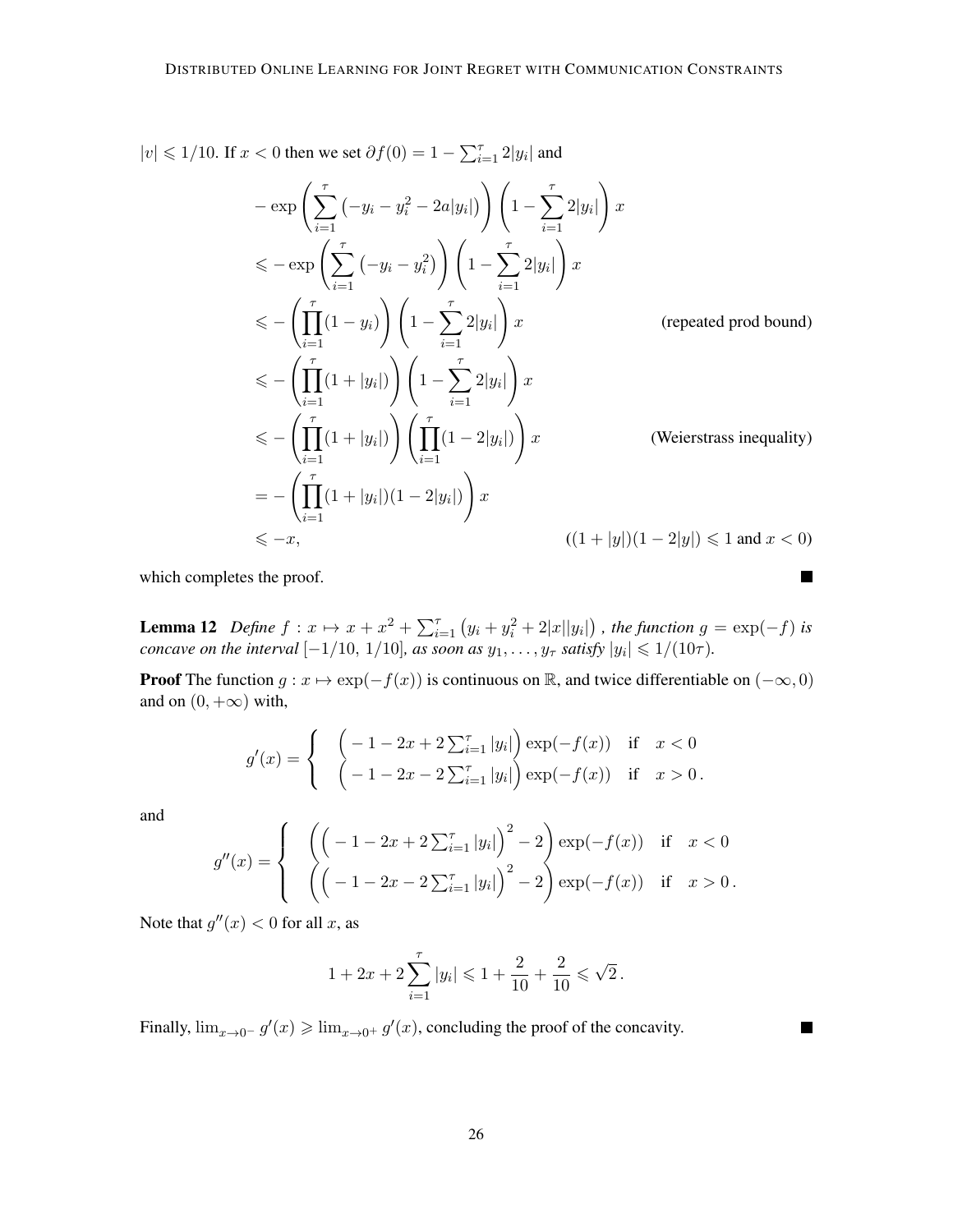**Lemma 13** *Suppose*  $L > \sqrt{2(V+1)}$ . Let  $\Phi(L) = \nu \mathbb{E}_{\eta \sim \rho} [\exp(\eta L - \eta^2 V)]$  *with*  $d\rho(\eta) \propto$  $\exp(-\eta^2)$ d $\eta$ , where  $\eta \in [0, \frac{1}{20(G+\varepsilon)(2\tau+1)}]$ . If  $L \leqslant \frac{1}{20(G+\varepsilon)(\tau+1)}(V+1)$  then for  $u \geqslant 0$  $\Phi^{\star}(u) \leqslant \sqrt{\frac{2}{\pi}}$  $8u^2(V+1)\ln\left(24u^2(V+1)\frac{\pi}{\nu^2}+1\right).$ 

 $\int fL \geqslant \frac{1}{20(G+\varepsilon)(2\tau+1)}(V+1)$  then

$$
\Phi^{\star}(u) \leq 44u(G+\varepsilon)(\tau+1)\bigg(\ln\big(44u(G+\varepsilon)(\tau+1)\big)-1+\frac{1}{2}\ln\Big(\frac{\pi}{\nu^2}\Big)\bigg).
$$

Proof The proof of this lemma is a slight variation of the proof of Lemma 8 of [Van der Hoeven](#page-14-9) [\(2019\)](#page-14-9) and a similar result has been obtained by [Jun and Orabona](#page-14-8) [\(2019\)](#page-14-8). The initial part of the analysis is parallel to the analysis of Theorem 3 by [Koolen and Van Erven](#page-15-3) [\(2015\)](#page-15-3). Denote by  $B = V + 1$  and by  $Z = \int_0^{\frac{1}{20(G+\epsilon)(2\tau+1)}} \exp(-\eta^2)$ . For  $\eta \le \hat{\eta} = \frac{L}{2E}$  $\frac{L}{2B}$ , the function  $\eta \mapsto \eta L - \eta^2 B$  is non-decreasing. Therefore, for  $[v, \mu] \subseteq [0, (20(G + \varepsilon)(2\tau + 1))^{-1}]$  such that  $\mu \leq \hat{\eta}$ :

$$
\Phi(L) = \nu \frac{1}{Z} \int_0^{\frac{1}{20(G+\varepsilon)(2\tau+1)}} \exp(\eta L - \eta^2 B) d\eta \geq \frac{1}{Z} \exp(vL - v^2B).
$$

First suppose that  $\hat{\eta} \le \frac{1}{20(G+\epsilon)(2\tau+1)}$ . Take  $v = \hat{\eta} - \frac{1}{\sqrt{2}}$  $\frac{1}{2B}$ , which yields

$$
\Phi(L) \geqslant \frac{\nu}{Z} \exp\left(\frac{L^2}{4B} - \frac{1}{2}\right) = g(m(L))
$$

where  $g(x) = \exp(x - 1/2 - \ln(Z/\nu))$  and  $m(x) = x^2/4B$ . By [Hiriart-Urruty](#page-14-11) [\(2006,](#page-14-11) Theorem 2) we have

$$
\Phi^{\star}(u) \leq g^{\star} \circ m^{\star}(u) = \inf_{\gamma \geq 0} g^{\star}(\gamma) + \gamma m^{\star} \left(\frac{u}{\gamma}\right)
$$

$$
= \inf_{\gamma \geq 0} \gamma \ln(\gamma) + \gamma \left(\ln\left(\frac{Z}{\nu}\right) - \frac{1}{2}\right) + \frac{1}{\gamma} 4u^{2} B. \tag{16}
$$

<span id="page-26-0"></span>Denote by  $S = \ln(Z/\nu) - \frac{1}{2}$  $\frac{1}{2}$  and  $H = 4u^2B$ . Setting the derivative to 0, we find that the value  $\hat{\gamma} = \sqrt{\frac{2H}{W(2H \exp(2S+2))}}$  minimizes [\(16\)](#page-26-0), where W is the Lambert function. Plugging  $\hat{\gamma}$  in (16) and simplifying by using  $ln(W(x)) = ln(x) - W(x)$  for  $x > 0$  gives

$$
\Phi^{\star}(u) \leqslant \sqrt{2HW(2H\exp(2S+2))} - \sqrt{\frac{2H}{W(2H\exp(2S+2))}} \leqslant \sqrt{2HW(2H\exp(2S+2))}.
$$

Using  $W(x) \leq \ln(x + 1)$  [\(Orabona and Pál,](#page-16-10) [2016,](#page-16-10) Lemma 17) we obtain

$$
\Phi^{\star}(u) \leqslant \sqrt{2H\ln(2H\exp(2S+2)+1)} \leqslant \sqrt{8u^2B\ln\left(24u^2B\frac{\pi}{\nu^2}+1\right)},
$$

where we used that  $Z \leqslant \sqrt{\pi}$ .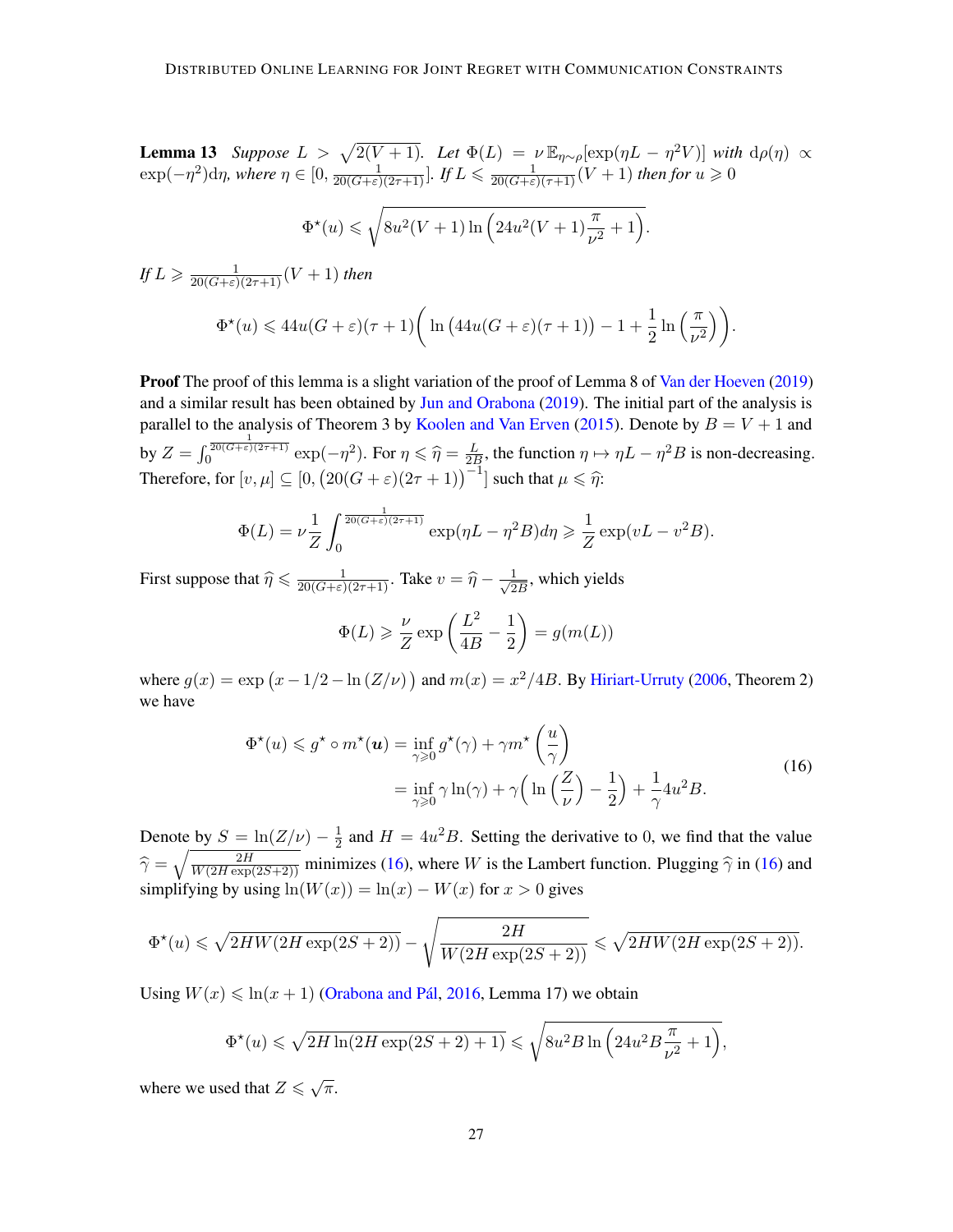Now suppose that  $\hat{\eta} > \frac{1}{20(G+\varepsilon)(2\tau+1)}$ , which is equivalent to  $10(G+\varepsilon)(2\tau+1)L > B$ . Then

$$
\Phi(L) \geqslant \frac{\nu}{Z} \exp\left(\left(v - v^2 10(G + \varepsilon)(2\tau + 1)\right)L\right).
$$

The convex conjugate of  $f(L) = c_1 \exp(c_2 L)$ , where  $c_1, c_2 > 0$ , can be computed using standard properties of convex conjugates and is given by  $f^*(y) = \frac{y}{c_2} \ln \left( \frac{y}{c_1} \right)$  $c_1c_2$  $-\frac{y}{c}$  $\frac{y}{c_2}$  for  $y \ge 0$  (see for example [Boyd and Vandenberghe](#page-13-12) [\(2004,](#page-13-12) section 3.3)), which can be use to upper bound  $\Phi^*(u)$  for  $u \geq 0$  by the order reversing property of convex conjugates:

$$
\Phi^{\star}(u) \leqslant \frac{u}{v - v^2 10(G + \varepsilon)(2\tau + 1)} \bigg( \ln \bigg( \frac{u}{v - v^2 10(G + \varepsilon)(2\tau + 1)} \bigg) - 1 + \frac{1}{2} \ln \bigg( \frac{\pi}{\nu^2} \bigg) \bigg),
$$

where we used that  $Z \leq \sqrt{\pi}$ . Picking  $v = \frac{5-\sqrt{5}}{200(G+\epsilon)(2\tau+1)}$  gives us:

$$
\Phi^{\star}(u) \leq u44(G+\varepsilon)(2\tau+1)\bigg(\ln\big(u44(G+\varepsilon)(2\tau+1)\big)-1+\frac{1}{2}\ln\left(\frac{\pi}{\nu^2}\right)\bigg),
$$

which completes the proof.

#### <span id="page-27-1"></span>B.1. Black-Box Reduction

Algorithm 2 Black-Box Reduction

<span id="page-27-0"></span>**Input:** "Direction" algorithm  $A_z$  and "scaling" algorithm  $A_y$ for  $t = 1 \ldots T$  do Get  $z_t \in \mathcal{Z}$  from  $\mathcal{A}_{\mathcal{Z}}$ Get  $v_t \in \mathbb{R}$  from algorithm  $A_v$ Play  $w_t = v_t z_t$  and receive  $\hat{g}_t$ Send  $\hat{g}_t$  to algorithm  $A_z$ <br>Send  $\langle \hat{z} \rangle$  to algorithm Send  $\langle z_t, \hat{g}_t \rangle$  to algorithm  $\mathcal{A}_{\mathcal{V}}$ end

To derive a  $d$ -dimensional comparator-adaptive algorithm for a graph we will use the black-box reduction in Algorithm [2.](#page-27-0) As an alternative to the black-box reduction one could also run a variation of Algorithm [1](#page-7-0) for  $u \in \mathbb{R}$  in each dimension, which would result in a regret bound similar to that of AdaGrad [\(Duchi et al.,](#page-13-13) [2011\)](#page-13-13). One could also generalize Algorithm [1](#page-7-0) to a higher dimensional version by replacing the scalar  $\eta$  with a vector and adjusting the feedback accordingly, but then no closed-form solution of the integral defining the predictions exists. The algorithm in this section is the black-box reduction presented in [Cutkosky and Orabona](#page-13-2) [\(2018\)](#page-13-2). The guarantee of Algorithm [2](#page-27-0) can be found in Lemma [14](#page-27-2) below, whose short proof was originally given by [Cutkosky and Orabona](#page-13-2) [\(2018\)](#page-13-2) and is repeated below for completeness.

<span id="page-27-2"></span>**Lemma 14** Let  $\widetilde{\mathcal{R}}_{T}^{\mathcal{V}}(\|\boldsymbol{u}\|) = \sum_{t=1}^{T} (v_t - \|\boldsymbol{u}\|) \langle \boldsymbol{z}_t, \boldsymbol{g}_t \rangle$  be the regret for learning  $\|\boldsymbol{u}\|$  by Algorithm  ${\cal A}_{{\cal V}}$  and let  $\widetilde{\cal R}^{\cal Z}_T \big(\frac{u}{\|u\|}$  $\frac{\boldsymbol{u}}{\|\boldsymbol{u}\|}\big) = \sum_{t=1}^T \langle \boldsymbol{z}_t - \frac{\boldsymbol{u}}{\|\boldsymbol{u}\|}$  $\frac{u}{\|u\|}, g_t\rangle$  be the regret for learning  $\frac{u}{\|u\|}$  by  $\mathcal{A}_\mathcal{Z}.$  Then Algorith[m2](#page-27-0) *satisfies*

$$
\mathcal{R}_T(\boldsymbol{u}) \leqslant \widetilde{\mathcal{R}}_T^{\mathcal{V}}(\|\boldsymbol{u}\|) + \|\boldsymbol{u}\| \widetilde{\mathcal{R}}_T^{\mathcal{Z}}\left(\frac{\boldsymbol{u}}{\|\boldsymbol{u}\|}\right).
$$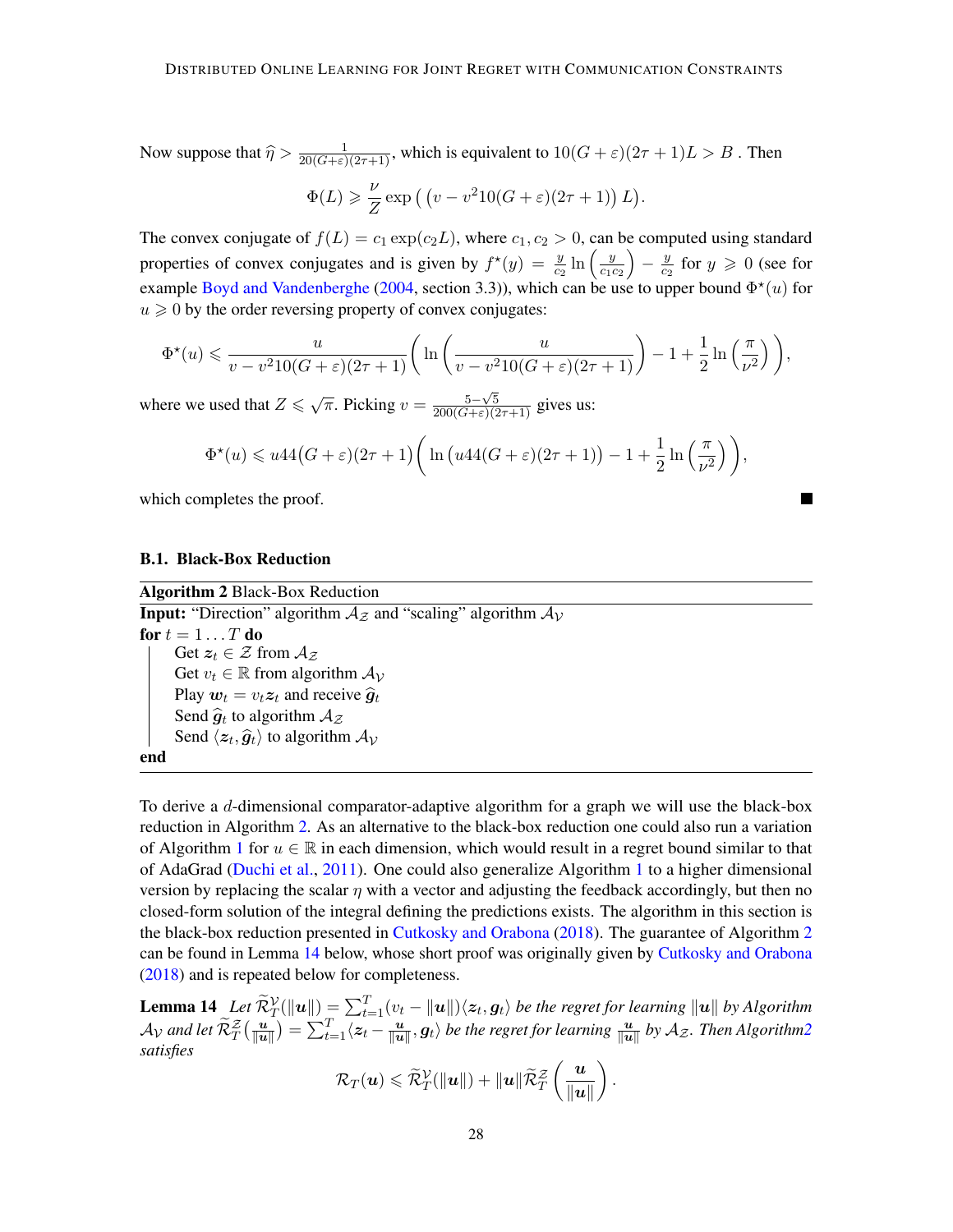Proof of Lemma [14](#page-27-2) By definition we have

$$
\mathcal{R}_T(\boldsymbol{u}) \leqslant \sum_{t=1}^T \langle \boldsymbol{w}_t - \boldsymbol{u}, \boldsymbol{g}_t \rangle = \sum_{t=1}^T \langle \boldsymbol{z}_t, \boldsymbol{g}_t \rangle (v_t - ||\boldsymbol{u}||) + ||\boldsymbol{u}|| \sum_{t=1}^T \Big\langle \boldsymbol{z}_t - \frac{\boldsymbol{u}}{||\boldsymbol{u}||}, \boldsymbol{g}_t \Big\rangle \\ = \widetilde{\mathcal{R}}_T^{\mathcal{V}}(||\boldsymbol{u}||) + ||\boldsymbol{u}|| \widetilde{\mathcal{R}}_T^{\mathcal{Z}}\Big(\frac{\boldsymbol{u}}{||\boldsymbol{u}||}\Big).
$$

 $\blacksquare$ 

Note that in the regret bound of Algorithm [2](#page-27-0) the regret of  $A_z$  scales with  $||u||$ . This means that we can use [\(6\)](#page-6-1) and upper bound  $\langle z_t - \frac{u}{\|u\|}\rangle$ can use (6) and upper bound  $\langle z_t - \frac{u}{\|u\|}, g_t - \hat{g}_t \rangle \leq 2\varepsilon$  by using Hölder's inequality. In turn this allows us to use any multiagent algorithm for  $\mathcal{A}_{\mathcal{Z}}$  with suitable guarantees.

For example, in Theorem [18,](#page-28-0) we detail the regret bound obtained when using the multiagent algorithm of [Hsieh et al.](#page-14-4) [\(2020\)](#page-14-4), which is delay-tolerant. The following results lead up to the proof of Theorem [18.](#page-28-0)

<span id="page-28-1"></span>Proposition 15 (Proposition 9 from [Hsieh et al.](#page-14-4) [\(2020\)](#page-14-4)) *The Ada-Delay-Dist algorithm for Online Learning with Delays bounded by* D(G) *on the unit sphere satisfies*

<span id="page-28-2"></span>
$$
\mathcal{R}_T\leqslant 4\sqrt{\Lambda_T}+6GD(\mathcal{G})\,.
$$

We account for the inexact gradients in an elementary way, by just adding up the error. This coarse treatment of the error is sufficient for our purpose.

Corollary 16 (AdaDelay-Dist with approximate gradients) *Under the assumptions of Proposition* [15,](#page-28-1) when given approximate gradients as input  $\hat{g}_t$  such that  $\|\hat{g}_t - g_t\| \leq \varepsilon$ , AdaDelay-Dist *enjoys the bound*

$$
\mathcal{R}_T \leqslant 4\sqrt{\Lambda_T + 9\,\varepsilon GD(\mathcal{G})T} + 2\varepsilon T + 12GD(\mathcal{G})\,.
$$

Corollary [16](#page-28-2) is proved directly thanks to the following lemma that bounds on the lag on the approximate gradients, and using the fact that approximate gradients are bounded by  $G + \varepsilon \leq 2G$ .

**Lemma 17** *If approximate gradients are such that*  $\|\hat{g}_t - g_t\| \leq \varepsilon$ , then

$$
\widehat{\Lambda}_T \leqslant \Lambda_T + 9\varepsilon GD(\mathcal{G})T.
$$

**Proof** For any t and s in  $[T]$ ,

$$
\|\widehat{g}_t\|\|\widehat{g}_s\| \leqslant \big(\|g_t\| + \varepsilon\big)\big(\|g_s\| + \varepsilon\big) \leqslant \|g_t\|\|g_s\| + 2G\varepsilon + \varepsilon^2 \leqslant \|g_t\|\|g_s\| + 3G\varepsilon\,.
$$

Thus, as there are less than  $D(G)$  terms in the sum,

$$
\|\widehat{\bm{g}}_t\|^2 + 2\|\widehat{\bm{g}}_t\| \sum_{s \in \gamma(t)} \|\widehat{\bm{g}}_s\| \leqslant \|\bm{g}_t\|^2 + 2\|\bm{g}_t\| \sum_{s \in \gamma(t)} \|\bm{g}_s\| + 3G\varepsilon + 6D(\mathcal{G})G\varepsilon
$$

<span id="page-28-0"></span>We get the claimed result by upper bounding  $3G\varepsilon + 6D(\mathcal{G})G\varepsilon \leq 9GD(\mathcal{G})\varepsilon$  and summing over  $t \in [T]$ .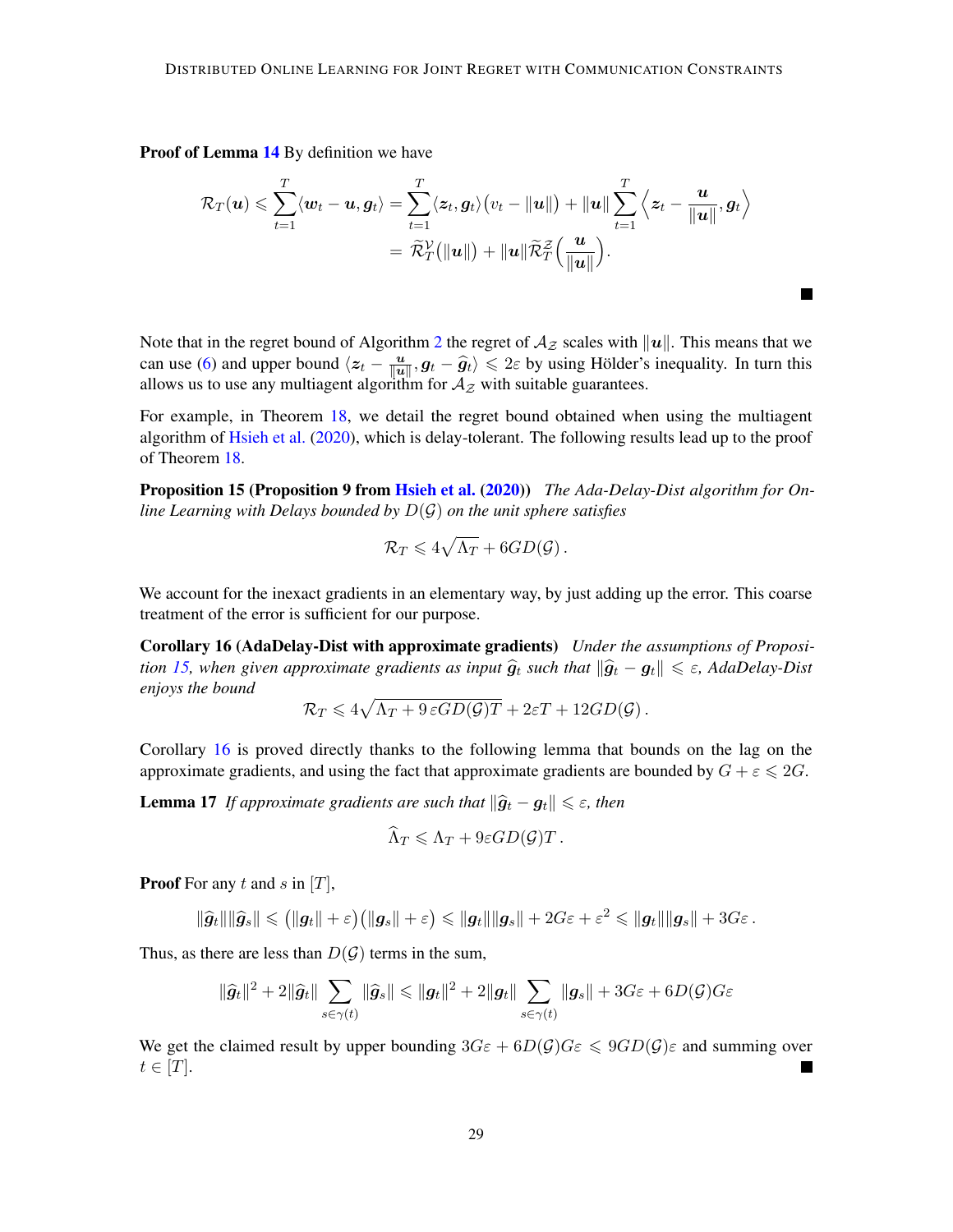**Theorem 18** *Suppose that*  $||g_t|| \le G$  *and that*  $||\hat{g}_t - g_t|| \le \varepsilon$ , and  $A_z$  *is AdaDelay-dist. Using* Algorithm [1](#page-7-0) as  $A_V$  guarantees that Algorithm [2](#page-27-0) satisfies

$$
\mathcal{R}_T(\boldsymbol{u})\leqslant\nu+\|\boldsymbol{u}\|\mathcal{B}(T)\,,
$$

*where*

$$
\mathcal{B}(T) = 4\varepsilon T + \sqrt{8(\Lambda_T + 24\varepsilon GD(\mathcal{G})T + 1) \ln_+\left(\frac{2036 \|\mathbf{u}\|^2 D(\mathcal{G})G^2 T}{\nu^2}\right)} + 4\sqrt{\Lambda_T + 9\varepsilon GD(\mathcal{G})T} + 276 \, GD(\mathcal{G}) \ln_+\left(\frac{312 \|\mathbf{u}\| G D(\mathcal{G})}{\nu}\right).
$$

The proof is merely a combination of the decomposition of regret (Lemma [14\)](#page-27-2), and algorithm guarantees. More generally, similar bounds can be derived as long as the algorithm  $A<sub>Z</sub>$  for learning the direction is delay-tolerant, by adapting Proposition [15](#page-28-1) with different numerical constants.

**Proof of Theorem [18](#page-28-0)** By Lemma [14](#page-27-2) and the guarantee of  $A_z$  from Corollary [16,](#page-28-2) we have

$$
\mathcal{R}_T(\boldsymbol{u}) \leqslant \widetilde{\mathcal{R}}_T^{\mathcal{V}}(\|\boldsymbol{u}\|) + \|\boldsymbol{u}\| \widetilde{\mathcal{R}}_T^{\mathcal{Z}}\left(\frac{\boldsymbol{u}}{\|\boldsymbol{u}\|}\right) \leqslant \widetilde{\mathcal{R}}_T^{\mathcal{V}}(\|\boldsymbol{u}\|) + \|\boldsymbol{u}\| \left(4\sqrt{\Lambda_T + 9\,\varepsilon GD(\mathcal{G})T} + 2\varepsilon T + 12GD(\mathcal{G})\right).
$$

Importing the bound for the scale learning (Theorem [10\)](#page-21-0), we get

$$
\widetilde{\mathcal{R}}_T^{\mathcal{V}}(\|\mathbf{u}\|) \leq \nu + 2\|\mathbf{u}\|T\varepsilon + \|\mathbf{u}\| \max\left\{ 264 \, GD(\mathcal{G}) \ln_+\left(\frac{312\,\|\mathbf{u}\|GD(\mathcal{G})}{\nu}\right),\right.\right.
$$

$$
\sqrt{8\Big(\Lambda_t^h + 24\varepsilon GD(\mathcal{G})T + 1\Big)\ln_+\left(\frac{2036\,\|\mathbf{u}\|^2 D(\mathcal{G})G^2T}{\nu^2}\right)}\Bigg\}.
$$

Note finally that  $|h_t| = |\langle z_t, g_t \rangle| \leq \|g_t\|$  so that  $\Lambda_T^h \leq \Lambda_T$ . The claimed result follows through standard boundings.

#### <span id="page-29-0"></span>B.2. Proof of Theorem [7](#page-10-1)

Our bound is actually stronger than stated in Theorem [7.](#page-10-1) As can be seen from the proof, the bound could also be stated in terms of  $\Lambda_T$ , which is  $\Lambda_T$  with  $\hat{g}_t$  instead of  $g_t$ . This means that the bound<br>scales with the effective gradient range may.  $\|\mathbf{g}\|$  rether than the worst assessment on the gradients scales with the effective gradient range  $\max_t ||g_t||$  rather than the worst-case bound on the gradients. Similarly, we have presented the bound as if the learner suffers the maximum delay  $D(G)$  each round, but the bound could also be stated in terms of the effective delay  $|\gamma(t)|$ . For simplicity, we only present the worst-case regret bound.

We recall that the algorithm used is the black-box reduction applied to the gradients encoded with sparsified quantization, with AdaDelay-dist (from [Hsieh et al.](#page-14-4) [\(2020\)](#page-14-4)) as  $A_z$  and Algorithm [1](#page-7-0) as  $A_y$ . Algorithm [1](#page-7-0) is tuned with  $\varepsilon = 0$  and the upper bound  $2dG$  on  $\|\hat{g}_t\|$ .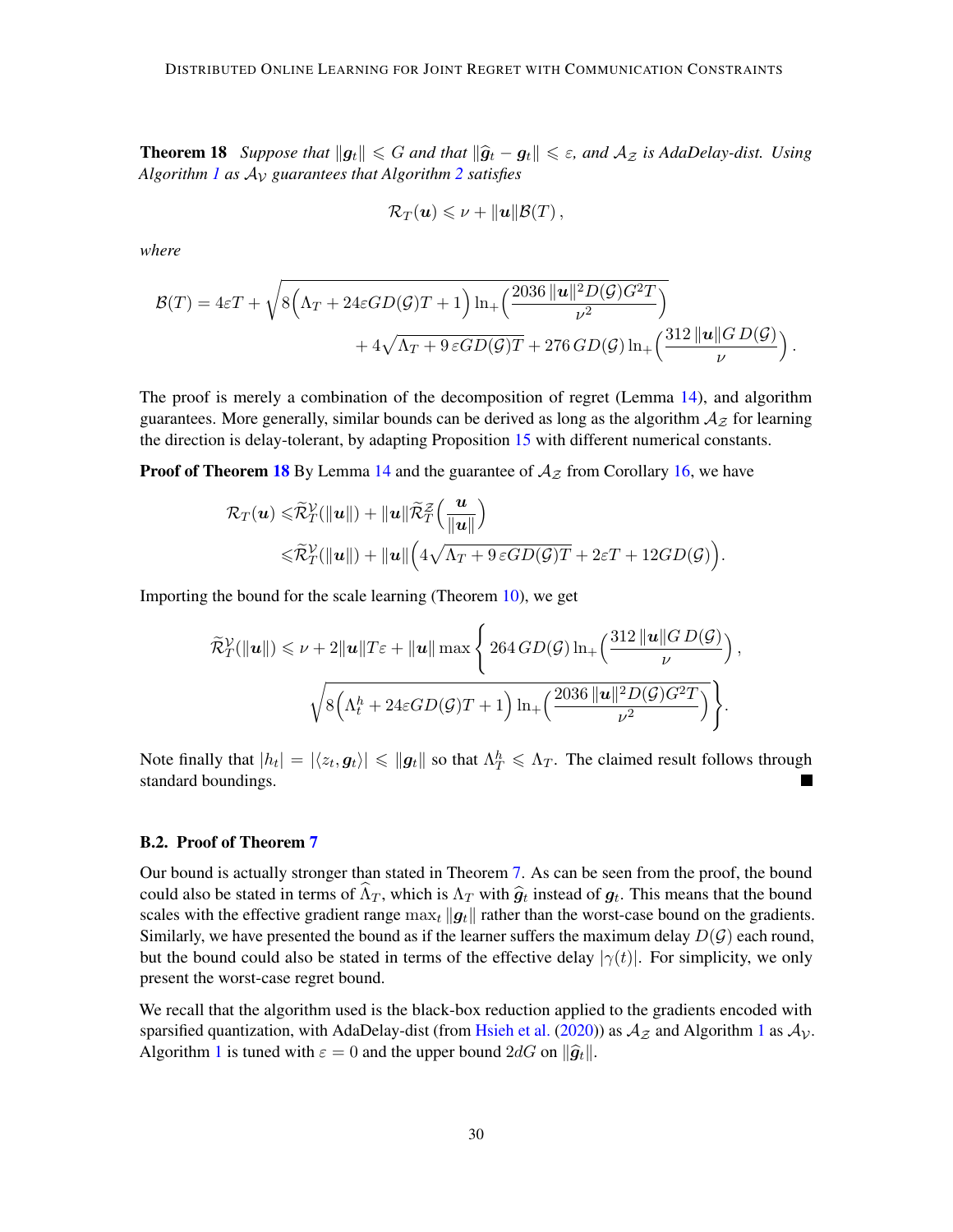**Theorem 7 (Regret bound with Stochastic Encoding)** *Using*  $k = |b/D(\mathcal{G})|$  *bits per gradient, the algorithm described above satisfies*

$$
\mathbb{E}[\mathcal{R}_T(\boldsymbol{u})] \leqslant \nu + \|\boldsymbol{u}\| \mathcal{B}(T) \quad \text{where} \quad \mathcal{B}(T) = \widetilde{\mathcal{O}}\bigg(G\sqrt{\bigg(1 + \frac{dD(\mathcal{G})}{b}\bigg)D(\mathcal{G})T}\bigg).
$$

**Proof** First, by convexity of  $\ell_t$  and using that  $\mathbb{E}_t[\hat{g}_t] = g_t$  we have that

$$
\mathbb{E}[\mathcal{R}_T(\boldsymbol{u})] \leqslant \mathbb{E}\left[\sum_{t=1}^T \langle \boldsymbol{w}_t - \boldsymbol{u}, \widehat{\boldsymbol{g}}_t \rangle\right].
$$

We have that  $\max_t \|\hat{g}_t\| \leq 2dG$  by Theorem [6.](#page-10-0) Let us now call to the detailed regret bound for our algorithm, that is, Theorem [18](#page-28-0) used with the estimated losses  $\{\hat{g}_t\}$  and with  $\varepsilon = 0$ . Note that in this case, Theorem [18](#page-28-0) is applied *directly* to the approximate gradients, which makes the choice  $\varepsilon = 0$ valid. We find  $\overline{a}$ 

$$
\sum_{t=1}^T \langle \boldsymbol{w}_t - \boldsymbol{u}, \widehat{\boldsymbol{g}}_t \rangle \leqslant \nu + ||\boldsymbol{u}|| \widehat{\mathcal{B}(T)},
$$

where

$$
\widehat{\mathcal{B}(T)} := \sqrt{8(\widehat{\Lambda}_T + 1) \ln_+\left(\frac{2036 \, ||\mathbf{u}||^2 T (2dG)^2}{\nu^2}\right)} + 4\sqrt{\widehat{\Lambda}_T} \n+ 276 (2dG)D(\mathcal{G}) \ln_+\left(\frac{312 \, ||\mathbf{u}|| 2dG D(\mathcal{G})}{\nu}\right) \n\leq \sqrt{47(\widehat{\Lambda}_T + 1) \ln_+\left(\frac{8144 \, ||\mathbf{u}||^2 T d^2 G^2}{\nu^2}\right)} \n+ 552 dG D(\mathcal{G}) \ln_+\left(\frac{624 \, ||\mathbf{u}|| dG D(\mathcal{G})}{\nu}\right).
$$

Now let us upper bound  $\mathbb{E}\big[\widehat{\Lambda}_T\big]$ . Define the short-hand notation

$$
\alpha = \frac{2d}{m} \quad \text{and} \quad \beta = \frac{1}{m}G^2 \quad \text{with} \quad m = \lfloor k/(3\lceil \log_2(d) \rceil + 2) \rfloor.
$$

Then

$$
\mathbb{E}\left[\|\widehat{g}_t\|^2\right] = \mathbb{E}\left[\|\widehat{g}_t - g_t\|^2\right] + \|g_t\|^2 \leqslant (\alpha + 1)\|g_t\|^2 + \beta.
$$

Using Jensen's inequality and the guarantees of Theorem [6](#page-10-0) we find

$$
\mathbb{E} [\|\widehat{g}_t\| \|\widehat{g}_s\|] \leq \sqrt{\mathbb{E} [\|\widehat{g}_t\|^2] \mathbb{E} [\|\widehat{g}_s\|^2]}\leq \sqrt{(\alpha+1) \|g_t\|^2 + \beta} \sqrt{(\alpha+1) \|g_s\|^2 + \beta} \leq (\alpha+1)G^2 + \beta.
$$

Now, replacing  $\alpha$  and  $\beta$  by their values we see that

$$
\mathbb{E}\left[\|\widehat{g}_t\|\|\widehat{g}_s\|\right] \leqslant G^2\Big(1+\frac{d+1}{m}\Big).
$$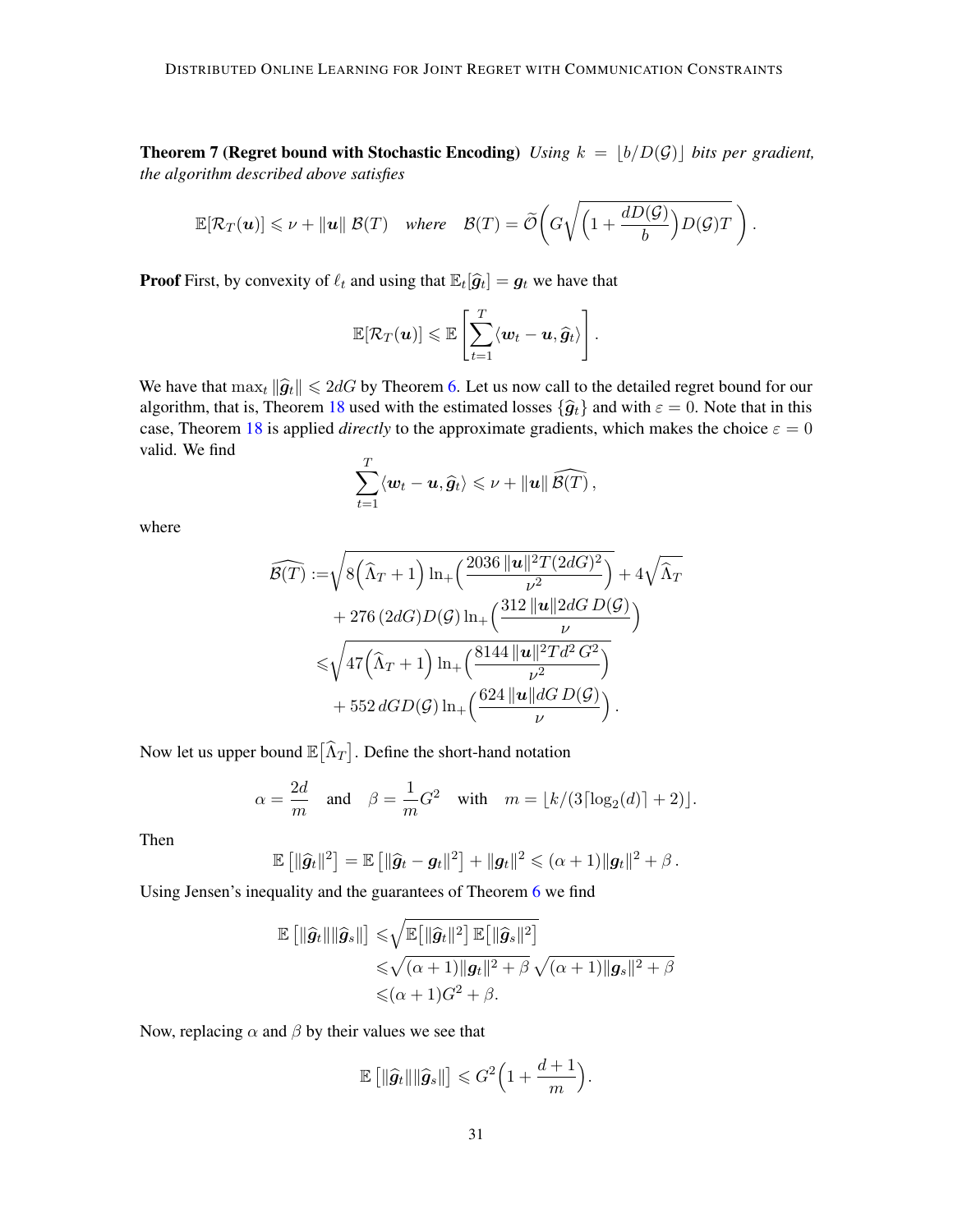We sum these inequalities in the expression of  $\widehat{\Lambda}_T$  and use that  $|\gamma(t)| \leq D(\mathcal{G})$  to get

$$
\mathbb{E}\left[\widehat{\Lambda}_T\right] \leqslant G^2 T (1+D(\mathcal{G})) \left(1+\frac{d+1}{m}\right) \leqslant G^2 T (1+D(\mathcal{G})) \left(1+\frac{(d+1)(3\log_2(d)+3)}{k}\right)
$$

.

 $\blacksquare$ 

which, after replacing  $\widehat{\Lambda}_T$  in  $\widehat{\mathcal{B}}(T)$  and setting  $k = D(\mathcal{G})/b$  completes the proof.

# <span id="page-31-0"></span>Appendix C. Details of Section [4](#page-11-1)

We denote by  $\widetilde{\mathcal{R}}_{\mathcal{F}}(u) = \sum_{t:I_t \in \mathcal{F}} \langle \boldsymbol{w}_t^{\mathcal{F}} - \boldsymbol{u}, \boldsymbol{g}_t \rangle$  the linearised regret in graph  $\mathcal{F}$ .

<span id="page-31-1"></span>**Lemma 19** Let Q be a collection of subgraphs of G and suppose for each subgraph  $\mathcal{F} \in \mathcal{Q}$  $\widetilde{\mathcal{R}}_{\mathcal{F}_j}(\mathbf{0}) \leq \nu$ , discarding any message older than  $D_{\mathcal{Q}} = \max_{\mathcal{F} \in \mathcal{Q}} D(\mathcal{F})$  rounds. Then, playing  $\bm{w}_t = \sum_{\mathcal{F} \in \mathcal{Q}} \bm{w}_t^\mathcal{F} \mathbb{1}\{I_t \in \mathcal{F}\}$  simultaneously guarantees for any Q-partition  $\{\mathcal{F}_1,\ldots,\mathcal{F}_r\}$  and for  $any \mathbf{u}_1 \dots, \mathbf{u}_r \in \mathbb{R}^{\tilde{d}}$  that

$$
\sum_{t=1}^T \ell_t(\boldsymbol{w}_t) - \sum_{j=1}^r \sum_{t: I_t \in \mathcal{F}_j} \ell_t(\boldsymbol{u}_j) \leqslant \vert \mathcal{Q} \vert \nu + \sum_{j=1}^r \widetilde{\mathcal{R}}_{\mathcal{F}_j}(\boldsymbol{u}_j).
$$

Proof We start by upper bounding the regret by its linearized version:

$$
\sum_{t=1}^T \ell_t(\boldsymbol{w}_t) - \sum_{j=1}^r \sum_{t: I_t \in \mathcal{F}_j} \ell_t(\boldsymbol{u}_j) = \sum_{j=1}^r \sum_{t: I_t \in \mathcal{F}_j} \left( \ell_t(\boldsymbol{w}_t) - \ell_t(\boldsymbol{u}_j) \right) \leqslant \sum_{j=1}^r \sum_{t: I_t \in \mathcal{F}_j} \langle \boldsymbol{w}_t - \boldsymbol{u}_j, \boldsymbol{g}_t \rangle.
$$

Denote by  $\mathcal{P} = \{\mathcal{F}_1, \ldots, \mathcal{F}_r\}$  an arbitrary Q-partition. We rewrite the bound above, replacing  $w_t$ by its value, and doing some manipulations on the indices,

$$
\begin{aligned} \sum_{t=1}^T \langle \boldsymbol{w}_t, \boldsymbol{g}_t \rangle - \sum_{j=1}^r \sum_{t: I_t \in \mathcal{F}_j} \langle \boldsymbol{u}_j, \boldsymbol{g}_t \rangle &= \sum_{t=1}^T \sum_{\mathcal{F}: I_t \in \mathcal{F}} \langle \boldsymbol{w}_t^{\mathcal{F}}, \boldsymbol{g}_t \rangle - \sum_{j=1}^r \sum_{t: I_t \in \mathcal{F}_j} \langle \boldsymbol{u}_j, \boldsymbol{g}_t \rangle \\ &= \sum_{\mathcal{F} \in \mathcal{Q} \setminus \mathcal{P}} \widetilde{\mathcal{R}}_{\mathcal{F}}(\boldsymbol{0}) + \sum_{j=1}^r \widetilde{\mathcal{R}}_{\mathcal{F}_j}(\boldsymbol{u}_j) \\ &\leqslant |\mathcal{Q}| \nu + \sum_{j=1}^r \widetilde{\mathcal{R}}_{\mathcal{F}_j}(\boldsymbol{u}_j) \,, \end{aligned}
$$

where we used that  $\widetilde{\mathcal{R}}_{\mathcal{F}}(\mathbf{0}) \leq \nu$  for all  $\mathcal{F}$ .

Theorem 9 (Learning a Q-Partition, deterministic encoding) *Let* Q *be a collection of subgraphs of* G*. Suppose the learner uses the algorithm of Theorem [4](#page-9-0) with deterministic encodings for each subgraph*  $\mathcal{F} \in \mathcal{Q}$ , discarding any message coming from outside of F. Then, setting  $\nu = 1/|\mathcal{Q}|$  and  $k = |b/D<sub>O</sub>|$ , and playing  $w_t$  as specified in equation [\(10\)](#page-11-2) guarantees that

$$
\sum_{j=1}^r \mathcal{R}_{\mathcal{F}_j}(\boldsymbol{u}_j) = \mathcal{O}\Bigg(\sum_{j=1}^r \|\boldsymbol{u}_j\| \bigg(\sqrt{\Lambda(\mathcal{F}_j) \ln\big(1+|\mathcal{Q}|D(\mathcal{F}_j)\|\boldsymbol{u}_j\|T_jG}\big) + 2^{-b/(dD_{\mathcal{Q}})}T_jG\Bigg)\Bigg)
$$

for any Q-partition  $\{\mathcal{F}_1,\ldots,\mathcal{F}_r\}$  and any  $\boldsymbol{u}_1\ldots,\boldsymbol{u}_r\in\mathbb{R}^d$ .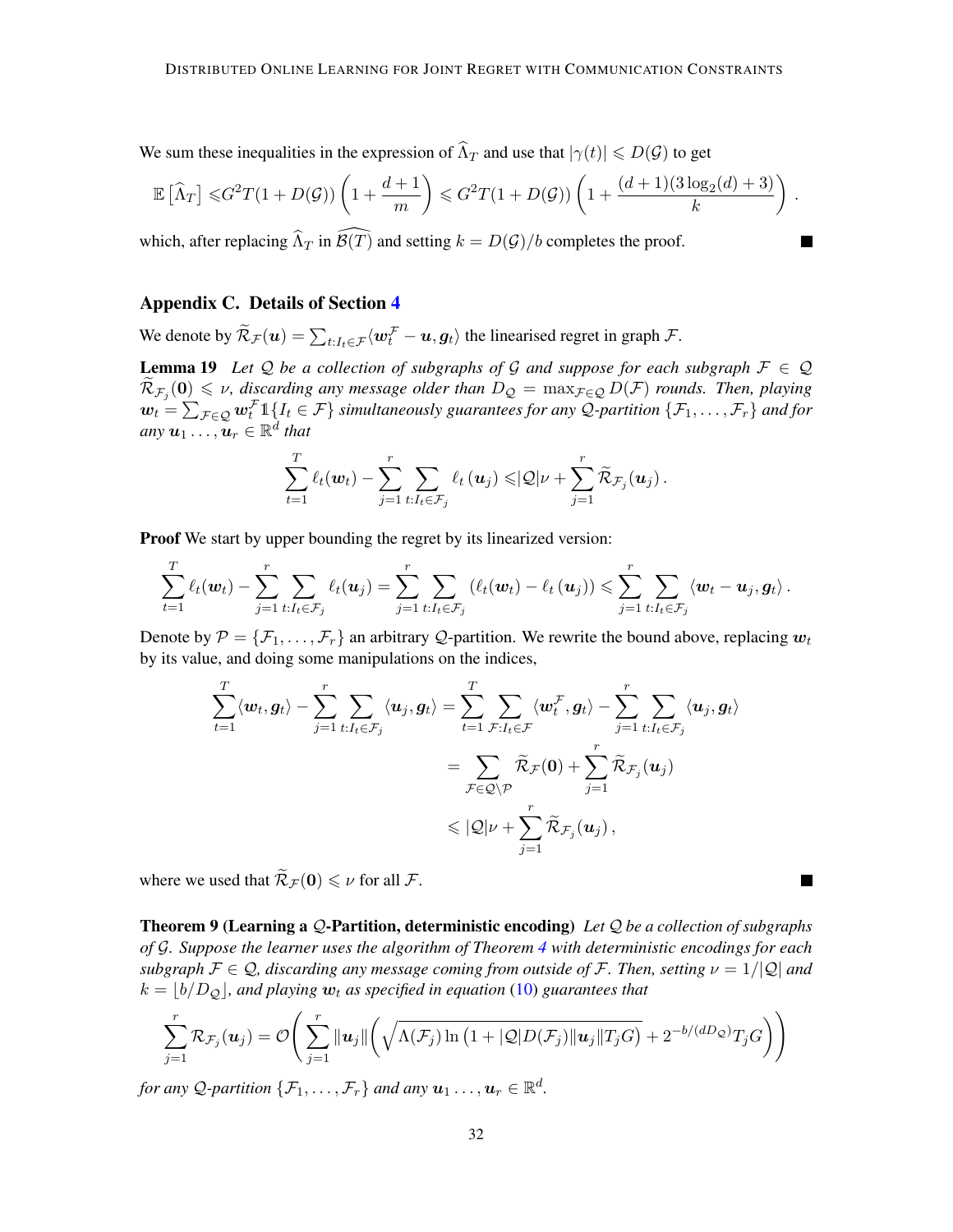<span id="page-32-0"></span>**Theorem 20** Suppose that  $b \ge D_{\mathcal{Q}}(3\lceil \log_2(d) \rceil + 2)$ . Let  $\mathcal Q$  be a collection of subgraphs of  $\mathcal G$ . *Suppose the learner uses the algorithm of Theorem [18](#page-28-0) with*  $\varepsilon = 0$ , the upper bound  $2dG$  on  $\|\hat{g}_t\|$ , *and the stochastic encoding of Theorem [6,](#page-10-0) for each subgraph*  $\mathcal{F} \in \mathcal{Q}$ , discarding any message *older than*  $D_{\mathcal{Q}} = \max_{\mathcal{F} \in \mathcal{Q}} D(\mathcal{F})$  *rounds. Then, setting*  $\nu = 1/|\mathcal{Q}|$ ,  $k = |b/D_{\mathcal{Q}}|$ , and playing  $\bm{w}_t = \sum_{\mathcal{F} \in \mathcal{Q}} \bm{w}_t^{\mathcal{F}} \mathbb{1}\{I_t \in \mathcal{F}\}$  guarantees that

$$
\mathbb{E}\left[\sum_{j=1}^r \mathcal{R}_{\mathcal{F}_j}(\boldsymbol{u}_j)\right] = \mathcal{O}\Big(\sum_{j=1}^r \|\boldsymbol{u}_j\|G\sqrt{\left(1+\frac{dD_{\mathcal{Q}}}{b}\right)D(\mathcal{F}_j)T_j\ln\big(1+|\mathcal{Q}|D(\mathcal{F}_j)\|\boldsymbol{u}_j\|T_jG\big)}\,\Big)\,,
$$

for any Q-partition  $\{\mathcal{F}_1,\ldots,\mathcal{F}_r\}$  and for any  $\boldsymbol{u}_1\ldots,\boldsymbol{u}_r\in\mathbb{R}^d$ .

The proofs of Theorems [9](#page-11-0) and [20](#page-32-0) follow from applying Lemma [19,](#page-31-1) and a slight modification of the proofs of Theorems [4](#page-9-0) and [7,](#page-10-1) in which we can use that  $k = \lfloor b/D_Q \rfloor$ .

# <span id="page-32-2"></span>C.1. Example Collections of Subgraphs

In this section we provide an example collection of subgraphs. For each node  $n$ , take all nodes that are with in distance  $\alpha(n) = 0, 1, \ldots, E(n)$ , where  $E(n)$  is the eccentricity of node n, and form them into a subgraph. The collection of this set of subgraphs is has cardinality  $|Q| = |\mathcal{N}| + \sum_{n \in \mathcal{N}} E(n) \le$  $|\mathcal{N}|(1+|\mathcal{N}|)$ . For the line graph, this collection of subgraphs includes all possible partitions of the graph, meaning we compete with the best possible partition of the graph.

Alternatively, one may take  $\alpha(n) = 2^{\omega(n)}$  for  $\omega(n) = 1, \dots, \lfloor \log_2(E(n)) \rfloor$  to approach the regret bounds of the previously defined  $Q$  within a factor 2. Both collections can be used to adapt to the scenarios described in Figures  $1(a)$  $1(a)$  and  $1(b)$  since the clusters may will be contained in one of the subgraphs.

### Appendix D. Details on the Encoding Schemes

In this section, we provide the detailed presentation and analysis of the encoding schemes referred to in Section [3,](#page-8-1) eventually proving Theorem [6.](#page-10-0) We also discuss briefly some relevant literature.

#### <span id="page-32-1"></span>D.1. (Two) Determinisitic encoding Schemes

We discuss two possible encoding schemes. The first encoding scheme is a non-constructive encoding using covering numbers. Given well-known results on the covering number of the ball, there exists a covering of the ball  $\mathcal{B}_2(G)$  with  $2^k$  balls of radius  $3 \cdot 2^{-k/d}G$ . Therefore, for any vector  $\boldsymbol{x} \in \mathcal{B}_2(G)$ , one can transmit  $\hat{x}$  the center of a ball of the covering it belongs to, using k bits. Doing so, we have an encoding which ensures  $\|\boldsymbol{x} - \hat{\boldsymbol{x}}\| \leq 3 \cdot 2^{-k/d} G$ . Note that this implies in particular that  $\|\hat{\boldsymbol{x}}\| \leq C(1+2 \cdot 2^{-k/d}) \leq 4C$  $\|\widehat{\mathbf{x}}\| \leqslant G(1 + 3 \cdot 2^{-k/d}) \leqslant 4G.$ 

The drawback of this first encoding scheme is that it requires an explicit optimal covering of the ball. The second encoding scheme we provide is slightly worse in terms of error, but is more practical due to its simplicity.

In the second encoding scheme, the approach is to send each coordinate separately. Although this encoding scheme is suboptimal in terms of error, it has the advantage of being straightforward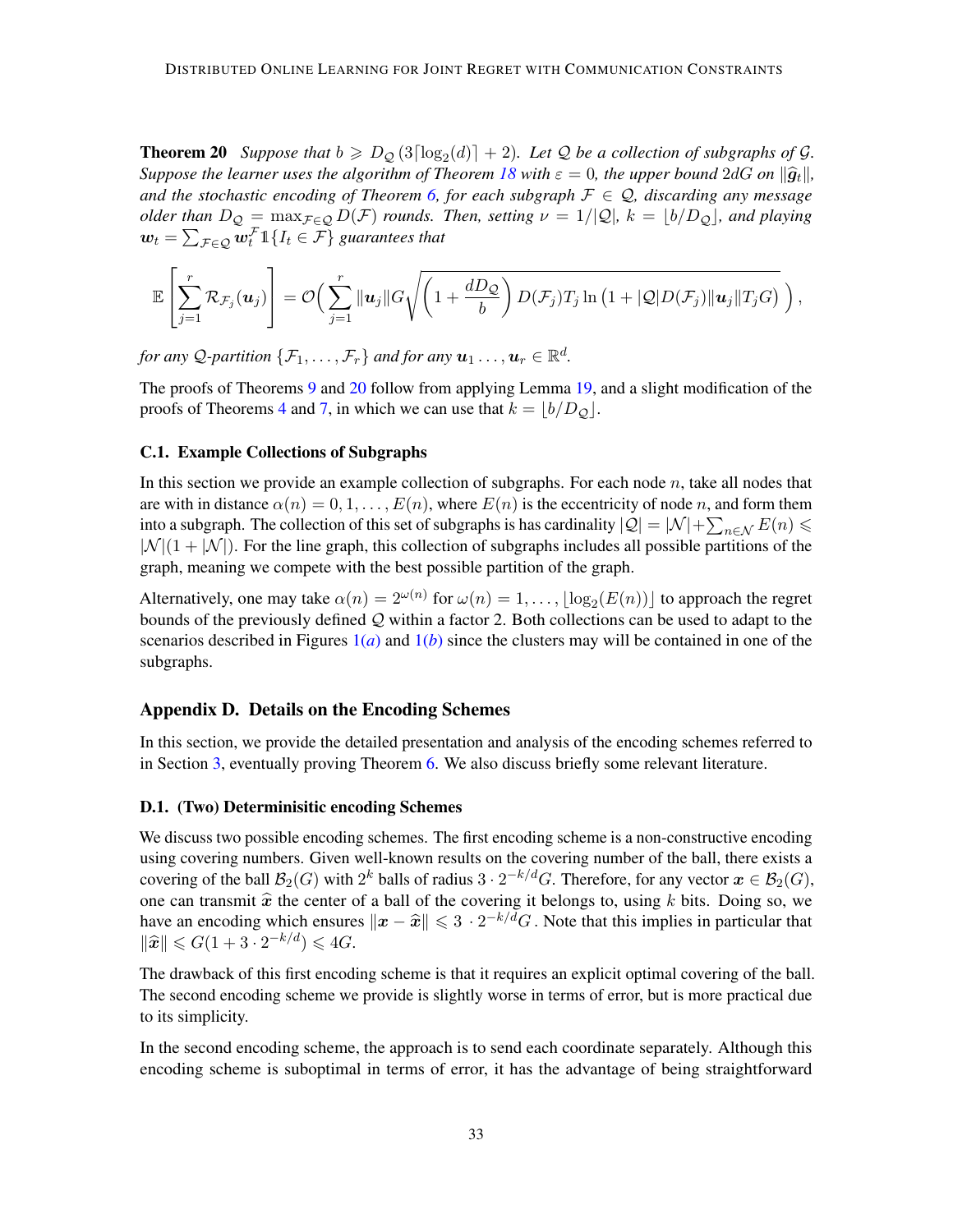to implement. Using  $|k/d|$  bits per coordinate (we assume here that  $k \ge d$ ), and sending each coordinate separately yields for all coordinates  $i$ ,

$$
|x_i - \widehat{x}_i| \leq 2^{-k/d+2}G
$$
, thus  $||\boldsymbol{x} - \widehat{\boldsymbol{x}}|| \leq \sqrt{d} 2^{-k/d+2}G$ .

Compared to the theoretical bound from covering numbers, we lose a  $\sqrt{d}$  factor in the error bound. However, the practicality gain can make this choice worthwhile when  $k/d$  is sufficiently large.

### <span id="page-33-0"></span>D.2. Stochastic Encoding

To stochastically encode an arbitrary vector  $x \in \mathcal{B}_2(G) \subset \mathbb{R}^d$ , we will combine p-level quantization with sparsification, which are defined as follows:

p-Level Quantization of a Single Coordinate Given a precision parameter  $p \in \mathbb{N}$ , the p-level quantization of any coordinate  $x_i$  of  $x$  is

$$
\widetilde{x}_i = \text{sign}(x_i) 2^{-p} G \Big[ \frac{2^p x_i}{G} \Big] + 2^{-p} G b_i.
$$

The first term in this expression is deterministic and essentially corresponds to the truncation of  $x_i/G$ to the first p digits in its binary expansion. The second term is random, with  $b_i \in \{0, 1\}$  a Bernoulli variable with  $Pr(b_i = 1) = (2^p/G)(x_i - sign(x_i)2^{-p}G[2^p x_i/G])$  chosen to make  $\tilde{x}_i$  an unbiased estimate of  $x_i$ . The essential properties of the  $\tilde{x}_i$  are that estimate of  $x_i$ . The essential properties of the  $\tilde{x}_i$  are that

$$
\mathbb{E}[\widetilde{x}_i] = x_i \quad \text{and} \quad (x_i - \widetilde{x}_i)^2 \leq 2^{-2p}G \,.
$$

All in all, this randomized encoding requires 1 bit to encode the sign of  $x_i$ , and p bits for the deterministic part, and 1 bit for  $b_i$ , so  $p + 2$  bits in total.

**Sparsification** Instead of encoding all coordinates of  $x$ , we sample a single coordinate  $i_S$  uniformly at random from  $\{1, \ldots, d\}$  and transmit only  $\widetilde{x}_{i_S}$ . At the decoder, this results in a sparse vector

$$
\widehat{\boldsymbol{x}}=d\widetilde{x}_{i_{S}}\mathbf{e}_{i_{S}},
$$

where the factor d is an importance weight that ensures that  $\mathbb{E}[\hat{x}] = x$ . Encoding is requires  $\lceil \log_2(d) \rceil$  bits, so p-level quantization and sparsification together require  $\lceil \log_2(d) \rceil + p + 2$  bits.

**Sparsified Quantization** To reduce the variance, we repeat the construction above  $m$  times and average the resulting vectors  $\hat{x}_1, \ldots, \hat{x}_m$  to obtain our final estimate

$$
\widehat{\boldsymbol{x}} = \frac{1}{m} \sum_{j=1}^m \widehat{\boldsymbol{x}}_j \,.
$$

We call  $\hat{x}$  the sparsified quantization of x with precision p and number of repetitions m. It can be communicated with  $m(\lceil \log_2(d) \rceil + p + 2)$  bits, and satisfies the following property:

**Proposition 21** *For any*  $x \in \mathcal{B}_2(G)$ *, the sparsified quantization*  $\hat{x}$  *of*  $x$  *with*  $m = 1$  *repetition satisfies*

$$
\mathbb{E}\big[\widehat{\boldsymbol{x}}\big] = \boldsymbol{x}, \qquad \mathbb{E}\left[\|\boldsymbol{x} - \widehat{\boldsymbol{x}}\|^2\right] \leqslant 2d\|\boldsymbol{x}\|^2 + d^2\,2^{-2p}G^2
$$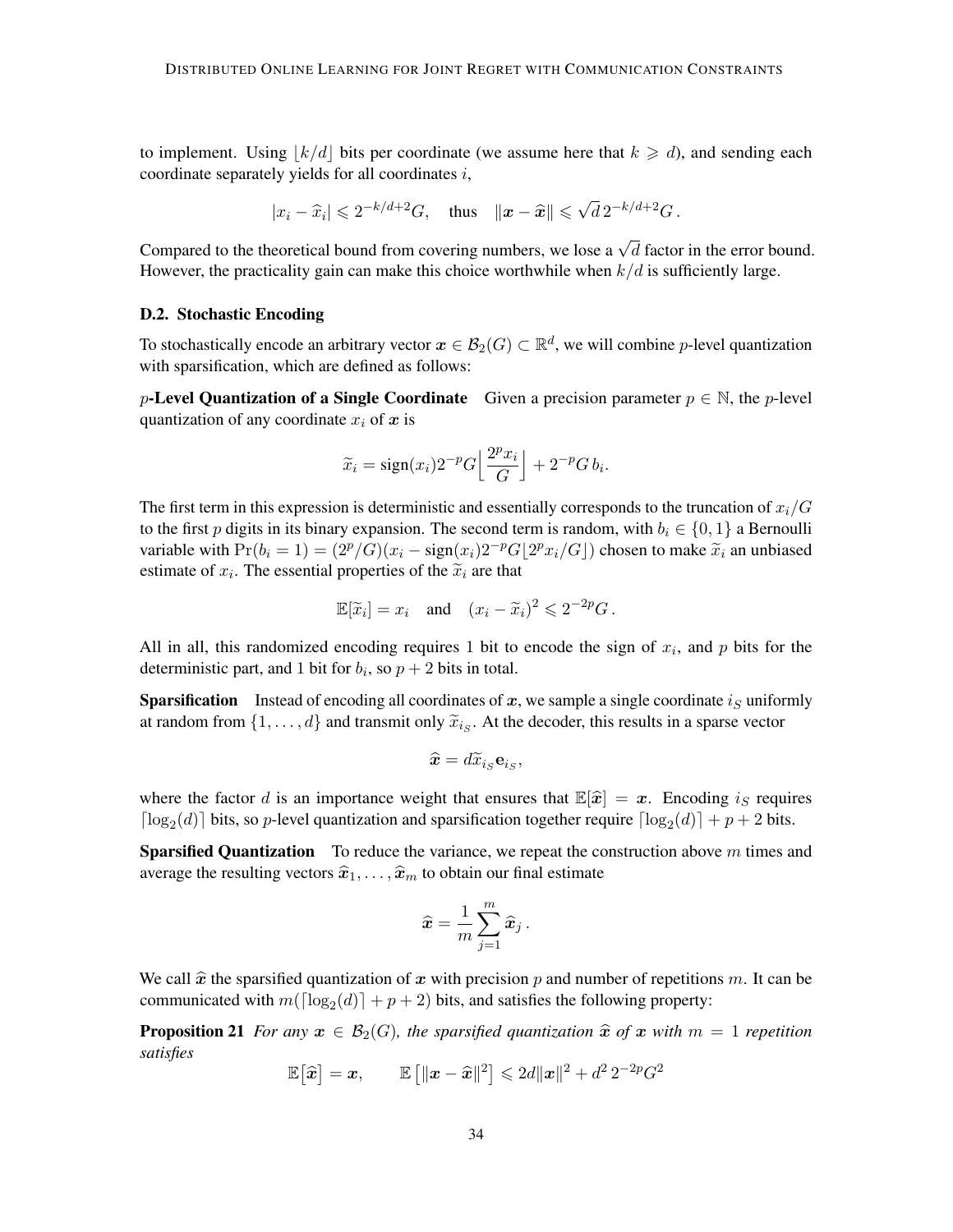*and*

$$
\|\widehat{\boldsymbol{x}}\| \leq d(\|\boldsymbol{x}\|_{\infty} + 2^{-p}G) \leq 2dG.
$$

In particular, for  $p = \lceil \log_2 d \rceil$ , the expected squared error is less than  $2d\lVert\bm{x}\rVert^2 + G^2$  and the number *of bits communicated is less than*  $3\lceil \log_2 d \rceil + 2$ *.* 

**Proof** The unbiasedness is straightforward from the independence between  $\tilde{x}_i$  and  $i_S$ :

$$
\mathbb{E}\left[\widehat{\boldsymbol{x}}\right] = d \sum_{i=1}^d \mathbb{P}[i = i_S] \, \mathbb{E}[\,\widetilde{x}_i \mathbf{e}_i] = d \sum_{i=1}^d \frac{1}{d} \, x_i \, \mathbf{e}_i = \boldsymbol{x} \, .
$$

Let us compute the square-error for a fixed coordinate  $i \in \{1, \ldots, d\}$ ,

$$
\mathbb{E}\left[(x_i - \widehat{x}_i)^2\right] = \mathbb{E}\left[(x_i - \widehat{x}_i)^2 \mathbb{1}\{i = i_S\}\right] + x_i^2 \mathbb{P}[i \neq i_S]
$$

$$
= \mathbb{E}\left[(x_i - d\widetilde{x}_i)^2\right] \mathbb{P}[i = i_S] + x_i^2 \mathbb{P}[i \neq i_S] = \mathbb{E}\left[(x_i - d\widetilde{x}_i)^2\right] \frac{1}{d} + x_i^2 \left(1 - \frac{1}{d}\right)
$$

where we used the fact that  $\tilde{x}_i$  is independent from  $i_S$ . Moreover, using the unbiasedness of  $\tilde{x}_i$ ,

$$
\mathbb{E}\left[ (x_i - d\,\widetilde{x}_i)^2 \right] = \mathbb{E}\left[ (x_i - dx_i + d(x_i - \widetilde{x}_i))^2 \right] = (d-1)^2 x_i^2 + d^2 \, \mathbb{E}\left[ (x_i - \widetilde{x}_i)^2 \right] \leq d^2 (x_i^2 + 2^{-2p} G^2).
$$

Finally, by summing over the coordinates,

$$
\mathbb{E}\big[\|\boldsymbol{x}-\widehat{\boldsymbol{x}}\|^2\big] \leq d^2 \frac{1}{d} \sum_{i=1}^d \left(x_i^2 + 2^{-2p} G^2\right) + \left(1 - \frac{1}{d}\right) \sum_{i=1}^d x_i^2 \leqslant 2d \|\boldsymbol{x}\|^2 + d^2 \, 2^{-2p} G^2 \,,
$$

concluding the proof.

Adding repetitions reduces the variance of any unbiased stochastic encoding:

**Proposition 22 (Combining Encodings)** *If*  $\hat{x}_1, \ldots, \hat{x}_m$  *are independent unbiased encodings of a vector*  $\mathbf{x} \in \mathcal{B}_2(G)$ , then the error of the average encoding scheme is

$$
\mathbb{E}\left[\left\|\boldsymbol{x}-\frac{1}{m}\sum_{i=1}^{m}\widehat{\boldsymbol{x}}_i\right\|^2\right] = \frac{1}{m^2}\sum_{i=1}^{m}\mathbb{E}\left[\|\boldsymbol{x}-\widehat{\boldsymbol{x}}_i\|^2\right].
$$

This is proved by developing the squared-norm.

In particular, sparsified quantization with precision  $p = \lceil \log_2 d \rceil$  and  $m = \lfloor k/(3\lceil \log_2(d) \rceil + 2) \rfloor$ repetitions satisfies the claim of Theorem [6.](#page-10-0)

Commonly used Stochastic Encodings. The popular schemes of [Alistarh et al.](#page-13-7) [\(2017\)](#page-13-7) and [Wen](#page-17-7) [et al.](#page-17-7) [\(2017\)](#page-17-7) use varying-length coding, and have results depending on the number of bits used to represent a floating-point number. Moreover, these results essentially assume that the number of bits per gradient is at least equal to the dimension  $b = \Omega(d)$ ; the same restrictions apply to [Albasyoni](#page-13-14) [et al.](#page-13-14) [\(2020\)](#page-13-14), [Faghri et al.](#page-14-12) [\(2020\)](#page-14-12). With a different formalism, [Stich et al.](#page-16-12) [\(2018\)](#page-16-12), [Shi et al.](#page-16-13) [\(2019\)](#page-16-13) use sparsification with no quantization and do not impose a constraint on the number of bits sent. [Acharya et al.](#page-12-0) [\(2019\)](#page-12-0) propose a sparsification scheme specific to encoding probability vectors, and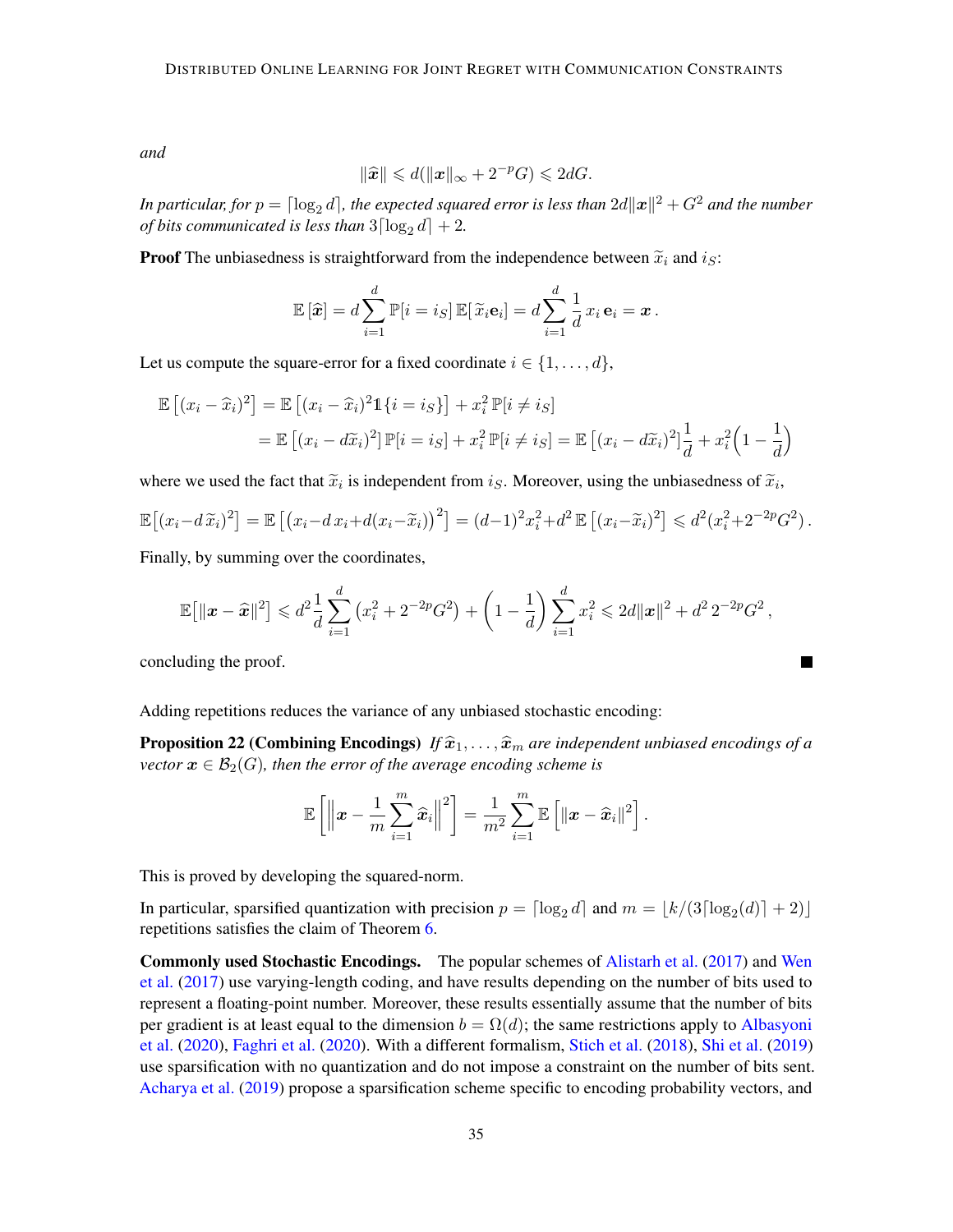[Mayekar and Tyagi](#page-15-10) [\(2020a\)](#page-15-10) generalize it to other norm balls. A number of schemes assume shared randomness between the agents, e.g., [Mayekar and Tyagi](#page-15-6) [\(2020b\)](#page-15-6), [Suresh et al.](#page-16-6) [\(2017\)](#page-16-6). This is not appropriate for our setting, because shared randomness can only be achieved without communication by using pseudo-randomness based on a shared seed. But then the adversary might guess the seed or otherwise exploit the lack of real randomness to predict the randomness in the stochastic encodings.

# <span id="page-35-0"></span>Appendix E. Lower Bounds

We start by mapping out how each specific characteristic of our setting influences the regret, and how we can import known lower bounds from other settings.

#### E.1. Overview

As discussed at the start of Section [3,](#page-8-1) we restrict attention to algorithms that send messages containing approximate gradients, with a limit of  $k = |b/D(\mathcal{G})|$  bits per message.

Nodes only have access to approximations  $\hat{g}_t$  of the gradients  $g_t$  that are computed at other nodes, but they have full access to  $g_t$  for the subset of rounds in which they are active themselves. To simplify they have full access to  $g_t$  for the subset of rounds in which they are active themselves. To simplify the treatment of lower bounds, we restrict attention to *gradient-oblivious* methods, which only use  $\hat{g}_t$ at all the nodes, even if a node could have used  $g_t$  instead. Although this assumption restricts the class of algorithms, we believe it is a minor restriction. For instance, all algorithms considered in the rest of the paper satisfy it, and for large networks, in which the same node is activated only a small number of times, the difference seems minor.

**Comparison with Memory-Limited OCO** There are tight relations to the  $(k, 1, 1)$  distributed online protocol defined by [Shamir](#page-16-9) [\(2014\)](#page-16-9). Under this protocol, an agent only has access to a collection of k-bit messages stored in its memory, each message encoding one loss function it has received. (The two ones in  $(k, 1, 1)$  correspond to other parameters in the reference.)

In fact, for gradient oblivious algorithms that use  $k$  bits per gradient, in the special case where the same node is selected at every time step, our setting simplifies to the  $(k, 1, 1)$  setting. Therefore, for any activation sequence, the game is at least as hard as  $(k, 1, 1)$ , as the active agent only has less information available. In particular, lower bounds for the  $(k, 1, 1)$  setting automatically hold in our setting.

Deterministic vs. Stochastic Encodings We distinguish between deterministic and stochastic encodings. Deterministic encodings only give non-trivial guarantees when  $k$  is at least of the same order as the dimension d (Theorem [5\)](#page-9-1). Stochastic encodings can still work in the regime that  $k \ll d$ , as long as  $k \gg d/T$  (Theorem [8\)](#page-10-2). We will prove the lower bound for stochastic encodings by reduction from a previous lower bound by [Mayekar and Tyagi](#page-15-6) [\(2020b\)](#page-15-6).

The Network Causes Delays Because gradients take time to be transmitted through the network, there is a direction connection to the lower bound for Online Learning with Delays [Zinkevich et al.](#page-17-8) [\(2009\)](#page-17-8). This effect is combined with the memory limits described above. Informally, we can say that if  $B(k, T)$  is a lower bound for the memory-limited setting, then, under the activation sequence that maximizes delays, a lower bound of  $D(G)B(k,T/D(G))$  holds for our setting. This statement is made precise in Lemma [27.](#page-38-1)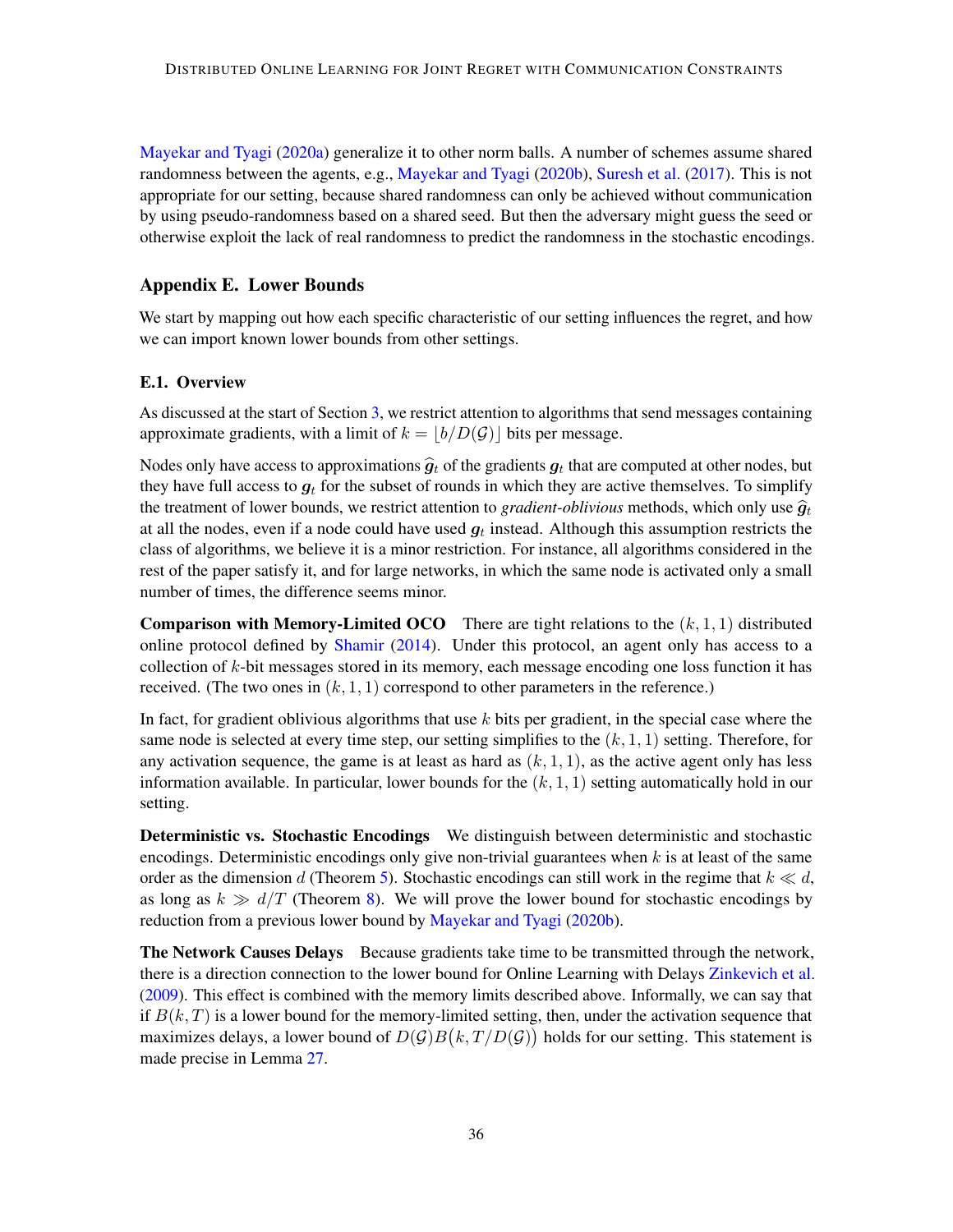#### E.2. Proofs of Lower Bounds and Intermediate Results

In the remainder of this section, we prove Theorems [5](#page-9-1) (deterministic encodings) and [8](#page-10-2) (stochastic encodings). We first establish lower bounds for the  $(k, 1, 1)$  protocol separately for the deterministic and stochastic case, based on the connection to the memory-limited setting. We then exploit the connection to the online learning with delays setting to turn these lower bounds for the  $(k, 1, 1)$ protocol into the lower bounds of the theorems.

#### <span id="page-36-0"></span>E.2.1. LIMITED MEMORY I: DETERMINISTIC ENCODINGS

As discussed earlier, the decentralized online learning setting for gradient-oblivious algorithms with k bits per gradient is harder than the memory-limited  $(k, 1, 1)$  setting. In this section, we provide lower bounds that are based on this connection.

The limiting factor with deterministic encodings is that there is finite resolution, making some vectors indistinguishable from each other once encoded. Formally, let  $C : B_2(G) \to \{0,1\}^k$  be any deterministic encoding scheme. Then we define the *resolution*  $\varepsilon$  of C to be the maximum distance between two vectors encoded to the same message, i.e.,  $\varepsilon = \sup \{ \| \mathbf{g} - \mathbf{h} \| : C(\mathbf{g}) = C(\mathbf{h}) \}$ . We can lower bound the resolution of C using the covering numbers of  $\mathcal{B}_2(G)$  as follows:

**Lemma 23** Any deterministic k-bit encoding scheme on  $\mathcal{B}_2(G)$  has resolution at least  $\varepsilon \geqslant 2G \, 2^{-k/d}.$ 

**Proof** The family of sets  $C^{-1}(\mathbf{m})$  for  $\mathbf{m} \in \{0,1\}^k$  forms a partition of  $\mathcal{B}_2(G)$ , and each of these sets is contained in a Euclidean ball of diameter  $\varepsilon$  by definition of the resolution. Thus the balls form an ( $\varepsilon/2$ )-cover of  $\mathcal{B}_2(G)$ . Since covering  $\mathcal{B}_2(G)$  with balls of radius  $\varepsilon/2$  requires at least  $(2G/\varepsilon)^d$ balls [\(Ghosal and van der Vaart,](#page-14-13) [2017,](#page-14-13) Appendix C)<sup>[1](#page-36-1)</sup>, it follows that  $2^k = |\{0, 1\}^k| \geqslant (2G/\varepsilon)^d$ , from which the result follows.

Knowing that two gradient values that are  $\varepsilon$  apart are encoded the same way, an adversary can design a hard loss sequence against which a player would suffer linear regret in the  $(k, 1, 1)$  setting.

Lemma 24 (Deterministic Encoding with Limited Memory) *In the* (k, 1, 1) *protocol, for any algorithm using a deterministic encoding with resolution*  $\varepsilon > 0$ *, for any*  $U > 0$ 

<span id="page-36-2"></span>
$$
\sup_{G-Lipschitz\ losses} \sup_{\mathbf{u}: \|\mathbf{u}\| = U} \mathcal{R}_T(\mathbf{u}) \geqslant \frac{1}{4} \varepsilon T \|\mathbf{u}\|.
$$

**Proof** Let g and h be two vectors with same the encoding such that  $||g - h|| \geq \varepsilon$ . In the following, we consider exclusively linear losses  $\ell_t : \boldsymbol{u} \mapsto \langle \boldsymbol{g}_t, \boldsymbol{u} \rangle$ , which are fully specified by their gradient  $\boldsymbol{g}_t$ . Consider an i.i.d. sequence of losses where at every time step  $g_t = g$  with probability 1/2 and  $g_t = -(g + h)/2$  with probability 1/2.

Then at all times t, since the loss  $g_t$  is generated independently from  $w_t$ ,

$$
\mathbb{E}[\boldsymbol{g}_t] = \frac{1}{2}\,\boldsymbol{g} + \frac{1}{2}\left(-\frac{\boldsymbol{g} + \mathbf{h}}{2}\right) = \frac{\boldsymbol{g} - \mathbf{h}}{4} \quad \text{and} \quad \mathbb{E}\left[\langle \boldsymbol{g}_t, \boldsymbol{w}_t\rangle \,|\, \boldsymbol{w}_t\right] = \left\langle \frac{\boldsymbol{g} - \mathbf{h}}{4}, \boldsymbol{w}_t\right\rangle.
$$

<span id="page-36-1"></span><sup>1.</sup> This can be shown by noting that the sum of the volumes of the balls in the cover must exceed the volume of  $\mathcal{B}_2(G)$ .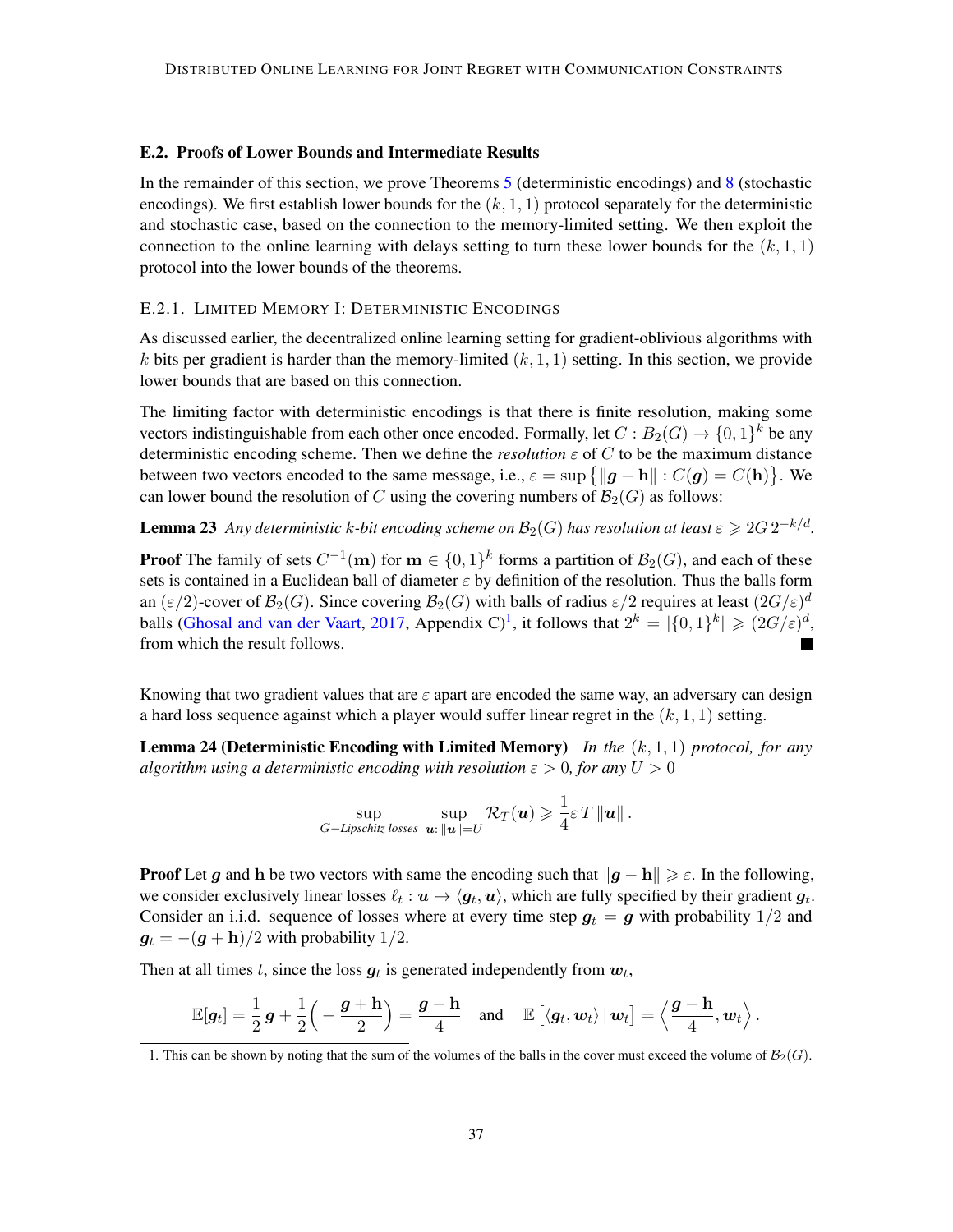Therefore, for any comparator  $u \in \mathcal{W}$ , the expected value of the regret against  $g_{1:T}$  is

$$
\mathbb{E}\big[\mathcal{R}_T(\boldsymbol{u};g_{1:T})\big]=\mathbb{E}\left[\left\langle\frac{\boldsymbol{g}-\mathbf{h}}{4},\sum_{t=1}^T\big(\boldsymbol{w}_t-\boldsymbol{u}\big)\right\rangle\right]=\left\langle\frac{\boldsymbol{g}-\mathbf{h}}{4},\mathbb{E}\left[\sum_{t=1}^T\boldsymbol{w}_t\right]-T\boldsymbol{u}\right\rangle,
$$

where we explicitely wrote the dependence on  $g_{1:T}$  for the sake of clarity.

Now given a sequence  $g_{1:T}$  generated as above, define another sequence  $\tilde{g}_{1:T}$  swapping g and h; that is, where  $\tilde{q}_t = h$  if  $g_t = g$ , and  $\tilde{q}_t = g_t$  otherwise. As above, we also have the identity

$$
\mathbb{E}\big[\mathcal{R}_T\big(\boldsymbol{u}; \widetilde{\boldsymbol{g}}_{1:T}\big)\big] = \Big\langle \frac{\mathbf{h} - \boldsymbol{g}}{4}, \mathbb{E}\left[\sum_{t=1}^T \boldsymbol{w}_t\right] - T \boldsymbol{u} \Big\rangle\,.
$$

Since the algorithm is gradient oblivious, and since the two loss sequences are encoded the same way, the algorithm cannot distinguish between a sequence  $g_{1:T}$  and its switched version  $\tilde{g}_{1:T}$ . Therefore the distribution of  $w_{1:T}$  is the same in both cases. In particular the expected value of the sum of the predictions  $\mathbb{E}[\sum_{t=1}^T w_t]$  is the same under both loss distributions.

Therefore, by distinguishing cases on whether  $\langle E[\sum_{t=1}^T w_t], h-g \rangle$  is non-negative or not, we observe that at least one of the following statement holds: either

$$
\mathbb{E}\big[\mathcal{R}_T\big(\boldsymbol{u};g_{1:T}\big)\big]\geqslant -\frac{T}{4}\langle \boldsymbol{g}-\mathbf{h},\boldsymbol{u}\rangle\quad\text{for all }\boldsymbol{u}\in\mathcal{W}\,,
$$

or

$$
\mathbb{E}\big[\mathcal{R}_T\big(\boldsymbol{u}; \widetilde{\boldsymbol{g}}_{1:T})\big)\big] \geqslant \frac{T}{4} \langle \boldsymbol{g} - \mathbf{h}, \boldsymbol{u} \rangle \quad \text{for all } \boldsymbol{u} \in \mathcal{W} \, .
$$

Let us conclude, for example, in the first case; the second case is completely symmetric. Picking  $u = \lambda(h - g)/\Vert h - g \Vert$  for any  $\lambda > 0$ , we get

<span id="page-37-0"></span>
$$
\mathbb{E}\big[\mathcal{R}_T\big(\boldsymbol{u};g_{1:T}\big)\big]\geqslant \frac{T}{4}\|\boldsymbol{g}-\mathbf{h}\|\|\boldsymbol{u}\|\geqslant \frac{T}{4}\varepsilon\|\boldsymbol{u}\| \,.
$$

Since this holds in expectation for our distribution of losses, there exists a sequence  $g_{1:T}$  satisfying the claimed inequality.

We also recall the comparator-adaptive lower bound from [Orabona](#page-16-2) [\(2013\)](#page-16-2). This lower bound holds in the standard OCO setting, and thus all the more so in the memory-limited setting. Together with Lemma [24,](#page-36-2) these two results yield Theorem [5,](#page-9-1) up to the impact of the delays.

Theorem 25 (Theorem 2 in [Orabona](#page-16-2) [\(2013\)](#page-16-2)) *In the standard OCO setting, fix an algorithm such*  $\mathcal{R}_T(\mathbf{0}) \leqslant B$  *for some number*  $B > 0$ . For any  $\boldsymbol{u} \in \mathbb{R}^d$ , for  $T$  large enough,

$$
\sup_{G-Lipschitz\ losses} \mathcal{R}_T(\boldsymbol{u}) \geqslant 0.3 \, \|\boldsymbol{u}\| G \sqrt{T \ln \left(\frac{\|\boldsymbol{u}\| \sqrt{T}}{6B}\right)} \, .
$$

Note that at first sight our statement seems stronger than that of the reference, as we transformed the "there exists" quantifier into "for any". In fact, looking at the proof in the reference, the comparator is fixed to be  $(U, 0, \ldots, 0)$  and the sequence of (linear) losses takes values only in  $\{\pm (G, 0, \ldots, 0)\}.$ This same construction can be made in the direction of any vector  $u \in \mathbb{R}^d$ .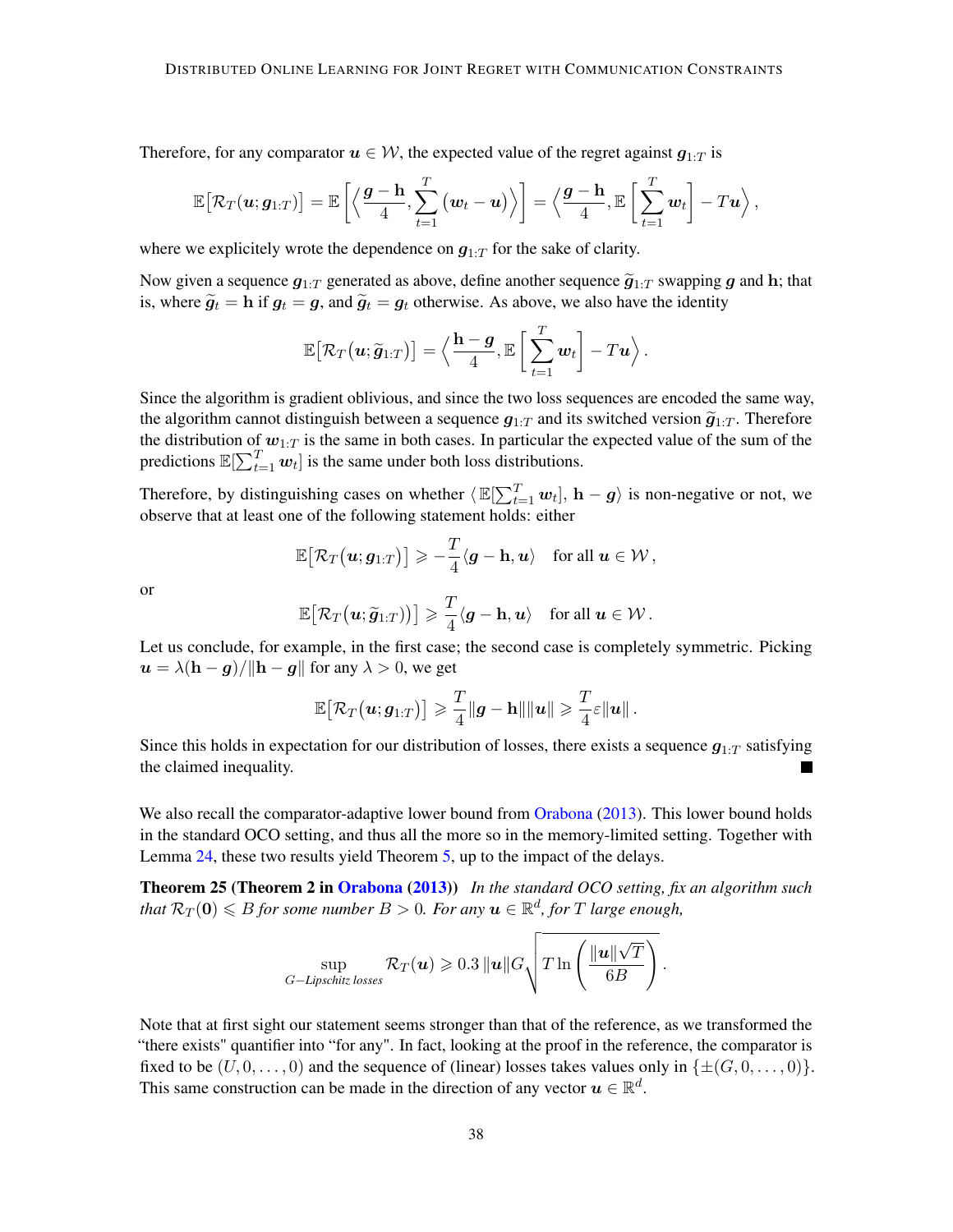#### <span id="page-38-0"></span>E.2.2. LIMITED MEMORY II: STOCHASTIC ENCODINGS

The main downside of the deterministic encoding, namely the finite resolution, can be avoided using randomness, see Section [3.](#page-10-3) However, when there are less than  $d$  bits available, even stochastic procedures have strong limitations. Indeed, [Mayekar and Tyagi](#page-15-6) [\(2020b\)](#page-15-6) show, via an optimization problem, that in the  $(k, 1, 1)$  setting the limit on the number of bits appears as a constant in front of the minimax regret.

Theorem 26 (Corollary of Theorem 2 in [Mayekar and Tyagi](#page-15-6) [\(2020b\)](#page-15-6)) *In the* (k, 1, 1) *protocol, for any algorithm, for any*  $U > 0$ 

<span id="page-38-2"></span>
$$
\sup_{G-Lipschitz\,\,losses}\,\sup_{\bm{u}:\,\|\bm{u}\|=U}\mathbb{E}\left[\mathcal{R}_T(\bm{u})\right]\geqslant c\, UG\sqrt{\max\left(\frac{d}{k},1\right)T}\quad,
$$

*for some numerical constant* c*, and where the expectation is taken with respect to the randomness in the algorithm and the encoding.*

In the mentioned reference, the setting refered to is Stochastic Optimization with access to a k-bit estimate of the gradient through an oracle. This is in fact equivalent to the  $(k, 1, 1)$  setting, with only the objective differing. This lower bound follows directly from their result via a standard online-to-batch conversion; see e.g. [Hazan](#page-14-2) [\(2016\)](#page-14-2).

#### E.2.3. DELAYS

Let us now incorporate the impact of the delays induced by the transmission of information through the network. It consists in implementing an instance of online learning with delays in our decentralized setting.

Note also that the randomization cannot improve on the worst-case regret, as a randomized algorithm can always be converted into a deterministic algorithm incurring the same regret against linear losses. For example, such a conversion is obtained by considering the virtual algorithm playing the expected prediction.

<span id="page-38-1"></span>**Lemma 27 (Reduction to Learning with Delays)** For any network with diameter  $D = D(\mathcal{G})$ , *there exists an activation sequence such that decentralized OCO for gradient-oblivious algorithms with* k *bits per message is equivalent to online learning with delays of length*  $|D/2|$  *and with* k-*bit memory.*

*In particular, for any*  $U > 0$ , if  $B(k, t, U)$  *is a lower bound on the minimax regret for the*  $(k, 1, 1)$ *protocol in OCO against comparators*  $u \in \mathcal{B}_2(U)$  *for all*  $t \in \mathbb{N}$ *, then* 

$$
\sup_{G-Lipschitz\ losses}\ \sup_{\bm{u}:\ \|\bm{u}\|\leqslant U}\mathbb{E}\left[\mathcal{R}_T(\bm{u})\right]\geqslant \Big\lfloor\frac{D}{2}\Big\rfloor B\Big(k,\Big\lfloor\frac{2T}{D}\Big\rfloor,U\Big)\,,
$$

*where the expectation is taken with respect to the randomness in the algorithm and the encoding.*

**Proof** Consider a maximal path through the graph of length  $D$ . Without loss of generality, we index the sequence of nodes by  $\{1, \ldots, D\}$ , assuming that node n is connected to node m if and only if  $|n - m| = 1.$